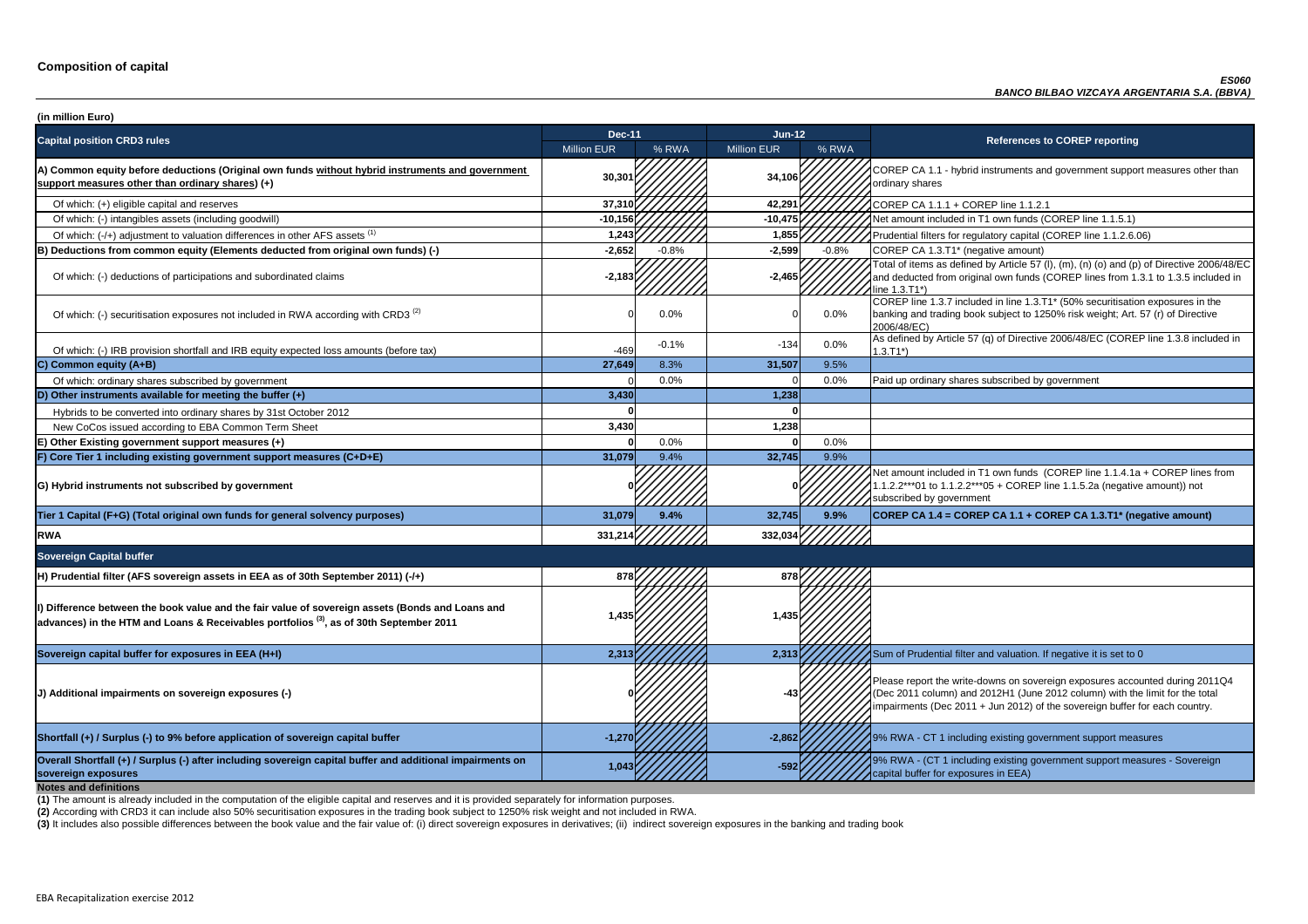### **Composition of RWA**

#### *ES060 BANCO BILBAO VIZCAYA ARGENTARIA S.A. (BBVA)*

### **(in million Euro)**

|                                                  | <b>Dec-11</b> | $Jun-12$ |
|--------------------------------------------------|---------------|----------|
| Total RWA <sup>(1)</sup>                         | 331,214       | 332,034  |
| <b>RWA</b> for credit risk                       | 286,372       | 284,465  |
| <b>RWA Securitisation and re-securitisations</b> | 5,767         | 4,872    |
| <b>RWA Other credit risk</b>                     | 280,605       | 279,593  |
| <b>RWA</b> for market risk                       | 15,486        | 18,213   |
| <b>RWA</b> operational risk                      | 29,356        | 29,356   |
| <b>Transitional floors</b>                       | 0             | $\Omega$ |
| <b>RWA Other</b>                                 | 0             | $\Omega$ |

### **Notes and definitions**

**(1)** The RWA calculated according to CRD III can be based on models that have not yet been approved by the National Supervisory Authority.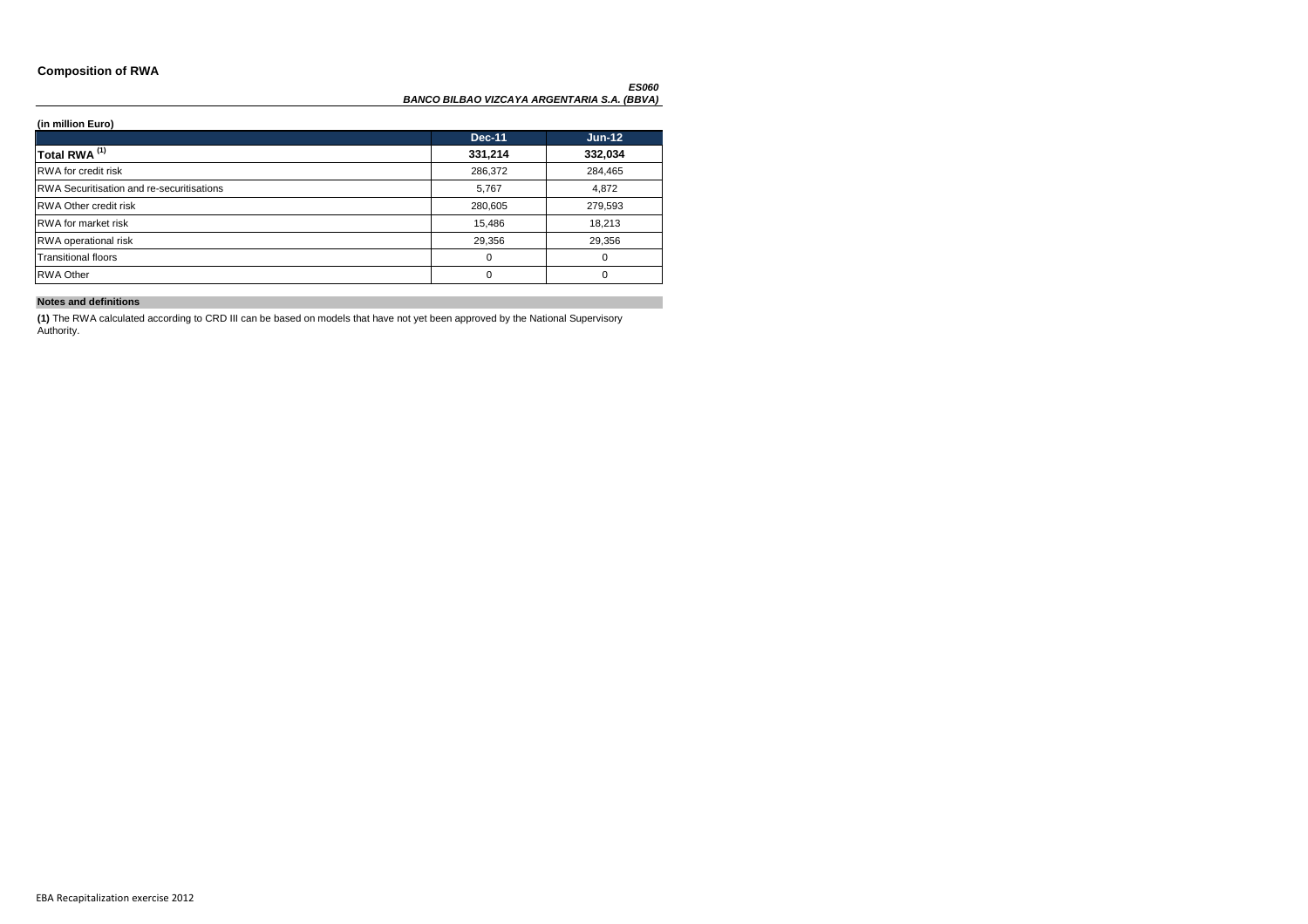#### *Dec-11 ES060 BANCO BILBAO VIZCAYA ARGENTARIA S.A. (BBVA)*

| (in million Euro)             |                |                           |                                                                                             |                            |                                                                                                                                                                                   |                                                                                              |                                                      |                                                                                                                    |                                                                                                                    |                                                                                              |                                                                          |                                                                                                             |                                                                             |                                                                           |
|-------------------------------|----------------|---------------------------|---------------------------------------------------------------------------------------------|----------------------------|-----------------------------------------------------------------------------------------------------------------------------------------------------------------------------------|----------------------------------------------------------------------------------------------|------------------------------------------------------|--------------------------------------------------------------------------------------------------------------------|--------------------------------------------------------------------------------------------------------------------|----------------------------------------------------------------------------------------------|--------------------------------------------------------------------------|-------------------------------------------------------------------------------------------------------------|-----------------------------------------------------------------------------|---------------------------------------------------------------------------|
| <b>Residual Maturity</b>      |                |                           | <b>GROSS DIRECT LONG EXPOSURES</b><br>(accounting value gross of provisions) <sup>(1)</sup> |                            | (gross of provisions and write-off exposures (long) net of cash short position of sovereign debt to<br>other counterparties only where there is maturity matching) <sup>(1)</sup> | <b>NET DIRECT POSITIONS</b>                                                                  |                                                      | <b>DIRECT SOVEREIGN</b><br><b>EXPOSURES IN</b><br>DERIVATIVES <sup>(1)</sup>                                       | <b>INDIRECT SOVEREIGN</b><br><b>EXPOSURES<sup>(3)</sup></b><br>(on and off balance sheet)                          | <b>Memo Item</b>                                                                             | Provisions and<br>write-off on                                           | <b>Prudential filter</b><br>AFS sovereign assets                                                            | Reserve<br>AFS sovereign assets<br>(gross the fair value of                 | Fair value of Cash<br>flow and fair value                                 |
|                               | <b>Country</b> |                           | of which: loans and<br>advances in the HTM<br>and Loans and<br>receivables portfolios       |                            | of which: Available for<br>sale financial assets<br>(AFS)                                                                                                                         | of which: Financial<br>assets designated at fair<br>value through profit or<br>loss<br>(FVO) | of which: Financial assets<br>held for trading $(2)$ | Net position at fair values<br>(Derivatives with positive fair<br>value + Derivatives with<br>negative fair value) | Net position at fair values<br>(Derivatives with positive fair<br>value + Derivatives with<br>negative fair value) | <b>Nominal Value</b><br>Debt securities<br>in HTM and Loans<br>and Receivables<br>portfolios | Sovereign assets<br>(loans, advances<br>and debt<br>securities)<br>$(+)$ | (including the fair<br>value of Cash flow and<br>fair value hedging<br>contracts)<br>$(+/-)$ <sup>(4)</sup> | Cash flow and fair<br>value hedging<br>contracts)<br>$(+/-)$ <sup>(4)</sup> | hedging contracts<br>on AFS sovereign<br>assets<br>$(+/-)$ <sup>(4)</sup> |
| $[0 - 3M]$                    |                | $\Omega$                  | $\overline{0}$                                                                              | $\Omega$                   | $\overline{0}$                                                                                                                                                                    | $\Omega$                                                                                     | $\overline{0}$                                       | - റ                                                                                                                | $\Omega$                                                                                                           | $\overline{0}$                                                                               | 7777777777                                                               | $\Omega$                                                                                                    | $\Omega$                                                                    | റ                                                                         |
| $[3M - 1Y]$                   |                | $\Omega$                  | $\overline{0}$<br>$\Omega$                                                                  | $\Omega$<br>$\Omega$       | $\Omega$<br>$\Omega$                                                                                                                                                              | $\Omega$<br>$\Omega$                                                                         | $\overline{0}$                                       | - 0<br>$\Omega$                                                                                                    | $\Omega$<br>$\Omega$                                                                                               | $\overline{0}$<br>$\Omega$                                                                   |                                                                          | $\overline{0}$                                                                                              | $\Omega$<br>$\Omega$                                                        | - 0<br>- 0                                                                |
| $[1Y - 2Y]$<br>[2Y - 3Y [     |                | $\Omega$<br>$\mathcal{D}$ | $\Omega$                                                                                    | $-23$                      | $\Omega$                                                                                                                                                                          | $\Omega$                                                                                     | $\overline{0}$<br>$-23$                              | $\cap$                                                                                                             | $\Omega$                                                                                                           | $\Omega$                                                                                     |                                                                          | $\Omega$<br>$\Omega$                                                                                        | $\Omega$                                                                    | $\Omega$                                                                  |
| $[3Y - 5Y]$                   | Austria        | 12                        | $\overline{0}$                                                                              | 12                         | $\Omega$                                                                                                                                                                          | $\Omega$                                                                                     | 12                                                   | $\Omega$                                                                                                           | $\Omega$                                                                                                           | $\Omega$                                                                                     | HAAARI                                                                   | $\overline{0}$                                                                                              | $\Omega$                                                                    | - 0                                                                       |
| $[5Y - 10Y]$                  |                | 23                        | $\overline{0}$                                                                              | $\Omega$                   | $\Omega$                                                                                                                                                                          | $\Omega$                                                                                     | 8                                                    | $\cap$                                                                                                             | $\Omega$                                                                                                           | $\Omega$                                                                                     |                                                                          | $\Omega$                                                                                                    | $\Omega$                                                                    | $\cap$                                                                    |
| [10Y - more [                 |                | $\mathcal{R}$             | $\Omega$                                                                                    | $-7$                       | $\Omega$                                                                                                                                                                          | $\cap$                                                                                       | $-7$                                                 | $\Omega$                                                                                                           | $\Omega$                                                                                                           | $\Omega$                                                                                     |                                                                          | $\Omega$                                                                                                    | $\Omega$                                                                    | $\cap$                                                                    |
| Total                         |                | $\overline{40}$           | $\overline{0}$                                                                              | $-10$                      | $\Omega$                                                                                                                                                                          |                                                                                              | $-10$                                                | - 0                                                                                                                |                                                                                                                    | $\Omega$                                                                                     |                                                                          | $\Omega$                                                                                                    | $\Omega$                                                                    | $\overline{0}$                                                            |
| $[0 - 3M]$                    |                | 60                        | 49                                                                                          | 60                         | $\overline{0}$                                                                                                                                                                    | $\Omega$                                                                                     | 11                                                   | $\cap$                                                                                                             | $\Omega$                                                                                                           | $\Omega$                                                                                     |                                                                          | $\Omega$                                                                                                    | $\Omega$                                                                    | $\cap$                                                                    |
| $[3M - 1Y]$<br>$[1Y - 2Y]$    |                | $\overline{7}$            | $\overline{0}$                                                                              |                            | $\Omega$<br>$\overline{0}$                                                                                                                                                        | $\Omega$<br>$\Omega$                                                                         | $\overline{0}$<br>$\overline{7}$                     | $\cap$<br>$\cap$                                                                                                   | $\Omega$                                                                                                           | $\Omega$<br>$\Omega$                                                                         | HAAAN<br>HAAAAN                                                          | $\Omega$<br>$\overline{0}$                                                                                  | $\Omega$<br>$\Omega$                                                        | . വ<br>$\cap$                                                             |
| $[2Y - 3Y]$                   |                | 18                        | $\overline{18}$                                                                             | 18                         | $\Omega$                                                                                                                                                                          | $\Omega$                                                                                     | $\overline{0}$                                       | $\cap$                                                                                                             |                                                                                                                    | $\Omega$                                                                                     |                                                                          | $\Omega$                                                                                                    | $\Omega$                                                                    | $\cap$                                                                    |
| $[3Y - 5Y]$                   | Belgium        | 47                        | $\overline{28}$                                                                             | 47                         | 17                                                                                                                                                                                | $\Omega$                                                                                     | $\overline{2}$                                       | $\cap$                                                                                                             |                                                                                                                    | $\Omega$                                                                                     |                                                                          | $\Omega$                                                                                                    | $\Omega$                                                                    | $\Omega$                                                                  |
| $[5Y - 10Y]$                  |                | 42                        | $\Omega$                                                                                    | $-20$                      | 13                                                                                                                                                                                | $\Omega$                                                                                     | $-33$                                                | $\cap$                                                                                                             |                                                                                                                    | $\Omega$                                                                                     | VIIIIIII                                                                 | $\mathcal{D}$                                                                                               | $-2$                                                                        | $\cap$                                                                    |
| [10Y - more [                 |                | 39                        | 34                                                                                          | 30                         | $\Omega$                                                                                                                                                                          | $\cap$                                                                                       | $-4$                                                 | - വ                                                                                                                |                                                                                                                    | $\Omega$                                                                                     | <u> 277777777</u>                                                        | $\Omega$                                                                                                    | $\Omega$                                                                    |                                                                           |
| <b>Total</b>                  |                | 214                       | 130                                                                                         | 143                        | 30                                                                                                                                                                                | $\Omega$                                                                                     | $-17$                                                | - 0                                                                                                                | ാ                                                                                                                  | $\Omega$                                                                                     |                                                                          | $\overline{2}$                                                                                              | $-2$                                                                        | $\Omega$                                                                  |
| $[0 - 3M]$                    |                | $\Omega$<br>$\Omega$      | $\Omega$<br>$\Omega$                                                                        | $\Omega$<br>$\Omega$       | $\Omega$<br>$\Omega$                                                                                                                                                              | $\cap$<br>$\cap$                                                                             | $\overline{0}$                                       | $\cap$<br>$\cap$                                                                                                   |                                                                                                                    | $\Omega$<br>$\Omega$                                                                         | 7777777777                                                               | $\overline{0}$<br>$\overline{0}$                                                                            | $\Omega$<br>$\Omega$                                                        | $\Omega$<br>$\cap$                                                        |
| $[3M - 1Y]$<br>$[1Y - 2Y]$    |                | $\Omega$                  | $\Omega$                                                                                    | $\Omega$                   | $\Omega$                                                                                                                                                                          | $\cap$                                                                                       | $\overline{0}$<br>$\overline{0}$                     | $\cap$                                                                                                             | $\Omega$                                                                                                           | $\Omega$                                                                                     |                                                                          | $\overline{0}$                                                                                              | $\Omega$                                                                    | $\cap$                                                                    |
| $[2Y - 3Y]$                   |                | $\Omega$                  | $\Omega$                                                                                    | $\Omega$                   | $\Omega$                                                                                                                                                                          | $\cap$                                                                                       | $\overline{0}$                                       | $\cap$                                                                                                             | $\cap$                                                                                                             | $\overline{0}$                                                                               |                                                                          | $\overline{0}$                                                                                              | $\Omega$                                                                    | $\cap$                                                                    |
| $[3Y - 5Y]$                   | Bulgaria       |                           |                                                                                             |                            |                                                                                                                                                                                   |                                                                                              |                                                      |                                                                                                                    |                                                                                                                    |                                                                                              |                                                                          |                                                                                                             |                                                                             |                                                                           |
| $[5Y - 10Y]$                  |                | $\Omega$                  | $\Omega$                                                                                    | $\Omega$                   | $\Omega$                                                                                                                                                                          | $\Omega$                                                                                     | $\Omega$                                             | $\Omega$                                                                                                           |                                                                                                                    | $\Omega$                                                                                     | HAHAHA<br>HAHAHA                                                         | $\overline{0}$                                                                                              | $\Omega$                                                                    |                                                                           |
| [10Y - more [                 |                | $\Omega$                  | $\Omega$                                                                                    | $\Omega$                   | $\Omega$                                                                                                                                                                          | $\Omega$                                                                                     | $\Omega$                                             | $\cap$                                                                                                             | $\cap$                                                                                                             | $\Omega$                                                                                     |                                                                          | $\overline{0}$<br>$\Omega$                                                                                  | $\Omega$                                                                    | $\Omega$                                                                  |
| <b>Total</b><br>$[0 - 3M]$    |                | - റ<br>$\Omega$           | $\Omega$<br>$\Omega$                                                                        | $\Omega$                   | - 0<br>$\Omega$                                                                                                                                                                   | $\Omega$                                                                                     | $\overline{0}$<br>$\overline{0}$                     | $\cap$                                                                                                             | $\cap$                                                                                                             | $\Omega$<br>$\Omega$                                                                         |                                                                          | $\Omega$                                                                                                    | $\Omega$                                                                    | $\cap$                                                                    |
| $\sqrt{3M} - 1Y$              |                | $\overline{0}$            | $\overline{0}$                                                                              | $\Omega$                   | $\Omega$                                                                                                                                                                          | $\Omega$                                                                                     | $\overline{0}$                                       | - 0                                                                                                                | $\Omega$                                                                                                           | $\overline{0}$                                                                               |                                                                          | $\overline{0}$                                                                                              | $\Omega$                                                                    | $\Omega$                                                                  |
| $[1Y - 2Y]$                   |                | $\overline{0}$            | $\overline{0}$                                                                              | $\Omega$                   | $\Omega$                                                                                                                                                                          | $\Omega$                                                                                     | $\overline{0}$                                       | - 0                                                                                                                | $\Omega$                                                                                                           | $\overline{0}$                                                                               | 777777777                                                                | $\overline{0}$                                                                                              | $\Omega$                                                                    | $\cap$                                                                    |
| $[2Y - 3Y]$                   | Cyprus         | $\overline{0}$            | $\overline{0}$                                                                              | $\overline{0}$             | $\Omega$                                                                                                                                                                          | $\Omega$                                                                                     | $\overline{0}$                                       | $\overline{0}$                                                                                                     | $\Omega$                                                                                                           | $\overline{0}$                                                                               |                                                                          | $\overline{0}$                                                                                              | $\Omega$                                                                    | $\Omega$                                                                  |
| $[3Y - 5Y]$                   |                | $\Omega$                  | $\Omega$                                                                                    | $\Omega$                   | $\Omega$                                                                                                                                                                          | $\Omega$                                                                                     | $\overline{0}$                                       | $\Omega$                                                                                                           | $\Omega$                                                                                                           | $\Omega$                                                                                     |                                                                          | $\overline{0}$                                                                                              | $\Omega$                                                                    | - 0                                                                       |
| $[5Y - 10Y]$                  |                | $\Omega$<br>$\Omega$      | $\Omega$<br>$\Omega$                                                                        | $\Omega$<br>$\Omega$       | $\Omega$<br>$\Omega$                                                                                                                                                              | $\Omega$<br>$\cap$                                                                           | $\Omega$<br>$\Omega$                                 | റ<br>$\Omega$                                                                                                      | $\cap$<br>∩                                                                                                        | $\Omega$<br>$\Omega$                                                                         | 77777777                                                                 | $\Omega$<br>$\Omega$                                                                                        | $\Omega$<br>$\Omega$                                                        | - വ<br>$\cap$                                                             |
| [10Y - more [<br><b>Total</b> |                | - റ                       | $\overline{0}$                                                                              | $\Omega$                   | $\Omega$                                                                                                                                                                          |                                                                                              |                                                      |                                                                                                                    |                                                                                                                    |                                                                                              |                                                                          | $\Omega$                                                                                                    |                                                                             | $\Omega$                                                                  |
| $[0 - 3M]$                    |                | $\Omega$                  | $\Omega$                                                                                    | $\Omega$                   | $\overline{0}$                                                                                                                                                                    | $\Omega$                                                                                     | $\overline{0}$                                       | $\cap$                                                                                                             | $\cap$                                                                                                             | $\Omega$                                                                                     |                                                                          | $\overline{0}$                                                                                              | $\Omega$                                                                    | - 0                                                                       |
| $[3M - 1Y]$                   |                | $\Omega$                  | $\overline{0}$                                                                              | $\overline{0}$             | $\overline{0}$                                                                                                                                                                    | $\Omega$                                                                                     | $\overline{0}$                                       | - 0                                                                                                                | $\Omega$                                                                                                           | $\overline{0}$                                                                               |                                                                          | $\overline{0}$                                                                                              | $\Omega$                                                                    | $\Omega$                                                                  |
| $[1Y - 2Y]$                   |                | 17                        | $\overline{0}$                                                                              | 17                         | 17                                                                                                                                                                                | $\Omega$                                                                                     | $\overline{0}$                                       | $\Omega$                                                                                                           | $\Omega$                                                                                                           | $\Omega$                                                                                     |                                                                          |                                                                                                             | $\Omega$                                                                    | $-1$                                                                      |
| [2Y - 3Y [<br>$[3Y - 5Y]$     | Czech Republic | $\Omega$<br>$\Omega$      | $\Omega$<br>$\Omega$                                                                        | $\Omega$<br>$\Omega$       | $\Omega$<br>$\Omega$                                                                                                                                                              | $\Omega$<br>$\Omega$                                                                         | $\Omega$<br>$\Omega$                                 | $\Omega$<br>$\cap$                                                                                                 |                                                                                                                    | $\Omega$<br>$\Omega$                                                                         |                                                                          | $\Omega$<br>$\Omega$                                                                                        | $\Omega$<br>$\Omega$                                                        | $\cap$<br>ി                                                               |
| $[5Y - 10Y]$                  |                | $\Omega$                  | $\Omega$                                                                                    | $\Omega$                   | $\Omega$                                                                                                                                                                          | $\Omega$                                                                                     | $\Omega$                                             |                                                                                                                    |                                                                                                                    | $\Omega$                                                                                     |                                                                          | $\Omega$                                                                                                    | ∩                                                                           | $\cap$                                                                    |
| [10Y - more [                 |                | $\Omega$                  | $\Omega$                                                                                    | $\Omega$                   | $\Omega$                                                                                                                                                                          | $\Omega$                                                                                     | $\Omega$                                             | $\cap$                                                                                                             |                                                                                                                    | $\Omega$                                                                                     | <u>UMMA</u>                                                              | $\Omega$                                                                                                    | $\Omega$                                                                    | $\cap$                                                                    |
| <b>Total</b>                  |                | 17                        | $\overline{0}$                                                                              | 17 <sup>2</sup>            | 17                                                                                                                                                                                | $\Omega$                                                                                     | $\Omega$                                             |                                                                                                                    |                                                                                                                    | $\Omega$                                                                                     |                                                                          |                                                                                                             | $\Omega$                                                                    | - 1                                                                       |
| $[0 - 3M]$                    |                | $\Omega$                  | $\Omega$                                                                                    | $\Omega$                   | $\Omega$                                                                                                                                                                          | $\Omega$                                                                                     | $\Omega$                                             | - വ                                                                                                                |                                                                                                                    | $\Omega$                                                                                     |                                                                          | $\overline{0}$                                                                                              | $\Omega$                                                                    | $\cap$<br>$\Omega$                                                        |
| $[3M - 1Y]$<br>$[1Y - 2Y]$    |                | $\Omega$<br>$\Omega$      | $\Omega$<br>$\overline{0}$                                                                  | $\Omega$<br>$\Omega$       | $\Omega$<br>$\Omega$                                                                                                                                                              | $\Omega$<br>$\Omega$                                                                         | $\overline{0}$<br>$\overline{0}$                     | റ<br>$\cap$                                                                                                        | $\cap$                                                                                                             | $\Omega$<br>$\Omega$                                                                         | UMMA.                                                                    | $\overline{0}$<br>$\overline{0}$                                                                            | $\Omega$<br>$\Omega$                                                        | $\cap$                                                                    |
| $[2Y - 3Y]$                   |                | $\Omega$                  | $\overline{0}$                                                                              | $\Omega$                   | $\Omega$                                                                                                                                                                          | $\Omega$                                                                                     | $\overline{0}$                                       | $\cap$                                                                                                             | $\cap$                                                                                                             | $\Omega$                                                                                     |                                                                          | $\overline{0}$                                                                                              | $\Omega$                                                                    | $\Omega$                                                                  |
| $[3Y - 5Y]$                   | Denmark        | $\Omega$                  | $\Omega$                                                                                    | $\Omega$                   | $\Omega$                                                                                                                                                                          | $\Omega$                                                                                     | $\Omega$                                             | $\Omega$                                                                                                           | $\Omega$                                                                                                           | $\Omega$                                                                                     | UMMA.                                                                    | $\overline{0}$                                                                                              | $\Omega$                                                                    | $\Omega$                                                                  |
| $[5Y - 10Y]$                  |                | $\Omega$                  | $\Omega$                                                                                    | $\Omega$                   | $\Omega$                                                                                                                                                                          | $\Omega$                                                                                     | $\overline{0}$                                       | $\Omega$                                                                                                           | $\Omega$                                                                                                           | $\overline{0}$                                                                               | 777777777                                                                | $\overline{0}$                                                                                              | $\Omega$                                                                    | $\Omega$                                                                  |
| [10Y - more [                 |                | $\Omega$                  | $\Omega$                                                                                    | $\Omega$                   | $\Omega$                                                                                                                                                                          | $\Omega$                                                                                     | $\Omega$                                             | $\cap$                                                                                                             | $\Omega$                                                                                                           | $\Omega$                                                                                     | 7777777777                                                               | $\overline{0}$                                                                                              | $\Omega$                                                                    | $\Omega$                                                                  |
| <b>Total</b><br>$[0 - 3M]$    |                | $\Omega$<br>$\Omega$      | $\Omega$<br>$\overline{0}$                                                                  | $\Omega$<br>$\Omega$       | $\Omega$<br>$\Omega$                                                                                                                                                              | $\Omega$                                                                                     | $\overline{0}$<br>$\overline{0}$                     | $\Omega$<br>- വ                                                                                                    |                                                                                                                    | $\Omega$<br>$\overline{0}$                                                                   |                                                                          | $\overline{0}$<br>$\overline{0}$                                                                            | $\Omega$<br>$\Omega$                                                        | $\Omega$<br>$\cap$                                                        |
| $[3M - 1Y]$                   |                | $\overline{0}$            | $\Omega$                                                                                    | $\Omega$                   | $\Omega$                                                                                                                                                                          | $\Omega$                                                                                     | $\Omega$                                             | - 0                                                                                                                |                                                                                                                    | $\Omega$                                                                                     |                                                                          | $\overline{0}$                                                                                              | $\Omega$                                                                    | $\cap$                                                                    |
| $[1Y - 2Y]$                   |                | - 0                       | $\Omega$                                                                                    | $\Omega$                   | $\Omega$                                                                                                                                                                          | $\Omega$                                                                                     | $\Omega$                                             | $\Omega$                                                                                                           |                                                                                                                    | $\Omega$                                                                                     | HHHH                                                                     | $\Omega$                                                                                                    | $\Omega$                                                                    | $\Omega$                                                                  |
| $[2Y - 3Y]$                   | Estonia        | - 0                       | $\Omega$                                                                                    | $\Omega$                   | $\Omega$                                                                                                                                                                          | $\Omega$                                                                                     | $\Omega$                                             | - 0                                                                                                                | $\Omega$                                                                                                           | $\Omega$                                                                                     |                                                                          | $\overline{0}$                                                                                              | $\Omega$                                                                    | $\Omega$                                                                  |
| $[3Y - 5Y]$                   |                | $\Omega$                  | $\Omega$                                                                                    | $\Omega$                   | $\Omega$                                                                                                                                                                          | $\Omega$                                                                                     | $\overline{0}$                                       | - 0                                                                                                                | $\Omega$                                                                                                           | $\Omega$                                                                                     |                                                                          | $\overline{0}$                                                                                              | $\Omega$                                                                    | - 0                                                                       |
| $[5Y - 10Y]$                  |                | - റ                       | $\Omega$                                                                                    | $\Omega$                   | $\Omega$                                                                                                                                                                          | $\Omega$                                                                                     | $\Omega$                                             | റ                                                                                                                  | $\cap$<br>$\cap$                                                                                                   | $\Omega$                                                                                     | HHHHA                                                                    | $\Omega$                                                                                                    | $\Omega$                                                                    | $\Omega$                                                                  |
| [10Y - more [<br><b>Total</b> |                | $\Omega$                  | $\Omega$<br>$\Omega$                                                                        | $\Omega$                   | $\Omega$                                                                                                                                                                          | $\Omega$                                                                                     | $\Omega$                                             | റ                                                                                                                  |                                                                                                                    | $\Omega$                                                                                     |                                                                          | $\overline{0}$<br>- 0                                                                                       | $\Omega$                                                                    | - വ                                                                       |
| $[0 - 3M]$                    |                | $\Omega$                  | $\cap$                                                                                      | $\cap$                     | $\cap$                                                                                                                                                                            | $\cap$                                                                                       | $\Omega$                                             |                                                                                                                    |                                                                                                                    | $\Omega$                                                                                     | 777777777                                                                | $\Omega$                                                                                                    |                                                                             |                                                                           |
| $[3M - 1Y]$                   |                | $\Omega$                  | $\overline{0}$                                                                              | - 0                        | $\overline{0}$                                                                                                                                                                    | $\Omega$                                                                                     | $\overline{0}$                                       | - 0                                                                                                                | $\Omega$                                                                                                           | $\Omega$                                                                                     |                                                                          | $\overline{0}$                                                                                              | - 0                                                                         | - 0                                                                       |
| $[1Y - 2Y]$                   |                | $\Omega$                  | $\overline{0}$                                                                              | $\overline{0}$             | $\overline{0}$                                                                                                                                                                    | $\overline{0}$                                                                               | $\overline{0}$                                       | - 0                                                                                                                | $\Omega$                                                                                                           | $\overline{0}$                                                                               |                                                                          | $\overline{0}$                                                                                              | $\overline{0}$                                                              | - 0                                                                       |
| [2Y - 3Y [                    | Finland        | $\Omega$                  | $\overline{0}$                                                                              | $\overline{0}$             | $\Omega$                                                                                                                                                                          | $\overline{0}$                                                                               | $\overline{0}$                                       | - 0                                                                                                                | $\Omega$                                                                                                           | $\Omega$                                                                                     |                                                                          | $\overline{0}$                                                                                              | $\Omega$                                                                    | $\Omega$                                                                  |
| $[3Y - 5Y]$                   |                | $\Omega$                  | $\overline{0}$<br>$\Omega$                                                                  | $\overline{0}$             | $\Omega$<br>$\Omega$                                                                                                                                                              | $\overline{0}$                                                                               | $\overline{0}$                                       | - 0<br>- 0                                                                                                         | $\Omega$<br>∩                                                                                                      | $\Omega$<br>$\Omega$                                                                         |                                                                          | $\overline{0}$<br>$\Omega$                                                                                  | $\Omega$<br>$\Omega$                                                        | - 0<br>$\Omega$                                                           |
| $[5Y - 10Y]$<br>[10Y - more [ |                | - 0<br>$\Omega$           | $\Omega$                                                                                    | $\overline{0}$<br>$\Omega$ | $\Omega$                                                                                                                                                                          | $\overline{0}$<br>$\Omega$                                                                   | $\overline{0}$<br>$\Omega$                           | $\cap$                                                                                                             |                                                                                                                    | $\Omega$                                                                                     | HAAAA<br>HAAAA                                                           | $\Omega$                                                                                                    |                                                                             | $\Omega$                                                                  |
| <b>Total</b>                  |                | $\Omega$                  | $\Omega$                                                                                    | $\Omega$                   | $\Omega$                                                                                                                                                                          | $\Omega$                                                                                     | $\Omega$                                             |                                                                                                                    |                                                                                                                    | $\Omega$                                                                                     |                                                                          | $\Omega$                                                                                                    |                                                                             | $\Omega$                                                                  |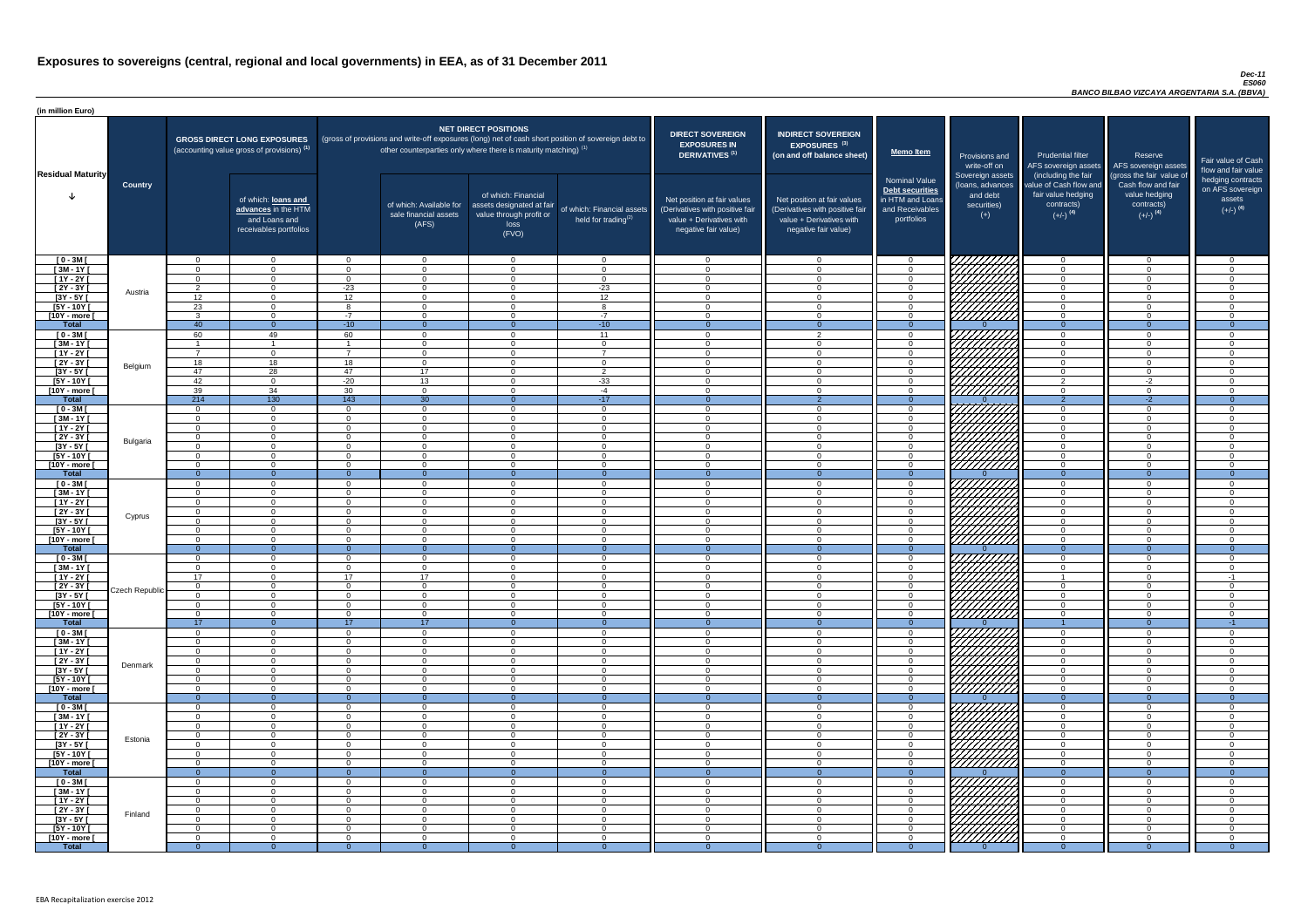#### *Dec-11 ES060 BANCO BILBAO VIZCAYA ARGENTARIA S.A. (BBVA)*

| (in million Euro)             |                       |                      |                                                                                             |                      |                                                                                                                                                                                   |                                                                                              |                                                      |                                                                                                                    |                                                                                                                    |                                                                                              |                                                                          |                                                                                                             |                                                                                                         |                                                                           |
|-------------------------------|-----------------------|----------------------|---------------------------------------------------------------------------------------------|----------------------|-----------------------------------------------------------------------------------------------------------------------------------------------------------------------------------|----------------------------------------------------------------------------------------------|------------------------------------------------------|--------------------------------------------------------------------------------------------------------------------|--------------------------------------------------------------------------------------------------------------------|----------------------------------------------------------------------------------------------|--------------------------------------------------------------------------|-------------------------------------------------------------------------------------------------------------|---------------------------------------------------------------------------------------------------------|---------------------------------------------------------------------------|
| <b>Residual Maturity</b>      |                       |                      | <b>GROSS DIRECT LONG EXPOSURES</b><br>(accounting value gross of provisions) <sup>(1)</sup> |                      | (gross of provisions and write-off exposures (long) net of cash short position of sovereign debt to<br>other counterparties only where there is maturity matching) <sup>(1)</sup> | <b>NET DIRECT POSITIONS</b>                                                                  |                                                      | <b>DIRECT SOVEREIGN</b><br><b>EXPOSURES IN</b><br><b>DERIVATIVES (1)</b>                                           | <b>INDIRECT SOVEREIGN</b><br>EXPOSURES <sup>(3)</sup><br>(on and off balance sheet)                                | <b>Memo Item</b>                                                                             | Provisions and<br>write-off on                                           | <b>Prudential filter</b>                                                                                    | Reserve<br>AFS sovereign assets AFS sovereign assets                                                    | Fair value of Cash<br>flow and fair value                                 |
|                               | <b>Country</b>        |                      | of which: loans and<br>advances in the HTM<br>and Loans and<br>receivables portfolios       |                      | of which: Available for<br>sale financial assets<br>(AFS)                                                                                                                         | of which: Financial<br>assets designated at fair<br>value through profit or<br>loss<br>(FVO) | of which: Financial assets<br>held for trading $(2)$ | Net position at fair values<br>(Derivatives with positive fair<br>value + Derivatives with<br>negative fair value) | Net position at fair values<br>(Derivatives with positive fair<br>value + Derivatives with<br>negative fair value) | <b>Nominal Value</b><br>Debt securities<br>in HTM and Loans<br>and Receivables<br>portfolios | Sovereign assets<br>(loans, advances<br>and debt<br>securities)<br>$(+)$ | (including the fair<br>value of Cash flow and<br>fair value hedging<br>contracts)<br>$(+/-)$ <sup>(4)</sup> | (gross the fair value of<br>Cash flow and fair<br>value hedging<br>contracts)<br>$(+/-)$ <sup>(4)</sup> | hedging contracts<br>on AFS sovereign<br>assets<br>$(+/-)$ <sup>(4)</sup> |
| $[0 - 3M]$                    |                       | 83                   | $\overline{0}$                                                                              | 83                   | $\overline{0}$                                                                                                                                                                    | $\Omega$                                                                                     | 83                                                   | - റ                                                                                                                | $-3$                                                                                                               | $\overline{0}$                                                                               |                                                                          | $\Omega$                                                                                                    | $\Omega$                                                                                                | _റ                                                                        |
| $[3M - 1Y]$                   |                       | 96                   | $\Omega$<br>$\Omega$                                                                        | 55                   | $\Omega$                                                                                                                                                                          | $\Omega$<br>$\Omega$                                                                         | 55                                                   | - 0<br>$\cap$                                                                                                      | $\cap$                                                                                                             | $\Omega$                                                                                     |                                                                          | $\Omega$                                                                                                    | $\Omega$<br>$\Omega$                                                                                    | $\Omega$<br>$\cap$                                                        |
| $[1Y - 2Y]$<br>$[2Y - 3Y]$    |                       | 40<br>28             | $\Omega$                                                                                    | 13<br>$-46$          | $\Omega$<br>$\Omega$                                                                                                                                                              | $\Omega$                                                                                     | 13<br>$-63$                                          | $\cap$                                                                                                             | $\Omega$                                                                                                           | $\Omega$<br>17                                                                               |                                                                          | $\Omega$<br>$\Omega$                                                                                        | $\Omega$                                                                                                | $\Omega$                                                                  |
| $[3Y - 5Y]$                   | France                | 69                   | $\Omega$                                                                                    | 56                   | $\Omega$                                                                                                                                                                          | $\Omega$                                                                                     | 45                                                   | $\cap$                                                                                                             |                                                                                                                    | 11                                                                                           | HAHARA<br>HAHARA                                                         | $\Omega$                                                                                                    | $\Omega$                                                                                                | $\cap$                                                                    |
| $[5Y - 10Y]$                  |                       | 256                  | $\overline{0}$                                                                              | 211                  | $\overline{0}$                                                                                                                                                                    | $\Omega$                                                                                     | $-15$                                                | $\sqrt{ }$                                                                                                         | $\Omega$                                                                                                           | 226                                                                                          |                                                                          | $\Omega$                                                                                                    | $\Omega$                                                                                                | $\cap$                                                                    |
| [10Y - more [                 |                       | 20                   | $\overline{0}$                                                                              | $\Omega$             | $\overline{0}$                                                                                                                                                                    | $\Omega$                                                                                     | $\overline{0}$                                       | $\sqrt{ }$                                                                                                         | $\Omega$                                                                                                           | $\overline{0}$                                                                               |                                                                          | $\overline{0}$                                                                                              | $\Omega$                                                                                                | $\cap$                                                                    |
| <b>Total</b>                  |                       | 592                  | $\overline{0}$                                                                              | 372                  | $\Omega$                                                                                                                                                                          | $\Omega$<br>$\Omega$                                                                         | 118<br>$-7$                                          | $\overline{0}$                                                                                                     | $-3$                                                                                                               | 254                                                                                          |                                                                          | $\Omega$                                                                                                    | $\Omega$<br>$\Omega$                                                                                    | $\overline{0}$<br>$\Omega$                                                |
| $[0 - 3M]$<br>$[3M - 1Y]$     |                       | 86<br>324            | $\overline{0}$<br>$\overline{0}$                                                            | 62<br>253            | $\overline{0}$<br>$\overline{0}$                                                                                                                                                  | $\Omega$                                                                                     | 253                                                  | $-3$<br>$\cap$                                                                                                     | $-2$<br>$\Omega$                                                                                                   | 69<br>$\overline{0}$                                                                         |                                                                          | $\overline{0}$<br>$\overline{0}$                                                                            | $\Omega$                                                                                                | $\Omega$                                                                  |
| $\boxed{1Y - 2Y}$             |                       | 11                   | $\Omega$                                                                                    | $-122$               | $\Omega$                                                                                                                                                                          | $\Omega$                                                                                     | $-122$                                               | $\cap$                                                                                                             |                                                                                                                    | $\Omega$                                                                                     |                                                                          | $\overline{0}$                                                                                              | $\Omega$                                                                                                | $\cap$                                                                    |
| $[2Y - 3Y]$                   | Germany               | $\overline{2}$       | $\Omega$                                                                                    | $-184$               | $\Omega$                                                                                                                                                                          | $\Omega$                                                                                     | $-184$                                               | $\Omega$                                                                                                           |                                                                                                                    | $\Omega$                                                                                     | ШША<br>ШШША                                                              | $\overline{0}$                                                                                              | $\Omega$                                                                                                | $\Omega$                                                                  |
| $[3Y - 5Y]$                   |                       | 59                   | $\Omega$                                                                                    | $-100$               | $\Omega$                                                                                                                                                                          | $\Omega$                                                                                     | $-100$                                               | - 0                                                                                                                |                                                                                                                    | $\Omega$                                                                                     |                                                                          | $\overline{0}$                                                                                              |                                                                                                         | $\cap$                                                                    |
| $[5Y - 10Y]$<br>[10Y - more [ |                       | 92<br>50             | $\Omega$<br>$\Omega$                                                                        | $-97$<br>37          | $\Omega$<br>$\Omega$                                                                                                                                                              | $\Omega$<br>$\cap$                                                                           | $-97$<br>37                                          | $\cap$<br>$\cap$                                                                                                   |                                                                                                                    | $\Omega$<br>$\Omega$                                                                         | ////////////                                                             | $\Omega$<br>$\overline{0}$                                                                                  |                                                                                                         | $\cap$                                                                    |
| <b>Total</b>                  |                       | 624                  | $\overline{0}$                                                                              | $-151$               | $\Omega$                                                                                                                                                                          |                                                                                              | $-220$                                               | $-3$                                                                                                               | $-2$                                                                                                               | 69                                                                                           |                                                                          | $\overline{0}$                                                                                              | $\Omega$                                                                                                | $\overline{0}$                                                            |
| $[0 - 3M]$                    |                       | $\Omega$             | $\Omega$                                                                                    | $\Omega$             | $\Omega$                                                                                                                                                                          | $\cap$                                                                                       | $\overline{0}$                                       | $\cap$                                                                                                             | -8                                                                                                                 | $\Omega$                                                                                     | UMMA.                                                                    | $\overline{0}$                                                                                              | $\Omega$                                                                                                | $\cap$                                                                    |
| $[3M - 1Y]$                   |                       | 15                   | 15                                                                                          | 15                   | $\Omega$                                                                                                                                                                          | $\Omega$                                                                                     | $\overline{0}$                                       | $\cap$                                                                                                             | $\Omega$                                                                                                           | $\Omega$                                                                                     |                                                                          | $\overline{0}$                                                                                              | $\Omega$                                                                                                | $\Omega$                                                                  |
| $\sqrt{1Y-2Y}$<br>$[2Y - 3Y]$ |                       | $\Omega$<br>20       | $\overline{0}$<br>$\Omega$                                                                  | $\Omega$<br>20       | $\Omega$<br>$\Omega$                                                                                                                                                              | $\Omega$<br>$\Omega$                                                                         | $\overline{0}$<br>$\Omega$                           | $\overline{0}$<br>$\cap$                                                                                           | $\cap$<br>$\cap$                                                                                                   | $\overline{0}$<br>$\overline{20}$                                                            |                                                                          | $\overline{0}$<br>$\Omega$                                                                                  | $\Omega$<br>$\Omega$                                                                                    | $\Omega$<br>- റ                                                           |
| $[3Y - 5Y]$                   | Greece <sup>(5)</sup> |                      |                                                                                             |                      |                                                                                                                                                                                   |                                                                                              |                                                      |                                                                                                                    |                                                                                                                    |                                                                                              | <i>ШША</i>                                                               |                                                                                                             |                                                                                                         |                                                                           |
| $[5Y - 10Y]$                  |                       | 10 <sup>°</sup>      | $\overline{0}$                                                                              | 10 <sup>1</sup>      | $\overline{0}$                                                                                                                                                                    | $\Omega$                                                                                     | $\Omega$                                             | - 0                                                                                                                |                                                                                                                    | 10                                                                                           | HHHA                                                                     | $\overline{0}$                                                                                              | $\Omega$                                                                                                | - 0                                                                       |
| [10Y - more [                 |                       | 54                   | $\Omega$                                                                                    | 54                   | - 0                                                                                                                                                                               | $\Omega$                                                                                     | $\Omega$                                             | $\cap$                                                                                                             |                                                                                                                    | 54                                                                                           | 7777777777                                                               | $\Omega$                                                                                                    | $\Omega$                                                                                                | ി                                                                         |
| <b>Total</b>                  |                       | 99                   | 15                                                                                          | $\overline{99}$      | - 0                                                                                                                                                                               |                                                                                              | $\Omega$                                             | $\Omega$                                                                                                           | $\Omega$                                                                                                           | 84                                                                                           | 85                                                                       | $\Omega$                                                                                                    |                                                                                                         | ി                                                                         |
| $[0 - 3M]$<br>$[3M - 1Y]$     |                       | $\Omega$<br>$\Omega$ | $\overline{0}$<br>$\overline{0}$                                                            | $\Omega$<br>$\Omega$ | $\Omega$<br>$\Omega$                                                                                                                                                              | $\Omega$<br>$\Omega$                                                                         | $\Omega$<br>$\overline{0}$                           | - റ                                                                                                                | $\Omega$                                                                                                           | $\overline{0}$<br>$\Omega$                                                                   |                                                                          | $\overline{0}$<br>$\overline{0}$                                                                            | $\Omega$<br>$\Omega$                                                                                    | $\cap$                                                                    |
| [1Y - 2Y [                    |                       | $\overline{0}$       | $\overline{0}$                                                                              | $\overline{0}$       | $\Omega$                                                                                                                                                                          | $\Omega$                                                                                     | $\overline{0}$                                       | - 0                                                                                                                | $\Omega$                                                                                                           | $\Omega$                                                                                     |                                                                          | $\overline{0}$                                                                                              | $\Omega$                                                                                                | - 0                                                                       |
| [2Y - 3Y [                    | Hungary               | $\Omega$             | $\Omega$                                                                                    | $\Omega$             | $\Omega$                                                                                                                                                                          | $\Omega$                                                                                     | $\overline{0}$                                       | $\cap$                                                                                                             | $\Omega$                                                                                                           | $\Omega$                                                                                     |                                                                          | $\overline{0}$                                                                                              | $\Omega$                                                                                                | $\cap$                                                                    |
| $[3Y - 5Y]$                   |                       | 18                   | $\Omega$                                                                                    | 18                   | 18                                                                                                                                                                                | $\Omega$                                                                                     | $\Omega$                                             | $\cap$                                                                                                             | $\cap$                                                                                                             | $\Omega$                                                                                     |                                                                          | $\mathbf{3}$                                                                                                | $-3$                                                                                                    | റ                                                                         |
| $[5Y - 10Y]$<br>[10Y - more [ |                       | 37<br>$\Omega$       | $\Omega$<br>$\Omega$                                                                        | 37<br>$\Omega$       | 37<br>$\Omega$                                                                                                                                                                    | $\Omega$<br>$\Omega$                                                                         | $\overline{0}$<br>$\Omega$                           | $\Omega$<br>$\cap$                                                                                                 | $\cap$<br>$\Omega$                                                                                                 | $\Omega$<br>$\Omega$                                                                         | HHHHA                                                                    | 14<br>$\overline{0}$                                                                                        | $-12$<br>$\Omega$                                                                                       | $-2$<br>$\Omega$                                                          |
| <b>Total</b>                  |                       | 55                   | $\overline{0}$                                                                              | 55                   | 55                                                                                                                                                                                | $\Omega$                                                                                     | $\Omega$                                             | $\Omega$                                                                                                           |                                                                                                                    | $\Omega$                                                                                     |                                                                          | 17                                                                                                          | $-15$                                                                                                   | $-2$                                                                      |
| $[0 - 3M]$                    |                       | $\Omega$             | $\overline{0}$                                                                              | $\overline{0}$       | $\overline{0}$                                                                                                                                                                    | $\Omega$                                                                                     | $\overline{0}$                                       | $\Omega$                                                                                                           | $\cap$                                                                                                             | $\overline{0}$                                                                               |                                                                          | $\overline{0}$                                                                                              | $\Omega$                                                                                                | - 0                                                                       |
| $[3M-1Y]$                     |                       | $\Omega$             | $\Omega$                                                                                    | $\Omega$             | $\Omega$                                                                                                                                                                          | $\Omega$                                                                                     | $\overline{0}$                                       | - 0                                                                                                                |                                                                                                                    | $\Omega$                                                                                     |                                                                          | $\overline{0}$                                                                                              | $\Omega$                                                                                                | $\Omega$                                                                  |
| $[1Y - 2Y]$<br>$[2Y - 3Y]$    |                       | $\Omega$<br>$\Omega$ | $\Omega$<br>$\Omega$                                                                        | $\Omega$<br>$\Omega$ | $\Omega$<br>- റ                                                                                                                                                                   | $\Omega$<br>$\Omega$                                                                         | $\Omega$<br>$\overline{0}$                           | $\Omega$<br>- 0                                                                                                    |                                                                                                                    | $\Omega$<br>$\Omega$                                                                         |                                                                          | $\Omega$<br>$\overline{0}$                                                                                  | $\Omega$<br>$\Omega$                                                                                    | $\cap$                                                                    |
| $[3Y - 5Y]$                   | Iceland               | $\Omega$             | $\Omega$                                                                                    | $\Omega$             | $\Omega$                                                                                                                                                                          | $\Omega$                                                                                     | $\Omega$                                             |                                                                                                                    |                                                                                                                    | $\Omega$                                                                                     |                                                                          | $\Omega$                                                                                                    |                                                                                                         |                                                                           |
| $[5Y - 10Y]$                  |                       | $\Omega$             | $\Omega$                                                                                    | $\Omega$             | $\Omega$                                                                                                                                                                          | $\Omega$                                                                                     | $\Omega$                                             |                                                                                                                    |                                                                                                                    | $\Omega$                                                                                     |                                                                          | $\Omega$                                                                                                    |                                                                                                         |                                                                           |
| [10Y - more [                 |                       | - 0                  | $\Omega$                                                                                    | $\Omega$             | $\Omega$                                                                                                                                                                          | $\Omega$                                                                                     | $\Omega$                                             | - വ                                                                                                                |                                                                                                                    | $\Omega$                                                                                     | //////////                                                               | $\overline{0}$                                                                                              | $\Omega$                                                                                                |                                                                           |
| <b>Total</b><br>$[0 - 3M]$    |                       | - റ<br>റ             | $\Omega$<br>$\Omega$                                                                        | $\Omega$<br>$\Omega$ | $\Omega$<br>$\Omega$                                                                                                                                                              | $\Omega$<br>$\Omega$                                                                         | $\Omega$<br>$\Omega$                                 | $\Omega$                                                                                                           |                                                                                                                    | $\Omega$<br>$\Omega$                                                                         |                                                                          | $\Omega$<br>$\overline{0}$                                                                                  | $\Omega$<br>$\Omega$                                                                                    | $\Omega$<br>$\cap$                                                        |
| $[3M - 1Y]$                   |                       | $\Omega$             | $\overline{0}$                                                                              | $\Omega$             | $\Omega$                                                                                                                                                                          | $\Omega$                                                                                     | $\overline{0}$                                       | $\cap$                                                                                                             | ∩                                                                                                                  | $\Omega$                                                                                     |                                                                          | $\overline{0}$                                                                                              | $\Omega$                                                                                                | $\cap$                                                                    |
| $[1Y - 2Y]$                   |                       | $\Omega$             | $\overline{0}$                                                                              | $\Omega$             | $\Omega$                                                                                                                                                                          | $\Omega$                                                                                     | $\Omega$                                             | $\cap$                                                                                                             | $\cap$                                                                                                             | $\Omega$                                                                                     | UMMA.                                                                    | $\overline{0}$                                                                                              | $\Omega$                                                                                                | $\Omega$                                                                  |
| $[2Y - 3Y]$                   | Ireland               | $\Omega$             | $\Omega$                                                                                    | $\Omega$             | $\Omega$                                                                                                                                                                          | $\Omega$                                                                                     | $\overline{0}$                                       | $\cap$                                                                                                             | $\Omega$                                                                                                           | $\Omega$                                                                                     |                                                                          | $\overline{0}$                                                                                              | $\Omega$                                                                                                | $\Omega$                                                                  |
| $[3Y - 5Y]$<br>$[5Y - 10Y]$   |                       | $\Omega$<br>$\Omega$ | $\Omega$<br>$\Omega$                                                                        | $\Omega$<br>$\Omega$ | $\Omega$<br>$\Omega$                                                                                                                                                              | $\Omega$<br>$\Omega$                                                                         | $\Omega$                                             | - 0<br>$\cap$                                                                                                      | $\Omega$<br>$\Omega$                                                                                               | $\overline{0}$                                                                               | 777777777                                                                | $\overline{0}$                                                                                              | $\Omega$<br>$\Omega$                                                                                    | $\Omega$<br>$\Omega$                                                      |
| [10Y - more [                 |                       | $\Omega$             | $\Omega$                                                                                    | $\Omega$             | $\Omega$                                                                                                                                                                          | $\Omega$                                                                                     | $\overline{0}$<br>$\Omega$                           | $\cap$                                                                                                             | $\Omega$                                                                                                           | $\overline{0}$<br>$\Omega$                                                                   | <u>77777777</u>                                                          | $\overline{0}$<br>$\overline{0}$                                                                            | $\Omega$                                                                                                | $\Omega$                                                                  |
| <b>Total</b>                  |                       |                      | $\Omega$                                                                                    |                      | - റ                                                                                                                                                                               |                                                                                              | $\Omega$                                             |                                                                                                                    |                                                                                                                    |                                                                                              |                                                                          | $\Omega$                                                                                                    |                                                                                                         |                                                                           |
| $[0 - 3M]$                    |                       | 176                  | 89                                                                                          | 176                  | $\Omega$                                                                                                                                                                          | $\Omega$                                                                                     | 84                                                   | - വ                                                                                                                | $-23$                                                                                                              | -3                                                                                           | 77777                                                                    | $\overline{0}$                                                                                              | $\Omega$                                                                                                | $\cap$                                                                    |
| $[3M - 1Y]$                   |                       | 95                   | $\overline{7}$                                                                              | 90                   | $\Omega$                                                                                                                                                                          | $\Omega$                                                                                     | 83                                                   | - 0                                                                                                                | $\Omega$                                                                                                           | $\Omega$<br>$\overline{7}$                                                                   |                                                                          | $\overline{0}$                                                                                              | $\Omega$                                                                                                | $\cap$                                                                    |
| $[1Y - 2Y]$<br>$[2Y - 3Y]$    |                       | 16<br>29             | -6<br>$\overline{7}$                                                                        | 11<br>29             | $\Omega$<br>$\Omega$                                                                                                                                                              | $\Omega$<br>$\Omega$                                                                         | $-2$<br>16                                           | - 0<br>- റ                                                                                                         | $\Omega$<br>$\Omega$                                                                                               | -6                                                                                           |                                                                          | $\overline{0}$<br>$\overline{0}$                                                                            | $\Omega$<br>$\Omega$                                                                                    | - 0<br>- 0                                                                |
| $[3Y - 5Y]$                   | Italy                 | 2,443                | $\Omega$                                                                                    | 2,284                | 24                                                                                                                                                                                | $\Omega$                                                                                     | $-105$                                               | $\cap$                                                                                                             | $\cap$                                                                                                             | 2,365                                                                                        |                                                                          | $\overline{7}$                                                                                              | $\Omega$                                                                                                | $-7$                                                                      |
| $[5Y - 10Y]$                  |                       | 809                  | 75                                                                                          | 678                  | 71                                                                                                                                                                                | $\Omega$                                                                                     | $-43$                                                | - റ                                                                                                                | $\Omega$                                                                                                           | 575                                                                                          | , HHHH                                                                   | 45                                                                                                          | $-2$                                                                                                    | $-43$                                                                     |
| [10Y - more [                 |                       | 807                  | $\Omega$                                                                                    | 786                  | 790                                                                                                                                                                               | $\Omega$                                                                                     | $-4$                                                 | $\Omega$                                                                                                           | $\Omega$                                                                                                           | $\Omega$                                                                                     |                                                                          | 318                                                                                                         | $-78$                                                                                                   | $-240$                                                                    |
| <b>Total</b><br>$[0 - 3M]$    |                       | 4,375<br>$\Omega$    | 184<br>$\overline{0}$                                                                       | 4,054<br>$\Omega$    | 885<br>$\Omega$                                                                                                                                                                   | $\Omega$                                                                                     | 29<br>$\Omega$                                       | $\cap$                                                                                                             | $-23$<br>$\cap$                                                                                                    | 2,956<br>$\Omega$                                                                            | VIIIIIIII                                                                | 370<br>$\Omega$                                                                                             | $-80$<br>$\Omega$                                                                                       | $-290$                                                                    |
| $[3M - 1Y]$                   |                       | $\Omega$             | $\overline{0}$                                                                              | $\Omega$             | $\overline{0}$                                                                                                                                                                    | $\Omega$                                                                                     | $\overline{0}$                                       | $\Omega$                                                                                                           | $\Omega$                                                                                                           | $\Omega$                                                                                     |                                                                          | $\overline{0}$                                                                                              | $\Omega$                                                                                                | $\cap$                                                                    |
| $[1Y - 2Y]$                   |                       | $\Omega$             | $\Omega$                                                                                    | $\Omega$             | $\Omega$                                                                                                                                                                          | $\Omega$                                                                                     | $\overline{0}$                                       | $\cap$                                                                                                             |                                                                                                                    | $\Omega$                                                                                     |                                                                          | $\Omega$                                                                                                    | $\Omega$                                                                                                | $\cap$                                                                    |
| $[2Y - 3Y]$                   | Latvia                | $\Omega$             | $\overline{0}$                                                                              | $\Omega$             | $\Omega$                                                                                                                                                                          | $\Omega$                                                                                     | $\overline{0}$                                       | $\Omega$                                                                                                           |                                                                                                                    | $\Omega$                                                                                     |                                                                          | $\Omega$                                                                                                    | $\Omega$                                                                                                | $\Omega$                                                                  |
| $[3Y - 5Y]$                   |                       | $\Omega$             | $\Omega$                                                                                    | $\Omega$             | $\Omega$                                                                                                                                                                          | $\Omega$                                                                                     | $\overline{0}$                                       | $\cap$                                                                                                             |                                                                                                                    | $\Omega$                                                                                     | HATHAR<br>HATHAR                                                         | $\Omega$                                                                                                    | $\Omega$                                                                                                | $\cap$<br>$\Omega$                                                        |
| [5Y - 10Y [<br>[10Y - more [  |                       | $\Omega$<br>- 0      | $\Omega$<br>$\Omega$                                                                        | $\Omega$<br>$\Omega$ | $\Omega$<br>$\Omega$                                                                                                                                                              | $\Omega$<br>$\Omega$                                                                         | $\overline{0}$<br>$\Omega$                           | $\cap$<br>$\Omega$                                                                                                 |                                                                                                                    | $\Omega$<br>$\Omega$                                                                         |                                                                          | $\Omega$<br>$\Omega$                                                                                        | $\Omega$                                                                                                | $\Omega$                                                                  |
| <b>Total</b>                  |                       | -0                   | $\Omega$                                                                                    | $\Omega$             | - 0                                                                                                                                                                               | $\Omega$                                                                                     | $\Omega$                                             |                                                                                                                    |                                                                                                                    | $\Omega$                                                                                     |                                                                          |                                                                                                             |                                                                                                         | $\Omega$                                                                  |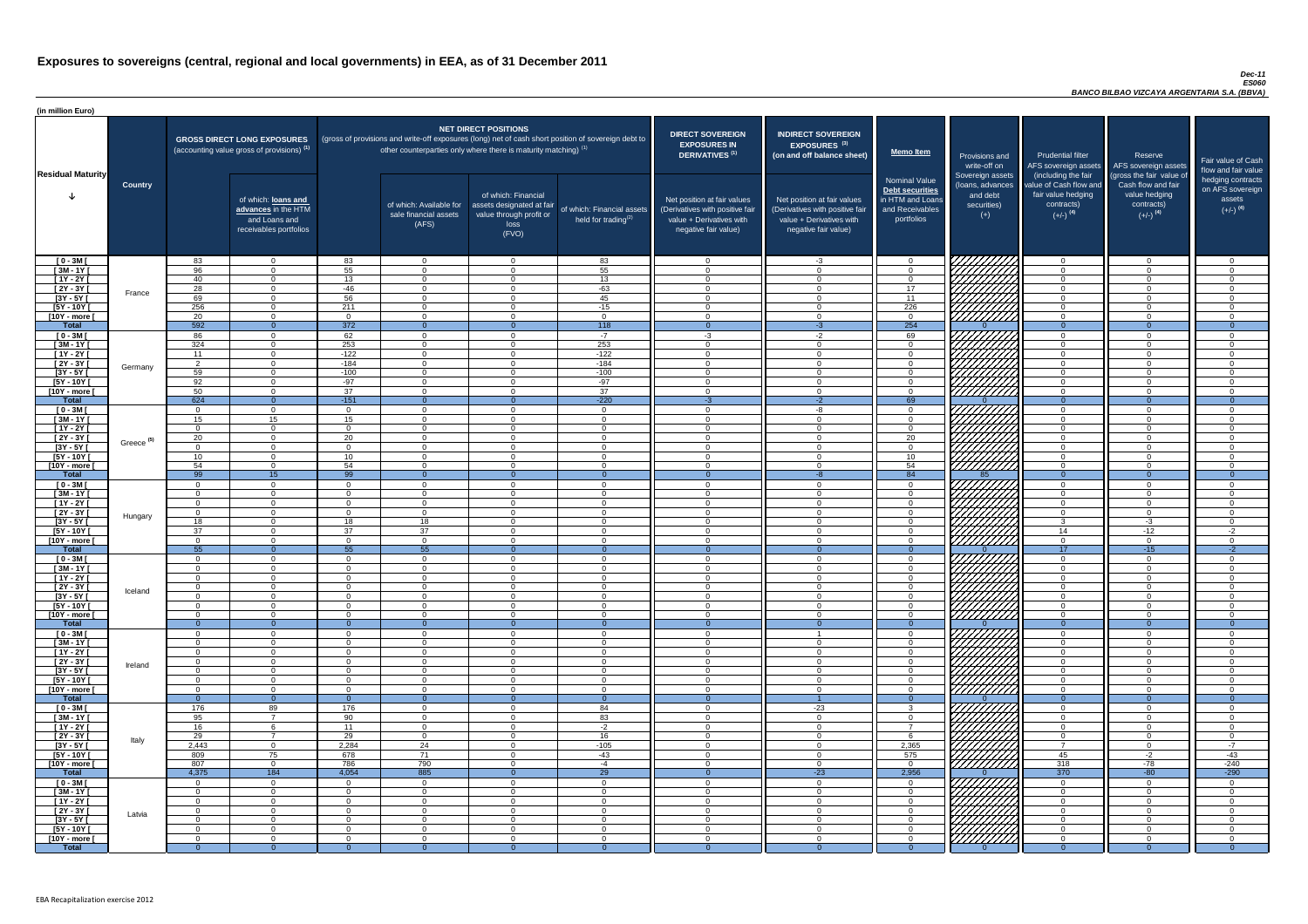#### *Dec-11 ES060 BANCO BILBAO VIZCAYA ARGENTARIA S.A. (BBVA)*

| <b>DIRECT SOVEREIGN</b><br><b>EXPOSURES IN</b><br><b>DERIVATIVES<sup>(1)</sup></b><br>Net position at fair values<br>(Derivatives with positive fair<br>value + Derivatives with<br>negative fair value) | <b>INDIRECT SOVEREIGN</b><br><b>EXPOSURES<sup>(3)</sup></b><br>(on and off balance sheet)<br>Net position at fair values<br>(Derivatives with positive fair<br>$value + Derivative$ s with<br>negative fair value) | <b>Memo Item</b><br><b>Nominal Value</b><br>Debt securities<br>in HTM and Loans<br>and Receivables<br>portfolios | Provisions and<br>write-off on<br>Sovereign assets<br>(loans, advances<br>and debt<br>securities)<br>$(+)$ | <b>Prudential filter</b><br>AFS sovereign assets<br>(including the fair<br>value of Cash flow and<br>fair value hedging<br>contracts)<br>$(+/-)$ <sup>(4)</sup> | Reserve<br>AFS sovereign assets<br>(gross the fair value of<br>Cash flow and fair<br>value hedging<br>contracts)<br>$(+/-)$ <sup>(4)</sup> | Fair value of Cash<br>flow and fair value<br>hedging contracts<br>on AFS sovereign<br>assets<br>$(+/-)$ <sup>(4)</sup> |
|----------------------------------------------------------------------------------------------------------------------------------------------------------------------------------------------------------|--------------------------------------------------------------------------------------------------------------------------------------------------------------------------------------------------------------------|------------------------------------------------------------------------------------------------------------------|------------------------------------------------------------------------------------------------------------|-----------------------------------------------------------------------------------------------------------------------------------------------------------------|--------------------------------------------------------------------------------------------------------------------------------------------|------------------------------------------------------------------------------------------------------------------------|
| 0                                                                                                                                                                                                        | $\overline{0}$                                                                                                                                                                                                     | $\mathbf 0$                                                                                                      |                                                                                                            | $\overline{0}$                                                                                                                                                  | $\overline{0}$                                                                                                                             | 0                                                                                                                      |
| $\overline{0}$                                                                                                                                                                                           | $\mathbf 0$                                                                                                                                                                                                        | $\mathbf 0$                                                                                                      |                                                                                                            | $\mathbf 0$                                                                                                                                                     | $\overline{0}$                                                                                                                             | $\overline{0}$                                                                                                         |
| $\pmb{0}$                                                                                                                                                                                                | $\pmb{0}$                                                                                                                                                                                                          | $\pmb{0}$                                                                                                        |                                                                                                            | $\pmb{0}$                                                                                                                                                       | $\mathbf 0$                                                                                                                                | 0                                                                                                                      |
| $\mathbf 0$                                                                                                                                                                                              | $\mathbf 0$                                                                                                                                                                                                        | $\mathbf 0$                                                                                                      |                                                                                                            | $\mathbf 0$                                                                                                                                                     | $\mathbf 0$                                                                                                                                | $\overline{0}$                                                                                                         |
| $\mathbf 0$<br>$\mathbf 0$                                                                                                                                                                               | $\mathbf 0$<br>$\mathbf 0$                                                                                                                                                                                         | $\mathbf 0$                                                                                                      |                                                                                                            | $\mathbf 0$<br>$\mathbf 0$                                                                                                                                      | $\mathbf 0$<br>$\mathbf 0$                                                                                                                 | 0<br>0                                                                                                                 |
| $\mathbf 0$                                                                                                                                                                                              | $\mathbf 0$                                                                                                                                                                                                        | $\mathbf 0$<br>$\mathbf 0$                                                                                       |                                                                                                            | $\mathbf 0$                                                                                                                                                     | $\mathbf 0$                                                                                                                                | 0                                                                                                                      |
| $\mathbf{0}$                                                                                                                                                                                             | $\overline{0}$                                                                                                                                                                                                     | $\overline{0}$                                                                                                   | $\Omega$                                                                                                   | $\overline{O}$                                                                                                                                                  | $\overline{0}$                                                                                                                             | $\overline{0}$                                                                                                         |
| $\mathbf 0$                                                                                                                                                                                              | $\mathbf 0$                                                                                                                                                                                                        | $\mathbf 0$                                                                                                      |                                                                                                            | $\mathbf 0$                                                                                                                                                     | $\mathbf 0$                                                                                                                                | 0                                                                                                                      |
| $\mathbf 0$                                                                                                                                                                                              | $\mathbf 0$                                                                                                                                                                                                        | $\mathbf 0$                                                                                                      |                                                                                                            | $\mathbf 0$                                                                                                                                                     | $\mathbf 0$                                                                                                                                | 0                                                                                                                      |
| $\mathbf 0$                                                                                                                                                                                              | $\mathbf 0$                                                                                                                                                                                                        | $\mathbf 0$                                                                                                      |                                                                                                            | $\mathbf 0$                                                                                                                                                     | $\mathbf 0$                                                                                                                                | 0                                                                                                                      |
| $\mathbf 0$<br>$\mathbf 0$                                                                                                                                                                               | $\mathbf 0$<br>$\mathbf 0$                                                                                                                                                                                         | $\mathbf 0$<br>$\mathbf 0$                                                                                       |                                                                                                            | $\mathbf 0$<br>$\mathbf 0$                                                                                                                                      | $\mathbf 0$<br>$\mathbf 0$                                                                                                                 | 0<br>0                                                                                                                 |
| $\mathbf 0$                                                                                                                                                                                              | $\mathbf 0$                                                                                                                                                                                                        | $\mathsf 0$                                                                                                      |                                                                                                            | $\mathbf 0$                                                                                                                                                     | $\mathbf 0$                                                                                                                                | $\mathbf 0$                                                                                                            |
| $\mathbf 0$                                                                                                                                                                                              | $\mathbf 0$                                                                                                                                                                                                        | $\mathbf 0$                                                                                                      |                                                                                                            | $\mathbf 0$                                                                                                                                                     | $\mathbf 0$                                                                                                                                | 0                                                                                                                      |
| $\overline{0}$                                                                                                                                                                                           | $\overline{0}$                                                                                                                                                                                                     | $\overline{0}$                                                                                                   | $\Omega$                                                                                                   | $\overline{0}$                                                                                                                                                  | $\overline{0}$                                                                                                                             | $\overline{0}$                                                                                                         |
| $\mathbf 0$                                                                                                                                                                                              | $\mathbf 0$                                                                                                                                                                                                        | $\mathbf 0$                                                                                                      |                                                                                                            | $\mathbf 0$                                                                                                                                                     | $\mathbf 0$                                                                                                                                | 0                                                                                                                      |
| $\mathbf 0$                                                                                                                                                                                              | $\mathbf 0$                                                                                                                                                                                                        | $\mathbf 0$                                                                                                      |                                                                                                            | $\mathbf 0$                                                                                                                                                     | $\mathbf 0$                                                                                                                                | 0                                                                                                                      |
| $\mathbf 0$                                                                                                                                                                                              | 0                                                                                                                                                                                                                  | $\mathbf 0$                                                                                                      |                                                                                                            | $\mathbf 0$                                                                                                                                                     | $\mathbf 0$                                                                                                                                | 0                                                                                                                      |
| $\mathbf 0$<br>$\mathbf 0$                                                                                                                                                                               | 0<br>$\mathbf 0$                                                                                                                                                                                                   | $\mathbf 0$<br>$\mathbf 0$                                                                                       |                                                                                                            | $\mathbf 0$<br>0                                                                                                                                                | $\Omega$<br>$\mathbf 0$                                                                                                                    | 0<br>0                                                                                                                 |
| 0                                                                                                                                                                                                        | $\overline{0}$                                                                                                                                                                                                     | $\mathbf 0$                                                                                                      |                                                                                                            | 0                                                                                                                                                               | 0                                                                                                                                          | 0                                                                                                                      |
| $\mathbf 0$                                                                                                                                                                                              | $\mathbf 0$                                                                                                                                                                                                        | $\mathbf 0$                                                                                                      |                                                                                                            | 0                                                                                                                                                               | $\mathbf 0$                                                                                                                                | 0                                                                                                                      |
| $\mathbf{0}$                                                                                                                                                                                             | $\overline{0}$                                                                                                                                                                                                     | $\overline{0}$                                                                                                   | 0                                                                                                          | $\overline{O}$                                                                                                                                                  | $\overline{0}$                                                                                                                             | $\mathbf{0}$                                                                                                           |
| 0                                                                                                                                                                                                        | $\mathbf 0$                                                                                                                                                                                                        | $\mathbf 0$                                                                                                      |                                                                                                            | $\mathbf 0$                                                                                                                                                     | $\mathbf 0$                                                                                                                                | 0                                                                                                                      |
| 0                                                                                                                                                                                                        | $\mathbf 0$                                                                                                                                                                                                        | $\mathbf 0$                                                                                                      |                                                                                                            | $\mathbf 0$                                                                                                                                                     | $\overline{0}$                                                                                                                             | 0                                                                                                                      |
| 0                                                                                                                                                                                                        | $\mathbf 0$                                                                                                                                                                                                        | $\mathbf 0$                                                                                                      |                                                                                                            | $\mathbf 0$                                                                                                                                                     | $\overline{0}$                                                                                                                             | 0                                                                                                                      |
| $\mathbf 0$<br>$\mathbf 0$                                                                                                                                                                               | $\mathbf 0$<br>$\mathbf 0$                                                                                                                                                                                         | $\mathbf 0$<br>$\mathbf 0$                                                                                       |                                                                                                            | $\mathbf 0$<br>$\pmb{0}$                                                                                                                                        | $\mathbf 0$<br>$\mathbf 0$                                                                                                                 | 0<br>0                                                                                                                 |
| $\mathbf 0$                                                                                                                                                                                              | $\mathbf 0$                                                                                                                                                                                                        | $\mathbf 0$                                                                                                      |                                                                                                            | $\mathbf 0$                                                                                                                                                     | $\mathbf 0$                                                                                                                                | 0                                                                                                                      |
| 0                                                                                                                                                                                                        | $\mathbf 0$                                                                                                                                                                                                        | $\mathbf 0$                                                                                                      |                                                                                                            | $\mathbf 0$                                                                                                                                                     | 0                                                                                                                                          | 0                                                                                                                      |
| $\overline{0}$                                                                                                                                                                                           | $\overline{0}$                                                                                                                                                                                                     | $\mathbf{0}$                                                                                                     | $\overline{0}$                                                                                             | $\overline{0}$                                                                                                                                                  | $\overline{0}$                                                                                                                             | $\mathbf{0}$                                                                                                           |
| 0                                                                                                                                                                                                        | $\mathbf 0$                                                                                                                                                                                                        | $\pmb{0}$                                                                                                        |                                                                                                            | $\mathbf 0$                                                                                                                                                     | 0                                                                                                                                          | 0                                                                                                                      |
| $\mathbf 0$                                                                                                                                                                                              | $\mathbf 0$                                                                                                                                                                                                        | $\pmb{0}$                                                                                                        |                                                                                                            | 0                                                                                                                                                               | $\mathbf 0$                                                                                                                                | 0                                                                                                                      |
| $\mathbf 0$<br>$\mathbf 0$                                                                                                                                                                               | $\mathbf 0$<br>$\mathbf 0$                                                                                                                                                                                         | $\mathbf 0$<br>$\mathbf 0$                                                                                       |                                                                                                            | $\mathbf 0$<br>$\mathbf 0$                                                                                                                                      | 0<br>0                                                                                                                                     | 0<br>0                                                                                                                 |
| 0                                                                                                                                                                                                        | $\mathbf 0$                                                                                                                                                                                                        | $\mathbf 0$                                                                                                      |                                                                                                            | $\mathbf 0$                                                                                                                                                     | 0                                                                                                                                          | 0                                                                                                                      |
| 0                                                                                                                                                                                                        | 0                                                                                                                                                                                                                  | $\mathsf 0$                                                                                                      |                                                                                                            | $\mathbf 0$                                                                                                                                                     | 0                                                                                                                                          | 0                                                                                                                      |
| 0                                                                                                                                                                                                        | $\mathbf 0$                                                                                                                                                                                                        | $\mathbf 0$                                                                                                      |                                                                                                            | $\mathbf 0$                                                                                                                                                     | 0                                                                                                                                          | 0                                                                                                                      |
| $\mathbf{0}$                                                                                                                                                                                             | $\overline{0}$                                                                                                                                                                                                     | $\overline{0}$                                                                                                   | $\mathbf{0}$                                                                                               | $\overline{O}$                                                                                                                                                  | $\overline{0}$                                                                                                                             | $\overline{0}$                                                                                                         |
| 0                                                                                                                                                                                                        | 0                                                                                                                                                                                                                  | $\mathbf 0$                                                                                                      |                                                                                                            | $\mathbf 0$                                                                                                                                                     | $\mathbf{0}$                                                                                                                               | 0                                                                                                                      |
| 0<br>0                                                                                                                                                                                                   | 0<br>0                                                                                                                                                                                                             | $\mathbf 0$<br>$\mathbf 0$                                                                                       |                                                                                                            | 0<br>0                                                                                                                                                          | 0<br>$\Omega$                                                                                                                              | 0<br>0                                                                                                                 |
| $\mathbf{0}$                                                                                                                                                                                             | 0                                                                                                                                                                                                                  | $\mathbf 0$                                                                                                      |                                                                                                            | 0                                                                                                                                                               | $\Omega$                                                                                                                                   | 0                                                                                                                      |
| 0                                                                                                                                                                                                        | 0                                                                                                                                                                                                                  | $\mathbf 0$                                                                                                      |                                                                                                            | 0                                                                                                                                                               | 0                                                                                                                                          | 0                                                                                                                      |
| $\mathbf 0$                                                                                                                                                                                              | $\mathbf 0$                                                                                                                                                                                                        | $\boldsymbol{0}$                                                                                                 |                                                                                                            | $\mathbf 0$                                                                                                                                                     | $\mathbf 0$                                                                                                                                | 0                                                                                                                      |
| $\mathbf 0$                                                                                                                                                                                              | 0                                                                                                                                                                                                                  | $\mathbf 0$                                                                                                      |                                                                                                            | $\mathbf 0$                                                                                                                                                     | 0                                                                                                                                          | 0                                                                                                                      |
| $\overline{0}$                                                                                                                                                                                           | $\overline{0}$                                                                                                                                                                                                     | $\overline{0}$                                                                                                   | $\mathbf{0}$<br>---                                                                                        | $\overline{0}$                                                                                                                                                  | $\overline{0}$                                                                                                                             | $\overline{0}$                                                                                                         |
| 0<br>$\mathbf 0$                                                                                                                                                                                         | 0<br>$\mathbf 0$                                                                                                                                                                                                   | $\mathbf 0$<br>$\mathbf 0$                                                                                       |                                                                                                            | $\mathbf 0$<br>$\mathbf 0$                                                                                                                                      | 0<br>$\overline{0}$                                                                                                                        | 0<br>0                                                                                                                 |
| 0                                                                                                                                                                                                        | $\mathbf 0$                                                                                                                                                                                                        | $\mathbf 0$                                                                                                      |                                                                                                            | $\mathbf 0$                                                                                                                                                     | 0                                                                                                                                          | 0                                                                                                                      |
| $\mathbf 0$                                                                                                                                                                                              | $\pmb{0}$                                                                                                                                                                                                          | $\boldsymbol{0}$                                                                                                 |                                                                                                            | $\pmb{0}$                                                                                                                                                       | $\overline{0}$                                                                                                                             | 0                                                                                                                      |
| $\mathbf 0$                                                                                                                                                                                              | $\mathbf 0$                                                                                                                                                                                                        | $\boldsymbol{0}$                                                                                                 |                                                                                                            | $\overline{\mathbf{4}}$                                                                                                                                         | $\mathbf 0$                                                                                                                                | $-4$                                                                                                                   |
| $\mathbf 0$                                                                                                                                                                                              | $\mathbf 0$                                                                                                                                                                                                        | $\mathbf 0$                                                                                                      |                                                                                                            | 9                                                                                                                                                               | $-3$                                                                                                                                       | $-6$                                                                                                                   |
| 0                                                                                                                                                                                                        | $\mathbf 0$                                                                                                                                                                                                        | $\mathbf 0$                                                                                                      |                                                                                                            | 16                                                                                                                                                              | $-4$                                                                                                                                       | $-12$                                                                                                                  |
| $\mathbf{0}$                                                                                                                                                                                             | $\overline{0}$                                                                                                                                                                                                     | $\mathbf{0}$                                                                                                     | $\overline{0}$                                                                                             | 29                                                                                                                                                              | $-7$                                                                                                                                       | $-22$                                                                                                                  |
| 0<br>$\Omega$                                                                                                                                                                                            | -1<br>$\Omega$                                                                                                                                                                                                     | $\mathbf 0$<br>$\Omega$                                                                                          |                                                                                                            | 0<br>$\Omega$                                                                                                                                                   | $\mathbf 0$<br>$\overline{0}$                                                                                                              | 0<br>$\Omega$                                                                                                          |
| $\mathsf 0$                                                                                                                                                                                              | $\mathbf 0$                                                                                                                                                                                                        | 13                                                                                                               |                                                                                                            | $\overline{0}$                                                                                                                                                  | $\overline{0}$                                                                                                                             | $\mathbf 0$                                                                                                            |
| $\mathbf 0$                                                                                                                                                                                              | $\mathbf 0$                                                                                                                                                                                                        | $\overline{0}$                                                                                                   |                                                                                                            | $\mathbf 0$                                                                                                                                                     | $\mathbf 0$                                                                                                                                | $\overline{0}$                                                                                                         |
| $\mathbf 0$                                                                                                                                                                                              | $\mathbf 0$                                                                                                                                                                                                        | $\overline{0}$                                                                                                   |                                                                                                            | $\mathbf 0$                                                                                                                                                     | $\overline{0}$                                                                                                                             | $\overline{0}$                                                                                                         |
| $\mathbf 0$                                                                                                                                                                                              | $\overline{0}$                                                                                                                                                                                                     | $\mathsf{O}\xspace$                                                                                              |                                                                                                            | $\overline{0}$                                                                                                                                                  | $\overline{0}$                                                                                                                             | $\overline{0}$                                                                                                         |
| $\mathbf 0$                                                                                                                                                                                              | $\overline{0}$                                                                                                                                                                                                     | $\boldsymbol{0}$                                                                                                 |                                                                                                            | $\overline{0}$                                                                                                                                                  | $\overline{0}$                                                                                                                             | $\overline{0}$                                                                                                         |
| $\overline{0}$                                                                                                                                                                                           | $-1$                                                                                                                                                                                                               | $\overline{13}$                                                                                                  | $\overline{0}$                                                                                             | $\overline{0}$                                                                                                                                                  | $\overline{0}$                                                                                                                             | $\overline{0}$                                                                                                         |

| (in million Euro)             |                |                      |                                                                                       |                      |                                                                                                     |                                                                                              |                                                               |                                                                                                                    |                                                                                                                    |                                                                                              |                                                                          |                                                                                                             |                                                                                                         |                                            |
|-------------------------------|----------------|----------------------|---------------------------------------------------------------------------------------|----------------------|-----------------------------------------------------------------------------------------------------|----------------------------------------------------------------------------------------------|---------------------------------------------------------------|--------------------------------------------------------------------------------------------------------------------|--------------------------------------------------------------------------------------------------------------------|----------------------------------------------------------------------------------------------|--------------------------------------------------------------------------|-------------------------------------------------------------------------------------------------------------|---------------------------------------------------------------------------------------------------------|--------------------------------------------|
|                               |                |                      | <b>GROSS DIRECT LONG EXPOSURES</b>                                                    |                      | (gross of provisions and write-off exposures (long) net of cash short position of sovereign debt to | <b>NET DIRECT POSITIONS</b>                                                                  |                                                               | <b>DIRECT SOVEREIGN</b>                                                                                            | <b>INDIRECT SOVEREIGN</b>                                                                                          |                                                                                              |                                                                          |                                                                                                             |                                                                                                         |                                            |
|                               |                |                      | (accounting value gross of provisions) <sup>(1)</sup>                                 |                      | other counterparties only where there is maturity matching) <sup>(1)</sup>                          |                                                                                              |                                                               | <b>EXPOSURES IN</b><br><b>DERIVATIVES (1)</b>                                                                      | <b>EXPOSURES<sup>(3)</sup></b><br>(on and off balance sheet)                                                       | <b>Memo Item</b>                                                                             | Provisions and<br>write-off on                                           | <b>Prudential filter</b><br>AFS sovereign assets                                                            | Reserve<br>AFS sovereign assets                                                                         | Fair value<br>flow and fa                  |
| <b>Residual Maturity</b>      | <b>Country</b> |                      | of which: loans and<br>advances in the HTM<br>and Loans and<br>receivables portfolios |                      | of which: Available for<br>sale financial assets<br>(AFS)                                           | of which: Financial<br>assets designated at fair<br>value through profit or<br>loss<br>(FVO) | of which: Financial assets<br>held for trading <sup>(2)</sup> | Net position at fair values<br>(Derivatives with positive fair<br>value + Derivatives with<br>negative fair value) | Net position at fair values<br>(Derivatives with positive fair<br>value + Derivatives with<br>negative fair value) | <b>Nominal Value</b><br>Debt securities<br>in HTM and Loans<br>and Receivables<br>portfolios | Sovereign assets<br>(loans, advances<br>and debt<br>securities)<br>$(+)$ | (including the fair<br>value of Cash flow and<br>fair value hedging<br>contracts)<br>$(+/-)$ <sup>(4)</sup> | (gross the fair value of<br>Cash flow and fair<br>value hedging<br>contracts)<br>$(+/-)$ <sup>(4)</sup> | hedging co<br>on AFS sc<br>asse<br>$(+/-)$ |
| $[0 - 3M]$                    |                | $\Omega$             | $\Omega$                                                                              | $\cap$               | $\overline{0}$                                                                                      | - 0                                                                                          | $\overline{0}$                                                | $\Omega$                                                                                                           | $\Omega$                                                                                                           | $\overline{\mathbf{0}}$                                                                      | HANG SANG                                                                | $\cap$                                                                                                      | $\overline{0}$                                                                                          |                                            |
| $[3M-1Y]$<br>$[1Y - 2Y]$      |                | $\cap$<br>$\cap$     | $\Omega$<br>$\Omega$                                                                  | $\cap$<br>$\bigcap$  | $\Omega$<br>$\overline{0}$                                                                          | $\cap$<br>$\cap$                                                                             | $\Omega$<br>$\Omega$                                          | $\cap$<br>$\cap$                                                                                                   | $\Omega$<br>$\Omega$                                                                                               | $\Omega$<br>$\Omega$                                                                         |                                                                          | റ<br>$\Omega$                                                                                               | $\Omega$<br>$\cap$                                                                                      |                                            |
| $\boxed{2Y - 3Y}$             | Liechtenstein  | $\Omega$             | $\overline{0}$                                                                        | $\Omega$             | $\overline{0}$                                                                                      | $\Omega$                                                                                     | $\overline{0}$                                                | $\cap$                                                                                                             | $\overline{0}$                                                                                                     | $\overline{0}$                                                                               |                                                                          | $\Omega$                                                                                                    | $\Omega$                                                                                                |                                            |
| $[3Y - 5Y]$<br>$[5Y - 10Y]$   |                | $\Omega$<br>$\Omega$ | $\Omega$<br>$\Omega$                                                                  | $\cap$<br>$\cap$     | $\Omega$<br>$\Omega$                                                                                | $\cap$<br>$\cap$                                                                             | $\Omega$<br>$\Omega$                                          | $\cap$<br>$\cap$                                                                                                   | $\Omega$<br>$\Omega$                                                                                               | <b>O</b><br>$\Omega$                                                                         |                                                                          | $\cap$<br>$\cap$                                                                                            | $\Omega$<br>$\Omega$                                                                                    |                                            |
| [10Y - more [                 |                | $\Omega$             | $\overline{0}$                                                                        | $\Omega$             | $\overline{0}$                                                                                      | $\cap$                                                                                       | $\overline{0}$                                                | $\cap$                                                                                                             | $\overline{0}$                                                                                                     | $\overline{\mathbf{0}}$                                                                      |                                                                          | $\Omega$                                                                                                    | $\Omega$                                                                                                |                                            |
| <b>Total</b>                  |                | $\Omega$<br>$\Omega$ | $\Omega$                                                                              | - 0<br>$\sqrt{ }$    | $\overline{0}$<br>$\Omega$                                                                          | $\Omega$<br>$\cap$                                                                           | $\Omega$<br>$\Omega$                                          | $\Omega$<br>$\cap$                                                                                                 | $\Omega$                                                                                                           | $\Omega$<br>$\Omega$                                                                         |                                                                          | $\Omega$<br>$\Omega$                                                                                        | $\Omega$<br>$\Omega$                                                                                    |                                            |
| $[0 - 3M]$<br>$[3M - 1Y]$     |                |                      | $\Omega$<br>$\Omega$                                                                  |                      | $\Omega$                                                                                            | റ                                                                                            | $\Omega$                                                      |                                                                                                                    | $\Omega$<br>$\Omega$                                                                                               | $\Omega$                                                                                     | 7777772)                                                                 |                                                                                                             | $\Omega$                                                                                                |                                            |
| $[1Y - 2Y]$                   |                |                      | $\Omega$                                                                              |                      | $\Omega$                                                                                            | റ                                                                                            | $\Omega$                                                      |                                                                                                                    | $\Omega$                                                                                                           |                                                                                              | HAHAS SAHAS SER                                                          |                                                                                                             | $\Omega$                                                                                                |                                            |
| $[2Y - 3Y]$<br>$[3Y - 5Y]$    | Lithuania      | $\cap$<br>$\cap$     | $\Omega$<br>$\Omega$                                                                  | _റ                   | $\Omega$<br>$\Omega$                                                                                | $\cap$<br>റ                                                                                  | $\Omega$<br>$\Omega$                                          | $\cap$                                                                                                             | $\Omega$<br>$\Omega$                                                                                               | $\cap$<br>$\cap$                                                                             |                                                                          | $\cap$                                                                                                      | $\Omega$<br>$\Omega$                                                                                    | $\Omega$                                   |
| $[5Y - 10Y]$                  |                |                      | $\Omega$                                                                              | $\sqrt{ }$           | $\Omega$                                                                                            | $\cap$                                                                                       | $\Omega$                                                      |                                                                                                                    | $\Omega$                                                                                                           | $\cap$                                                                                       |                                                                          | $\Omega$                                                                                                    | $\cap$                                                                                                  | $\Omega$                                   |
| [10Y - more [<br><b>Total</b> |                | $\cap$<br>$\Omega$   | $\Omega$<br>$\Omega$                                                                  | $\sqrt{ }$           | $\Omega$<br>$\Omega$                                                                                | $\cap$<br>- വ                                                                                | $\Omega$                                                      | $\cap$<br>$\Omega$                                                                                                 | $\Omega$<br>$\Omega$                                                                                               | $\cap$<br>- 0                                                                                |                                                                          | $\Omega$                                                                                                    | $\Omega$<br>$\Omega$                                                                                    | $\cap$<br>$\Omega$                         |
| $[0 - 3M]$                    |                | $\cap$               | $\Omega$                                                                              | $\sqrt{ }$           | $\Omega$                                                                                            | $\Omega$                                                                                     | $\Omega$                                                      | $\Omega$                                                                                                           | $\Omega$                                                                                                           | $\cap$                                                                                       |                                                                          | $\Omega$                                                                                                    | $\cap$                                                                                                  | $\Omega$                                   |
| $[3M - 1Y]$                   |                | $\cap$<br>$\Omega$   | $\Omega$                                                                              | $\Omega$<br>$\cap$   | $\Omega$                                                                                            | $\cap$<br>$\Omega$                                                                           | $\Omega$                                                      | $\cap$<br>$\Omega$                                                                                                 | $\Omega$                                                                                                           | $\overline{0}$<br>$\Omega$                                                                   | HHHH                                                                     | $\Omega$<br>$\cap$                                                                                          | $\cap$<br>$\Omega$                                                                                      | $\Omega$                                   |
| $[1Y - 2Y]$<br>$[2Y - 3Y]$    |                | $\Omega$             | $\Omega$<br>$\Omega$                                                                  |                      | $\Omega$<br>$\Omega$                                                                                | റ                                                                                            | $\Omega$<br>$\cap$                                            |                                                                                                                    | $\Omega$<br>$\Omega$                                                                                               |                                                                                              | CHANNA S                                                                 |                                                                                                             |                                                                                                         | $\overline{0}$<br>$\Omega$                 |
| $[3Y - 5Y]$                   | Luxembourg     |                      |                                                                                       | $-32$                |                                                                                                     |                                                                                              | $-32$                                                         |                                                                                                                    |                                                                                                                    |                                                                                              |                                                                          |                                                                                                             |                                                                                                         |                                            |
| [5Y - 10Y [<br>[10Y - more ]  |                | $\cap$               | $\Omega$<br>$\Omega$                                                                  | $\Omega$<br>$\cap$   | $\Omega$<br>$\Omega$                                                                                | - 0<br>റ                                                                                     | $\overline{0}$<br>$\Omega$                                    |                                                                                                                    | - 0<br>റ                                                                                                           | $\cap$<br>$\cap$                                                                             | HHHH                                                                     |                                                                                                             | $\cap$                                                                                                  |                                            |
| <b>Total</b>                  |                |                      | $\Omega$                                                                              | $-32$                | $\Omega$                                                                                            | $\cap$                                                                                       | $-32$                                                         | $\Omega$                                                                                                           | $\Omega$                                                                                                           | $\Omega$                                                                                     |                                                                          |                                                                                                             | $\Omega$                                                                                                | -0                                         |
| $[0 - 3M]$<br>$[3M - 1Y]$     |                | റ<br>$\cap$          | $\Omega$<br>$\Omega$                                                                  | $\cap$<br>$\cap$     | $\Omega$<br>$\Omega$                                                                                | $\cap$<br>റ                                                                                  | $\overline{0}$<br>$\Omega$                                    | $\Omega$<br>റ                                                                                                      | $\Omega$<br>$\Omega$                                                                                               | $\Omega$<br>- 0                                                                              |                                                                          | $\cap$                                                                                                      | $\Omega$<br><u>റ</u>                                                                                    |                                            |
| $[1Y - 2Y]$                   |                | റ                    | $\Omega$                                                                              | $\cap$               | $\Omega$                                                                                            | $\cap$                                                                                       | $\Omega$                                                      | റ                                                                                                                  | $\Omega$                                                                                                           | $\Omega$                                                                                     |                                                                          | $\cap$                                                                                                      | $\Omega$                                                                                                |                                            |
| $[2Y - 3Y]$                   | Malta          | $\cap$<br>$\cap$     | $\Omega$                                                                              | $\Omega$<br>$\Omega$ | $\Omega$                                                                                            | $\Omega$<br>$\Omega$                                                                         | $\Omega$                                                      | $\Omega$<br>$\Omega$                                                                                               | $\Omega$                                                                                                           | $\Omega$                                                                                     |                                                                          | $\cap$                                                                                                      | $\Omega$                                                                                                |                                            |
| $[3Y - 5Y]$<br>$[5Y - 10Y]$   |                | $\Omega$             | $\Omega$<br>$\overline{0}$                                                            | - 0                  | $\Omega$<br>$\Omega$                                                                                | $\Omega$                                                                                     | $\Omega$<br>$\overline{0}$                                    | $\cap$                                                                                                             | $\Omega$<br>$\overline{0}$                                                                                         | $\Omega$<br>$\Omega$                                                                         |                                                                          | $\Omega$<br>$\Omega$                                                                                        | $\Omega$<br>$\Omega$                                                                                    |                                            |
| [10Y - more [                 |                | $\Omega$             | $\Omega$                                                                              | $\cap$               | $\Omega$                                                                                            | - 0                                                                                          | $\Omega$                                                      |                                                                                                                    | $\Omega$                                                                                                           | $\Omega$                                                                                     |                                                                          | $\Omega$                                                                                                    | $\Omega$                                                                                                |                                            |
| <b>Total</b><br>$[0 - 3M]$    |                | $\Omega$             | $\Omega$<br>$\Omega$                                                                  | $\Omega$             | $\Omega$<br>$\Omega$                                                                                | $\cap$                                                                                       |                                                               |                                                                                                                    | $\Omega$                                                                                                           | $\Omega$<br>$\Omega$                                                                         |                                                                          | $\cap$                                                                                                      | $\Omega$<br>$\Omega$                                                                                    |                                            |
| $[3M - 1Y]$                   |                |                      | $\Omega$                                                                              | - 1                  | $\Omega$                                                                                            | $\cap$                                                                                       |                                                               |                                                                                                                    | - 0                                                                                                                | $\cap$                                                                                       |                                                                          | ∩                                                                                                           | $\Omega$                                                                                                |                                            |
| $[1Y - 2Y]$<br>$[2Y - 3Y]$    |                | $\Omega$             | $\Omega$<br>$\Omega$                                                                  | $\Omega$             | $\Omega$<br>$\Omega$                                                                                | - വ<br>- 0                                                                                   | $\overline{0}$                                                |                                                                                                                    | $\Omega$<br>- 0                                                                                                    | $\cap$<br>$\Omega$                                                                           |                                                                          |                                                                                                             | $\Omega$<br>$\Omega$                                                                                    |                                            |
| $[3Y - 5Y]$                   | Netherlands    |                      | $\Omega$                                                                              | $-21$                | $\Omega$                                                                                            | $\cap$                                                                                       | $-21$                                                         | റ                                                                                                                  | $\Omega$                                                                                                           | $\Omega$                                                                                     | HATARA<br>HATARA                                                         |                                                                                                             | <u>റ</u>                                                                                                |                                            |
| $[5Y - 10Y]$                  |                | 45<br>$\Omega$       | $\Omega$                                                                              | 39                   | $\Omega$                                                                                            | റ<br>$\Omega$                                                                                | 39                                                            |                                                                                                                    | $\Omega$                                                                                                           | $\cap$<br>$\Omega$                                                                           | HHHA                                                                     | $\Omega$                                                                                                    | $\cap$                                                                                                  |                                            |
| [10Y - more [<br><b>Total</b> |                | 54                   | $\overline{0}$<br>- 0                                                                 | $-12$<br>14          | $\overline{0}$<br>$\Omega$                                                                          | - വ                                                                                          | $-12$<br>14                                                   | $\cap$<br>- 0                                                                                                      | $\Omega$<br>$\Omega$                                                                                               | - 0                                                                                          |                                                                          |                                                                                                             | $\Omega$<br>$\Omega$                                                                                    |                                            |
| $[0 - 3M]$                    |                | $\cap$               | $\Omega$                                                                              | $\cap$               | $\Omega$                                                                                            | $\cap$                                                                                       | $\Omega$                                                      | $\cap$                                                                                                             | $\Omega$                                                                                                           | $\Omega$                                                                                     |                                                                          | $\cap$                                                                                                      | $\Omega$                                                                                                |                                            |
| $[3M - 1Y]$<br>$[1Y - 2Y]$    |                | $\Omega$<br>$\cap$   | $\Omega$<br>$\Omega$                                                                  | $\cap$<br>$\Omega$   | $\Omega$<br>$\Omega$                                                                                | $\Omega$<br>$\Omega$                                                                         | $\overline{0}$<br>$\Omega$                                    | $\cap$<br>$\cap$                                                                                                   | $\Omega$<br>$\Omega$                                                                                               | - 0<br>$\Omega$                                                                              | <i><b>WAHALAT</b></i>                                                    | $\Omega$<br>$\Omega$                                                                                        | $\Omega$<br>$\Omega$                                                                                    |                                            |
| $[2Y - 3Y]$                   | Norway         | $\cap$               | $\Omega$                                                                              | $\cap$               | $\Omega$                                                                                            | $\cap$                                                                                       | $\Omega$                                                      | $\cap$                                                                                                             | $\Omega$                                                                                                           | $\Omega$                                                                                     | HT.<br>$\mathbb{Z}\!\!\!\!Z\!\!\!\!X$                                    | $\Omega$                                                                                                    | $\Omega$                                                                                                |                                            |
| $[3Y - 5Y]$<br>[5Y - 10Y [    |                |                      | $\Omega$<br>$\Omega$                                                                  | $\cap$               | $\Omega$<br>$\Omega$                                                                                | റ<br>$\cap$                                                                                  | $\Omega$<br>$\Omega$                                          |                                                                                                                    | $\Omega$<br>$\Omega$                                                                                               | $\cap$                                                                                       |                                                                          | $\cap$                                                                                                      | $\Omega$                                                                                                |                                            |
| [10Y - more ]                 |                |                      | $\Omega$                                                                              |                      | $\Omega$                                                                                            | $\cap$                                                                                       | $\Omega$                                                      |                                                                                                                    | $\Omega$                                                                                                           | $\cap$                                                                                       | FF,<br><u>IIIIII</u> I                                                   |                                                                                                             | $\cap$                                                                                                  |                                            |
| <b>Total</b>                  |                |                      | $\Omega$                                                                              | $\cap$               |                                                                                                     |                                                                                              | $\Omega$                                                      |                                                                                                                    | $\Omega$                                                                                                           | $\Omega$                                                                                     |                                                                          |                                                                                                             | $\Omega$                                                                                                |                                            |
| $[0 - 3M]$<br>$[3M - 1Y]$     |                |                      | $\Omega$<br>$\Omega$                                                                  | $\Omega$             | $\Omega$<br>$\Omega$                                                                                | റ<br>$\Omega$                                                                                | $\Omega$<br>$\Omega$                                          |                                                                                                                    | $\Omega$<br>$\Omega$                                                                                               | $\Omega$                                                                                     |                                                                          | $\Omega$                                                                                                    | $\cap$<br>$\Omega$                                                                                      |                                            |
| $[1Y - 2Y]$                   |                | റ                    | $\Omega$                                                                              | $\Omega$             | $\Omega$                                                                                            | $\cap$                                                                                       | $\Omega$                                                      | റ                                                                                                                  | $\Omega$                                                                                                           | $\Omega$                                                                                     | THING SAN TANG                                                           | $\Omega$                                                                                                    | $\Omega$                                                                                                |                                            |
| $[2Y - 3Y]$<br>$[3Y - 5Y]$    | Poland         | $\Omega$<br>81       | $\Omega$<br>$\Omega$                                                                  | $\cap$<br>81         | $\Omega$<br>81                                                                                      | $\cap$<br>$\Omega$                                                                           | $\Omega$<br>$\Omega$                                          | $\cap$                                                                                                             | $\Omega$<br>$\Omega$                                                                                               | $\Omega$<br>$\Omega$                                                                         |                                                                          | $\Omega$<br>$\boldsymbol{\mathcal{A}}$                                                                      | $\Omega$<br>$\Omega$                                                                                    |                                            |
| [5Y - 10Y [                   |                | 55                   | $\Omega$                                                                              | 55                   | 55                                                                                                  | $\Omega$                                                                                     | $\overline{0}$                                                | $\cap$                                                                                                             | $\Omega$                                                                                                           | $\Omega$                                                                                     |                                                                          | <b>q</b>                                                                                                    | $-3$                                                                                                    |                                            |
| [10Y - more [<br><b>Total</b> |                | 55<br>191            | $\Omega$<br>$\Omega$                                                                  | 55<br>191            | 55<br>191                                                                                           | $\cap$<br>- 0                                                                                | $\Omega$<br>$\Omega$                                          | $\Omega$                                                                                                           | $\Omega$<br>- 0                                                                                                    | $\Omega$<br>$\Omega$                                                                         |                                                                          | 16<br>29                                                                                                    | $-4$<br>$-7$                                                                                            | $-12$<br>$-22$                             |
| $[0 - 3M]$                    |                | 107                  | 81                                                                                    | 107                  | $\Omega$                                                                                            | $\Omega$                                                                                     | 26                                                            |                                                                                                                    | -1                                                                                                                 |                                                                                              | <i>V7777777</i> 711                                                      | $\Omega$                                                                                                    |                                                                                                         |                                            |
| $[3M-1Y]$                     |                |                      | 2                                                                                     | -4                   | $\Omega$                                                                                            | - 0                                                                                          | 2                                                             | $\Omega$                                                                                                           | $\Omega$                                                                                                           | - 0                                                                                          | William                                                                  | ി                                                                                                           | $\overline{0}$                                                                                          | - 0                                        |
| $[1Y - 2Y]$<br>$[2Y - 3Y]$    |                | 13<br>30             | $\overline{0}$<br>30                                                                  | 13<br>30             | $\Omega$<br>$\overline{0}$                                                                          | $\cap$<br>- 0                                                                                | $\Omega$<br>$\overline{0}$                                    | $\cap$<br>$\Omega$                                                                                                 | $\overline{0}$<br>$\overline{0}$                                                                                   | 13<br>- 0                                                                                    |                                                                          | $\Omega$<br>$\Omega$                                                                                        | $\Omega$<br>$\overline{0}$                                                                              | $\Omega$<br>$\overline{0}$                 |
| $[3Y - 5Y]$                   | Portugal       | 47                   | 47                                                                                    | 47                   | $\overline{0}$                                                                                      | $\Omega$                                                                                     | $\overline{0}$                                                | $\Omega$                                                                                                           | $\overline{0}$                                                                                                     | - 0                                                                                          |                                                                          | $\Omega$                                                                                                    | $\Omega$                                                                                                | $\Omega$                                   |
| $[5Y - 10Y]$                  |                |                      | $\Omega$                                                                              | - 3                  | $\overline{0}$                                                                                      | $\cap$<br>$\cap$                                                                             | $\mathbf{R}$                                                  | $\cap$<br>$\cap$                                                                                                   | $\Omega$                                                                                                           | - 0<br>$\Omega$                                                                              |                                                                          | $\cap$<br>$\Omega$                                                                                          | . റ<br>$\cap$                                                                                           | $\Omega$                                   |
| [10Y - more [<br><b>Total</b> |                | 64<br>268            | 56<br>216                                                                             | 64<br>268            | $\overline{0}$<br>$\Omega$                                                                          | - 0                                                                                          | -8<br>39                                                      | $\Omega$                                                                                                           | $\Omega$<br>-1                                                                                                     | 13 <sup>°</sup>                                                                              |                                                                          |                                                                                                             | $\Omega$                                                                                                | $\overline{0}$<br>$\overline{0}$           |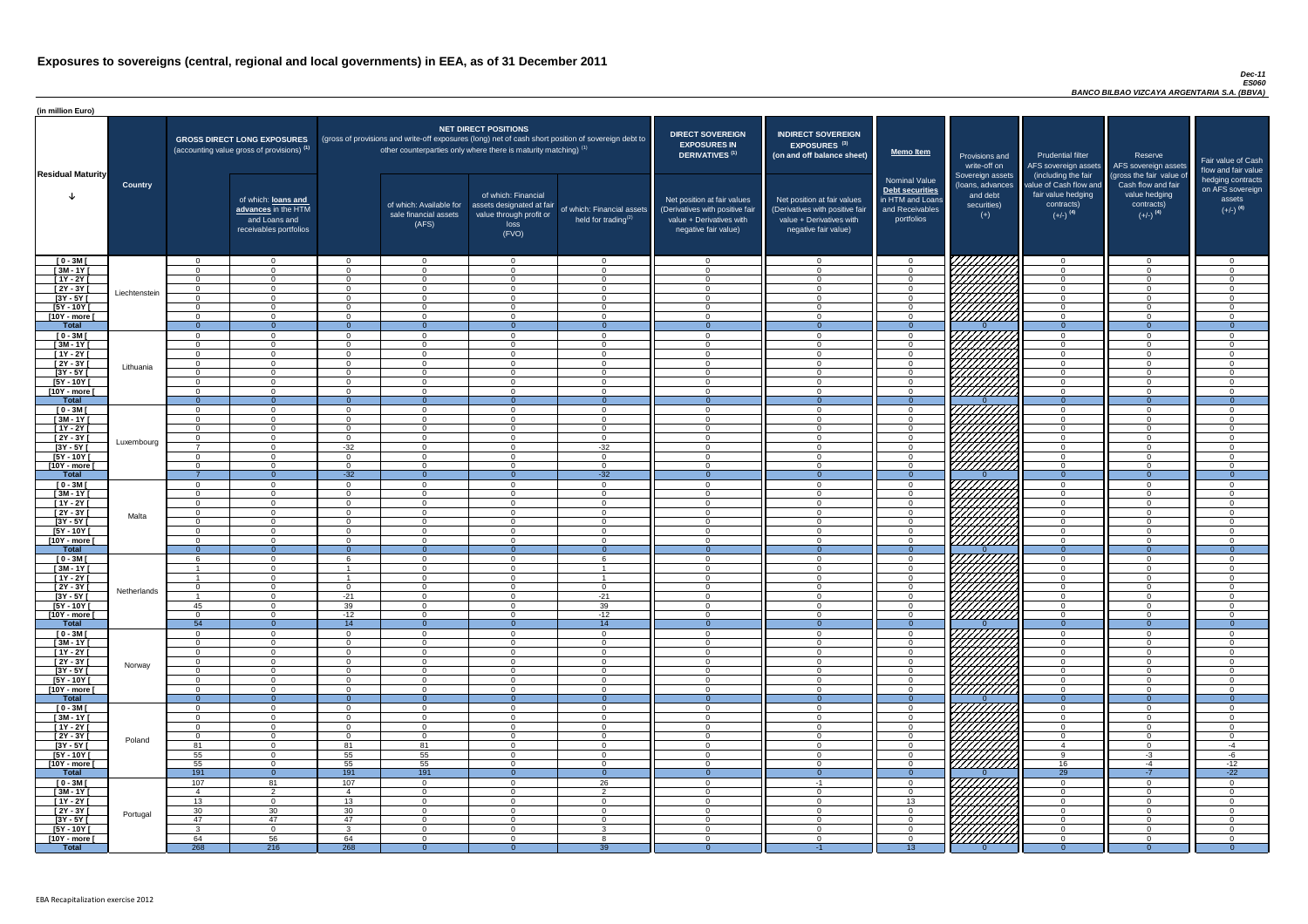#### *Dec-11 ES060 BANCO BILBAO VIZCAYA ARGENTARIA S.A. (BBVA)*

(4) According with CEBS Guidelines on prudential filters it is required a consistent treatment of gains and losses resulting from a transaction whereby a cash flow hedge is created for an available for sale instrument: i.e item are recognised in additional own funds, so should the results of the corresponding cash flow hedging derivative. Moreover if fair-value hedging contracts on sovereign assets are taken in consideration for the computat (before their removal), the FV of such contracts must be reported in the column AB.

(3) The exposures reported include the positions towards counterparts (other than sovereign) on sovereign credit risk (i.e. CDS, financial guarantees) booked in all the accounting portfolio (on-off balance sheet). Irrespec or accounting classification of the positions the economic substance over the form must be used as a criteria for the identification of the exposures to be included in this column. This item does not include exposures to c sovereign) with full or partial government guarantees by central, regional and local governments

| (in million Euro)            |                     |                      |                                                                                             |                      |                                                                            |                                                                                              |                                                                                                     |                                                                                                                    |                                                                                                                    |                                                                                              |                                                                             |                                                                                                             |                                                                                                         |                                                                           |
|------------------------------|---------------------|----------------------|---------------------------------------------------------------------------------------------|----------------------|----------------------------------------------------------------------------|----------------------------------------------------------------------------------------------|-----------------------------------------------------------------------------------------------------|--------------------------------------------------------------------------------------------------------------------|--------------------------------------------------------------------------------------------------------------------|----------------------------------------------------------------------------------------------|-----------------------------------------------------------------------------|-------------------------------------------------------------------------------------------------------------|---------------------------------------------------------------------------------------------------------|---------------------------------------------------------------------------|
| <b>Residual Maturity</b>     |                     |                      | <b>GROSS DIRECT LONG EXPOSURES</b><br>(accounting value gross of provisions) <sup>(1)</sup> |                      | other counterparties only where there is maturity matching) <sup>(1)</sup> | NET DIRECT POSITIONS                                                                         | (gross of provisions and write-off exposures (long) net of cash short position of sovereign debt to | <b>DIRECT SOVEREIGN</b><br><b>EXPOSURES IN</b><br>DERIVATIVES <sup>(1)</sup>                                       | <b>INDIRECT SOVEREIGN</b><br><b>EXPOSURES<sup>(3)</sup></b><br>(on and off balance sheet)                          | Memo Item                                                                                    | <b>Provisions and</b><br>write-off on                                       | <b>Prudential filter</b><br>AFS sovereign assets                                                            | Reserve<br>AFS sovereign assets                                                                         | Fair value of Cash<br>flow and fair value                                 |
|                              | <b>Country</b>      |                      | of which: loans and<br>advances in the HTM<br>and Loans and<br>receivables portfolios       |                      | of which: Available for<br>sale financial assets<br>(AFS)                  | of which: Financial<br>assets designated at fair<br>value through profit or<br>loss<br>(FVO) | of which: Financial assets<br>held for trading $^{(2)}$                                             | Net position at fair values<br>(Derivatives with positive fair<br>value + Derivatives with<br>negative fair value) | Net position at fair values<br>(Derivatives with positive fair<br>value + Derivatives with<br>negative fair value) | <b>Nominal Value</b><br>Debt securities<br>in HTM and Loans<br>and Receivables<br>portfolios | Sovereign assets<br>(loans, advances<br>and debt<br>securities)<br>$^{(+)}$ | (including the fair<br>value of Cash flow and<br>fair value hedging<br>contracts)<br>$(+/-)$ <sup>(4)</sup> | (gross the fair value of<br>Cash flow and fair<br>value hedging<br>contracts)<br>$(+/-)$ <sup>(4)</sup> | hedging contracts<br>on AFS sovereign<br>assets<br>$(+/-)$ <sup>(4)</sup> |
| $[0 - 3M]$                   |                     | $\Omega$             | $\Omega$                                                                                    | $\Omega$             | $\Omega$                                                                   | $\Omega$                                                                                     | $\overline{0}$                                                                                      | - 0                                                                                                                | റ                                                                                                                  | $\overline{0}$                                                                               | <i>ЧНННА</i>                                                                | $\overline{0}$                                                                                              | $\overline{0}$                                                                                          | $\overline{0}$                                                            |
| $[3M-1Y]$                    |                     | $\Omega$             | $\Omega$                                                                                    | $\Omega$             | $\Omega$                                                                   | $\Omega$                                                                                     | $\Omega$                                                                                            | $\Omega$                                                                                                           | $\cap$                                                                                                             | $\Omega$                                                                                     |                                                                             | $\overline{0}$                                                                                              | $\cap$                                                                                                  | $\Omega$                                                                  |
| $[1Y - 2Y]$                  |                     | $\Omega$             | $\Omega$                                                                                    | $\Omega$             | $\Omega$                                                                   | $\cap$                                                                                       | $\Omega$                                                                                            | $\cap$                                                                                                             | $\Omega$                                                                                                           | $\Omega$                                                                                     |                                                                             | $\Omega$                                                                                                    | $\cap$                                                                                                  | $\overline{0}$                                                            |
| [2Y - 3Y [                   | Romania             | $\Omega$             | $\Omega$                                                                                    | $\Omega$             | $\Omega$                                                                   | $\cap$                                                                                       | $\Omega$                                                                                            | $\cap$                                                                                                             | $\Omega$                                                                                                           | $\Omega$                                                                                     |                                                                             | $\overline{0}$                                                                                              | $\cap$                                                                                                  | $\overline{0}$                                                            |
| [3Y - 5Y [                   |                     | $\Omega$<br>$\Omega$ | റ<br>$\cap$                                                                                 | $\Omega$<br>$\Omega$ | $\Omega$<br>$\Omega$                                                       | $\cap$<br>$\cap$                                                                             | $\Omega$<br>$\Omega$                                                                                | - വ<br>$\cap$                                                                                                      |                                                                                                                    | $\Omega$<br>$\Omega$                                                                         |                                                                             | $\Omega$<br>$\Omega$                                                                                        | $\cap$                                                                                                  | $\Omega$<br>$\Omega$                                                      |
| [5Y - 10Y [<br>[10Y - more [ |                     | $\Omega$             | $\cap$                                                                                      | $\Omega$             | $\Omega$                                                                   | $\Omega$                                                                                     | $\Omega$                                                                                            | - വ                                                                                                                | $\cap$                                                                                                             | $\Omega$                                                                                     | ШШЛ                                                                         | $\Omega$                                                                                                    | $\cap$                                                                                                  | $\Omega$                                                                  |
| <b>Total</b>                 |                     | $\Omega$             | $\Omega$                                                                                    | $\Omega$             | $\Omega$                                                                   | $\Omega$                                                                                     | $\Omega$                                                                                            |                                                                                                                    |                                                                                                                    | $\Omega$                                                                                     |                                                                             | $\Omega$                                                                                                    | $\Omega$                                                                                                | $\Omega$                                                                  |
| $[0 - 3M]$                   |                     | $\Omega$             | $\Omega$                                                                                    | $\Omega$             | $\Omega$                                                                   | $\Omega$                                                                                     | $\Omega$                                                                                            | $\cap$                                                                                                             |                                                                                                                    | $\Omega$                                                                                     | UNITA<br>UNITA                                                              | $\Omega$                                                                                                    |                                                                                                         | $\Omega$                                                                  |
| $[3M-1Y]$                    |                     | $\Omega$             | $\Omega$                                                                                    | $\cap$               | $\Omega$                                                                   | $\cap$                                                                                       | $\Omega$                                                                                            | $\cap$                                                                                                             |                                                                                                                    | $\Omega$                                                                                     |                                                                             | $\Omega$                                                                                                    | $\Omega$                                                                                                | $\Omega$                                                                  |
| $[1Y - 2Y]$                  |                     | $\Omega$             | $\Omega$                                                                                    | $\cap$               | $\Omega$                                                                   | $\cap$                                                                                       | $\overline{0}$                                                                                      | $\cap$                                                                                                             |                                                                                                                    | $\Omega$                                                                                     |                                                                             | $\Omega$                                                                                                    | $\Omega$                                                                                                | $\Omega$                                                                  |
| $[2Y - 3Y]$                  | Slovakia            | $\Omega$             | $\Omega$                                                                                    | $\cap$               | $\Omega$                                                                   | $\cap$                                                                                       | $\overline{0}$                                                                                      | $\cap$                                                                                                             | $\Omega$                                                                                                           | $\Omega$                                                                                     |                                                                             | $\overline{0}$                                                                                              | $\Omega$                                                                                                | $\Omega$                                                                  |
| $[3Y - 5Y]$                  |                     | $\Omega$             | $\Omega$                                                                                    | $\Omega$             | $\Omega$                                                                   | $\cap$                                                                                       | $\overline{0}$                                                                                      | $\cap$                                                                                                             | $\Omega$                                                                                                           | $\Omega$                                                                                     |                                                                             | $\overline{0}$                                                                                              | $\Omega$                                                                                                | $\Omega$                                                                  |
| [5Y - 10Y [                  |                     | $\Omega$             | $\Omega$                                                                                    | $\cap$               | $\Omega$                                                                   | $\Omega$                                                                                     | $\overline{0}$                                                                                      | $\cap$                                                                                                             | $\Omega$                                                                                                           | $\Omega$                                                                                     |                                                                             | $\Omega$                                                                                                    | $\Omega$                                                                                                | $\Omega$                                                                  |
| [10Y - more [                |                     | $\Omega$             | $\Omega$                                                                                    | $\Omega$             | $\Omega$                                                                   | $\Omega$                                                                                     | $\overline{0}$                                                                                      | $\Omega$                                                                                                           | $\Omega$                                                                                                           | $\overline{0}$                                                                               |                                                                             | $\overline{0}$                                                                                              | $\Omega$                                                                                                | $\overline{0}$                                                            |
| <b>Total</b>                 |                     | $\Omega$             | $\Omega$                                                                                    |                      | $\Omega$                                                                   | $\Omega$                                                                                     | $\Omega$                                                                                            | - 0                                                                                                                |                                                                                                                    | $\Omega$                                                                                     |                                                                             | $\Omega$                                                                                                    |                                                                                                         | $\Omega$                                                                  |
| $[0 - 3M]$                   |                     | $\Omega$             | $\Omega$                                                                                    | $\Omega$             | $\Omega$                                                                   | $\cap$                                                                                       | $\overline{0}$                                                                                      | $\cap$                                                                                                             |                                                                                                                    | $\overline{0}$                                                                               | .VHHHHA                                                                     | $\overline{0}$                                                                                              | $\Omega$                                                                                                | $\Omega$                                                                  |
| $[3M - 1Y]$                  |                     | $\Omega$             | $\Omega$                                                                                    | $\Omega$<br>$\Omega$ | $\Omega$                                                                   | $\cap$                                                                                       | $\Omega$                                                                                            | $\Omega$<br>$\Omega$                                                                                               |                                                                                                                    | $\Omega$                                                                                     |                                                                             | $\overline{0}$                                                                                              | $\Omega$                                                                                                | $\Omega$                                                                  |
| $[1Y - 2Y]$                  |                     | $\Omega$             |                                                                                             | $\Omega$             | $\Omega$<br>$\Omega$                                                       |                                                                                              | $\Omega$<br>$\Omega$                                                                                | - വ                                                                                                                |                                                                                                                    | $\Omega$<br>$\Omega$                                                                         |                                                                             | $\overline{0}$<br>$\Omega$                                                                                  |                                                                                                         | $\Omega$<br>$\Omega$                                                      |
| $[2Y - 3Y]$                  | Slovenia            | $\Omega$             |                                                                                             |                      |                                                                            |                                                                                              |                                                                                                     |                                                                                                                    |                                                                                                                    |                                                                                              | <b>College College College Proposed Service</b>                             |                                                                                                             |                                                                                                         |                                                                           |
| [3Y - 5Y [<br>$[5Y - 10Y]$   |                     | $\Omega$             | $\Omega$                                                                                    | $\Omega$             | - 0<br>$\Omega$                                                            | $\Omega$                                                                                     | 0<br>$\overline{0}$                                                                                 | - 0                                                                                                                | $\Omega$                                                                                                           | - ( )<br>$\Omega$                                                                            |                                                                             | 0<br>$\overline{0}$                                                                                         | $\Omega$                                                                                                | $\Omega$                                                                  |
| [10Y - more [                |                     | $\Omega$             | - റ                                                                                         | - റ                  | $\Omega$                                                                   | - റ                                                                                          | $\overline{0}$                                                                                      | റ                                                                                                                  | $\cap$                                                                                                             | $\Omega$                                                                                     | 7777777777                                                                  | $\overline{0}$                                                                                              | $\cap$                                                                                                  | $\Omega$                                                                  |
| <b>Total</b>                 |                     | - 0                  | $\Omega$                                                                                    |                      | - 0                                                                        |                                                                                              | $\Omega$                                                                                            |                                                                                                                    |                                                                                                                    |                                                                                              |                                                                             | $\Omega$                                                                                                    |                                                                                                         | - റ                                                                       |
| $[0 - 3M]$                   |                     | 10,582               | 9,167                                                                                       | 10,582               | $\boldsymbol{\Delta}$                                                      | $\Omega$                                                                                     | 1,411                                                                                               | 96                                                                                                                 | $\cap$                                                                                                             | $\overline{0}$                                                                               |                                                                             | $\overline{0}$                                                                                              | $\Omega$                                                                                                | - 0                                                                       |
| $[3M - 1Y]$                  |                     | 2,841                | 850                                                                                         | 2,782                | 669                                                                        | $\Omega$                                                                                     | 1,226                                                                                               | $\Omega$                                                                                                           | $\Omega$                                                                                                           | 37                                                                                           |                                                                             | $\Omega$                                                                                                    | $\Omega$                                                                                                | $\overline{0}$                                                            |
| $[1Y - 2Y]$                  |                     | 3,654                | 785                                                                                         | 3,480                | 2,647                                                                      | $\Omega$                                                                                     | 46                                                                                                  | $\overline{0}$                                                                                                     | $\Omega$                                                                                                           | $\overline{2}$                                                                               |                                                                             | 21                                                                                                          | $-21$                                                                                                   | $\overline{0}$                                                            |
| $[2Y - 3Y]$                  | Spain               | 6,947                | 2,631                                                                                       | 6,807                | 4,112                                                                      | $\Omega$                                                                                     | 53                                                                                                  | $\Omega$                                                                                                           | $\Omega$                                                                                                           | 11                                                                                           |                                                                             | 167                                                                                                         | $-27$                                                                                                   | $-140$                                                                    |
| $[3Y - 5Y]$                  |                     | 13,353               | 6,252                                                                                       | 13,267               | 5,426                                                                      | $\Omega$                                                                                     | 525                                                                                                 | - 0                                                                                                                | $\Omega$                                                                                                           | 1,064                                                                                        |                                                                             | 123                                                                                                         | $-20$                                                                                                   | $-103$                                                                    |
| [5Y - 10Y [                  |                     | 10,147               | 4,714                                                                                       | 9,994                | 3,109                                                                      | $\Omega$                                                                                     | 83                                                                                                  | $\Omega$                                                                                                           | $\cap$                                                                                                             | 2,088                                                                                        | HAAA<br>HAAAA                                                               | 407                                                                                                         | -66                                                                                                     | $-341$                                                                    |
| [10Y - more                  |                     | 6,034                | 2,238                                                                                       | 5,675                | 110                                                                        | $\Omega$                                                                                     | -9                                                                                                  | $\cap$                                                                                                             | $\cap$                                                                                                             | 3,318                                                                                        | <u>///////////</u>                                                          | 74                                                                                                          | $-12$                                                                                                   | $-62$                                                                     |
| <b>Total</b>                 |                     | 53,558               | 26,637                                                                                      | 52,587               | 16,077                                                                     | $\Omega$                                                                                     | 3,353                                                                                               | 96                                                                                                                 |                                                                                                                    | 6,520                                                                                        |                                                                             | 792                                                                                                         | $-146$                                                                                                  | $-646$                                                                    |
| $[0 - 3M]$                   |                     | $\Omega$             | $\Omega$                                                                                    | $\Omega$             | $\Omega$                                                                   | $\Omega$<br>$\Omega$                                                                         | $\overline{0}$                                                                                      | - 0<br>$\cap$                                                                                                      | $\Omega$<br>$\Omega$                                                                                               | $\Omega$                                                                                     |                                                                             | $\overline{0}$                                                                                              | $\Omega$<br>$\cap$                                                                                      | $\overline{0}$                                                            |
| $[3M - 1Y]$<br>[ 1Y - 2Y [   |                     | $\Omega$<br>$\Omega$ | $\Omega$<br>$\Omega$                                                                        | $\Omega$<br>$\Omega$ | $\Omega$<br>$\Omega$                                                       | $\Omega$                                                                                     | $\overline{0}$<br>$\overline{0}$                                                                    | $\cap$                                                                                                             | $\cap$                                                                                                             | $\Omega$<br>$\Omega$                                                                         |                                                                             | $\overline{0}$<br>$\Omega$                                                                                  | $\cap$                                                                                                  | $\Omega$<br>$\Omega$                                                      |
| [2Y - 3Y [                   |                     | $\Omega$             | $\Omega$                                                                                    | $\Omega$             | $\Omega$                                                                   | $\Omega$                                                                                     | $\overline{0}$                                                                                      | $\Omega$                                                                                                           | $\cap$                                                                                                             | $\Omega$                                                                                     |                                                                             | $\Omega$                                                                                                    | $\Omega$                                                                                                | $\Omega$                                                                  |
| $[3Y - 5Y]$                  | Sweden              | $\Omega$             | $\Omega$                                                                                    | $\Omega$             | $\Omega$                                                                   | $\Omega$                                                                                     | $\overline{0}$                                                                                      | $\cap$                                                                                                             | $\cap$                                                                                                             | $\Omega$                                                                                     |                                                                             | $\Omega$                                                                                                    | $\Omega$                                                                                                | $\Omega$                                                                  |
| [5Y - 10Y [                  |                     | $\Omega$             | $\Omega$                                                                                    | $\Omega$             | $\Omega$                                                                   | $\Omega$                                                                                     | $\overline{0}$                                                                                      | $\Omega$                                                                                                           | $\Omega$                                                                                                           | $\Omega$                                                                                     | ШШЛ                                                                         | $\overline{0}$                                                                                              | $\Omega$                                                                                                | $\overline{0}$                                                            |
| [10Y - more ]                |                     | $\Omega$             | $\Omega$                                                                                    | $\Omega$             | $\overline{0}$                                                             | $\Omega$                                                                                     | $\overline{0}$                                                                                      | - 0                                                                                                                | $\Omega$                                                                                                           | $\overline{0}$                                                                               | A <i>littua</i>                                                             | $\overline{0}$                                                                                              | $\Omega$                                                                                                | $\overline{0}$                                                            |
| <b>Total</b>                 |                     | $\Omega$             | $\overline{0}$                                                                              | $\Omega$             | $\Omega$                                                                   | $\Omega$                                                                                     | $\Omega$                                                                                            | $\overline{0}$                                                                                                     |                                                                                                                    | $\Omega$                                                                                     |                                                                             | $\overline{0}$                                                                                              | $\Omega$                                                                                                | $\Omega$                                                                  |
| $[0 - 3M]$                   |                     | 120                  | $\Omega$                                                                                    | 120                  | 120                                                                        | $\Omega$                                                                                     | $\overline{0}$                                                                                      | $-3$                                                                                                               | $\Omega$                                                                                                           | $\Omega$                                                                                     |                                                                             | $\overline{0}$                                                                                              | $\Omega$                                                                                                | $\Omega$                                                                  |
| $[3M - 1Y]$                  |                     | $\Omega$             | $\Omega$                                                                                    | $\Omega$             | $\Omega$                                                                   | $\Omega$                                                                                     | $\overline{0}$                                                                                      | $\Omega$                                                                                                           |                                                                                                                    | $\overline{0}$                                                                               |                                                                             | $\overline{0}$                                                                                              |                                                                                                         | $\Omega$                                                                  |
| $[1Y - 2Y]$                  |                     | $\Omega$             | റ                                                                                           | $\Omega$             | $\Omega$                                                                   | $\Omega$                                                                                     | $\Omega$                                                                                            | $\Omega$                                                                                                           |                                                                                                                    | $\Omega$                                                                                     |                                                                             | $\overline{0}$                                                                                              |                                                                                                         | $\Omega$                                                                  |
| $[2Y - 3Y]$                  | United Kingdom      | - 0                  | $\Omega$                                                                                    | $\Omega$             | $\Omega$                                                                   | $\Omega$                                                                                     | $\Omega$                                                                                            |                                                                                                                    |                                                                                                                    | $\Omega$                                                                                     |                                                                             | $\overline{0}$                                                                                              |                                                                                                         | $\Omega$                                                                  |
| $[3Y - 5Y]$                  |                     | - 0                  | $\Omega$                                                                                    | $\Omega$             | $\Omega$                                                                   | $\Omega$                                                                                     | $\Omega$                                                                                            | - 0                                                                                                                |                                                                                                                    | $\Omega$                                                                                     |                                                                             | $\overline{0}$                                                                                              |                                                                                                         | $\Omega$                                                                  |
| $[5Y - 10Y]$                 |                     | - 0                  | $\Omega$                                                                                    | $\Omega$             | $\Omega$                                                                   | $\Omega$                                                                                     | $\Omega$                                                                                            | - വ                                                                                                                |                                                                                                                    | $\Omega$                                                                                     |                                                                             | $\overline{0}$                                                                                              |                                                                                                         | $\Omega$                                                                  |
| [10Y - more [                |                     | $\Omega$             | $\cap$                                                                                      | $\cap$               | $\Omega$                                                                   | $\cap$                                                                                       | $\Omega$                                                                                            | $\cap$                                                                                                             |                                                                                                                    | $\Omega$                                                                                     | 777777777                                                                   | $\Omega$                                                                                                    |                                                                                                         | $\Omega$                                                                  |
| <b>Total</b>                 |                     | 120                  |                                                                                             | 120                  | 120                                                                        |                                                                                              |                                                                                                     | -3                                                                                                                 |                                                                                                                    | -0                                                                                           |                                                                             | - 0                                                                                                         |                                                                                                         | -0                                                                        |
|                              |                     |                      |                                                                                             |                      |                                                                            |                                                                                              |                                                                                                     |                                                                                                                    |                                                                                                                    |                                                                                              |                                                                             |                                                                                                             |                                                                                                         |                                                                           |
|                              | <b>TOTAL EEA 30</b> | 60,214               | 27,182                                                                                      | 57,727               | 17,375                                                                     | $\Omega$                                                                                     | 3,274                                                                                               | 90                                                                                                                 | $-34$                                                                                                              | 9,896                                                                                        | 85                                                                          | 1,211                                                                                                       | $-250$                                                                                                  | $-961$                                                                    |

**(5)** Please report gross and net direct positions before eventual write-off (PSI); in the column provisions must be included eventual write-off (PSI).

#### **Notes and definitions**

**(1)** The exposures reported cover only exposures to central, regional and local governments on immediate borrower basis, and do not include exposures to other counterparts with full or partial government guarantees **(2)** The banks disclose the exposures in the "Financial assets held for trading" portfolio after offsetting the cash short positions having the same maturities.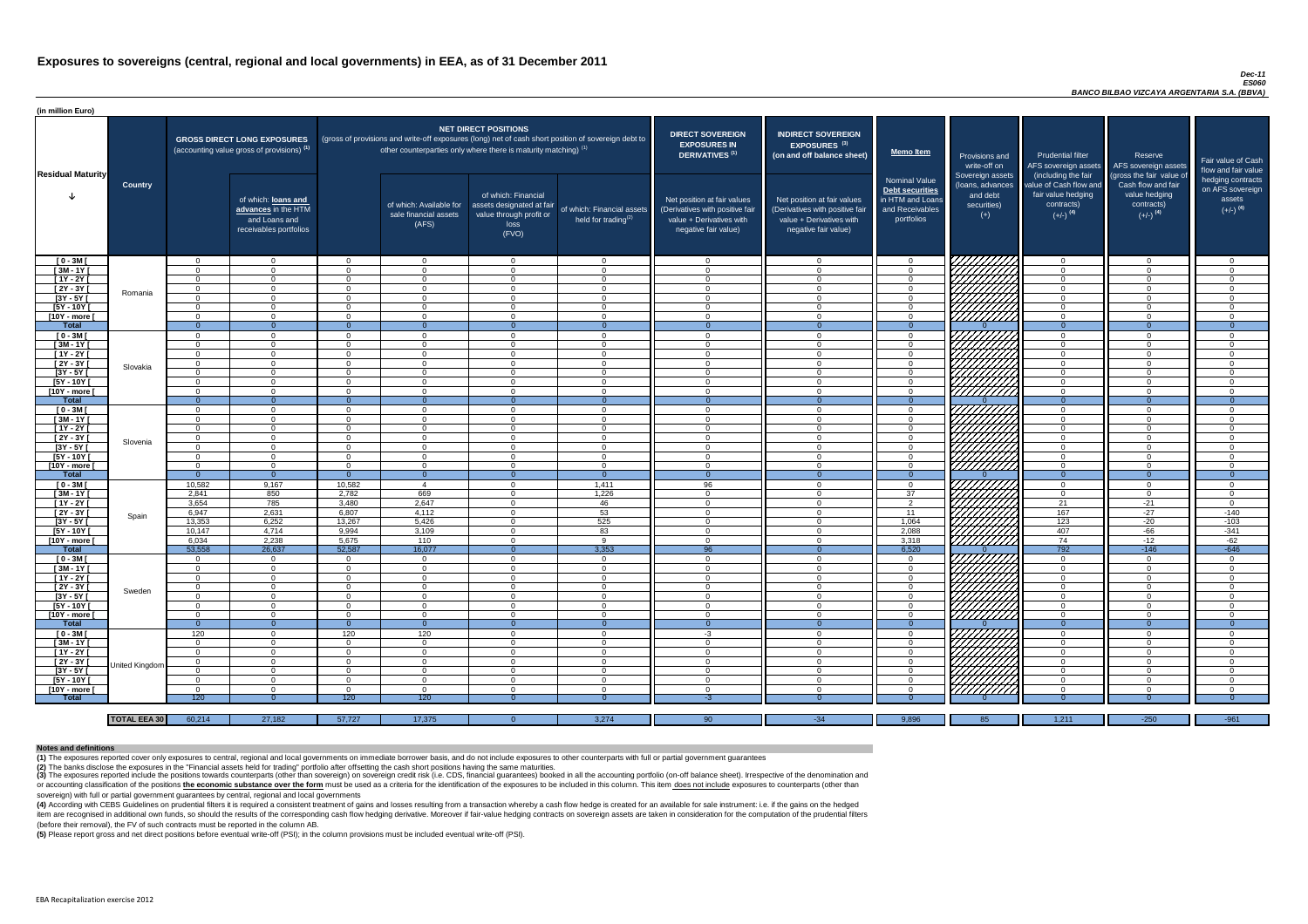#### *Jun-12 ES060 BANCO BILBAO VIZCAYA ARGENTARIA S.A. (BBVA)*

| (in million Euro)             |                 |                           |                                                                                             |                             |                                                                                                                                                                                   |                                                                                              |                                                      |                                                                                                                    |                                                                                                                    |                                                                                              |                                                                                                                                                                                                                                 |                                                                                                             |                                                                                                         |                                                                           |
|-------------------------------|-----------------|---------------------------|---------------------------------------------------------------------------------------------|-----------------------------|-----------------------------------------------------------------------------------------------------------------------------------------------------------------------------------|----------------------------------------------------------------------------------------------|------------------------------------------------------|--------------------------------------------------------------------------------------------------------------------|--------------------------------------------------------------------------------------------------------------------|----------------------------------------------------------------------------------------------|---------------------------------------------------------------------------------------------------------------------------------------------------------------------------------------------------------------------------------|-------------------------------------------------------------------------------------------------------------|---------------------------------------------------------------------------------------------------------|---------------------------------------------------------------------------|
| <b>Residual Maturity</b>      |                 |                           | <b>GROSS DIRECT LONG EXPOSURES</b><br>(accounting value gross of provisions) <sup>(1)</sup> |                             | (gross of provisions and write-off exposures (long) net of cash short position of sovereign debt to<br>other counterparties only where there is maturity matching) <sup>(1)</sup> | NET DIRECT POSITIONS                                                                         |                                                      | <b>DIRECT SOVEREIGN</b><br><b>EXPOSURES IN</b><br><b>DERIVATIVES (1)</b>                                           | <b>INDIRECT SOVEREIGN</b><br><b>EXPOSURES<sup>(3)</sup></b><br>(on and off balance sheet)                          | <b>Memo Item</b>                                                                             | Provisions and<br>write-off on                                                                                                                                                                                                  | <b>Prudential filter</b>                                                                                    | Reserve<br>AFS sovereign assets AFS sovereign assets                                                    | Fair value of Cash<br>flow and fair value                                 |
|                               | <b>Country</b>  |                           | of which: loans and<br>advances in the HTM<br>and Loans and<br>receivables portfolios       |                             | of which: Available for<br>sale financial assets<br>(AFS)                                                                                                                         | of which: Financial<br>assets designated at fair<br>value through profit or<br>loss<br>(FVO) | of which: Financial assets<br>held for trading $(2)$ | Net position at fair values<br>(Derivatives with positive fair<br>value + Derivatives with<br>negative fair value) | Net position at fair values<br>(Derivatives with positive fair<br>value + Derivatives with<br>negative fair value) | <b>Nominal Value</b><br>Debt securities<br>in HTM and Loans<br>and Receivables<br>portfolios | Sovereign assets<br>(Ioans, advances<br>and debt<br>securities)<br>$(+)$                                                                                                                                                        | (including the fair<br>value of Cash flow and<br>fair value hedging<br>contracts)<br>$(+/-)$ <sup>(4)</sup> | (gross the fair value of<br>Cash flow and fair<br>value hedging<br>contracts)<br>$(+/-)$ <sup>(4)</sup> | hedging contracts<br>on AFS sovereign<br>assets<br>$(+/-)$ <sup>(4)</sup> |
| $[0 - 3M]$                    |                 | $\Omega$                  | $\overline{0}$                                                                              | $\Omega$                    | $\Omega$                                                                                                                                                                          | $\Omega$                                                                                     | $\overline{0}$                                       | $\cap$                                                                                                             | $\Omega$                                                                                                           | $\Omega$                                                                                     |                                                                                                                                                                                                                                 | $\overline{0}$                                                                                              | $\cap$                                                                                                  | - വ                                                                       |
| $[3M - 1Y]$<br>$[1Y - 2Y]$    |                 | $\Omega$<br>$\mathcal{D}$ | $\overline{0}$<br>$\overline{0}$                                                            | $\Omega$<br>ົາ              | $\Omega$<br>$\Omega$                                                                                                                                                              | $\Omega$<br>$\Omega$                                                                         | $\overline{0}$<br>2                                  | $\Omega$<br>$\cap$                                                                                                 | $\cap$<br>$\Omega$                                                                                                 | $\Omega$<br>$\Omega$                                                                         |                                                                                                                                                                                                                                 | $\Omega$<br>$\overline{0}$                                                                                  | $\Omega$<br>$\Omega$                                                                                    | . വ<br>$\sqrt{ }$                                                         |
| $[2Y - 3Y]$                   |                 |                           | $\Omega$                                                                                    |                             | $\Omega$                                                                                                                                                                          | $\Omega$                                                                                     |                                                      | $\cap$                                                                                                             |                                                                                                                    | $\Omega$                                                                                     |                                                                                                                                                                                                                                 | $\overline{0}$                                                                                              | $\Omega$                                                                                                | $\cap$                                                                    |
| $[3Y - 5Y]$                   | Austria         | റ                         | $\Omega$                                                                                    | $-55$                       | $\Omega$                                                                                                                                                                          | $\Omega$                                                                                     | $-55$                                                | $\cap$                                                                                                             |                                                                                                                    | $\Omega$                                                                                     | HAAAN.                                                                                                                                                                                                                          | $\Omega$                                                                                                    | $\Omega$                                                                                                | $\cap$                                                                    |
| [5Y - 10Y [                   |                 | 31                        | $\Omega$                                                                                    |                             | $\Omega$                                                                                                                                                                          | $\cap$                                                                                       | $\mathbf{8}$                                         | $\cap$                                                                                                             |                                                                                                                    | $\Omega$                                                                                     |                                                                                                                                                                                                                                 | $\Omega$                                                                                                    | $\Omega$                                                                                                |                                                                           |
| [10Y - more [                 |                 | 25                        | $\Omega$                                                                                    | 18                          | $\Omega$                                                                                                                                                                          | $\Omega$                                                                                     | 18                                                   | $\cap$                                                                                                             |                                                                                                                    | $\Omega$                                                                                     |                                                                                                                                                                                                                                 | $\Omega$                                                                                                    | $\Omega$                                                                                                |                                                                           |
| <b>Total</b>                  |                 | 60                        | $\overline{0}$                                                                              | $-25$                       | $\Omega$                                                                                                                                                                          | $\Omega$                                                                                     | $-25$                                                | $\Omega$                                                                                                           | $\Omega$                                                                                                           | $\Omega$                                                                                     |                                                                                                                                                                                                                                 | $\Omega$                                                                                                    | $\Omega$                                                                                                | $\Omega$                                                                  |
| $[0 - 3M]$<br>$[3M - 1Y]$     |                 | $\Omega$<br>333           | $\Omega$<br>$\Omega$                                                                        | $\Omega$<br>333             | $\Omega$<br>$\Omega$                                                                                                                                                              | $\Omega$<br>$\Omega$                                                                         | $\overline{0}$<br>333                                | $\cap$<br>$\cap$                                                                                                   | $\Omega$                                                                                                           | $\Omega$<br>$\Omega$                                                                         |                                                                                                                                                                                                                                 | $\Omega$<br>$\Omega$                                                                                        | $\Omega$<br>$\Omega$                                                                                    | - 0<br>$\cap$                                                             |
| $[1Y - 2Y]$                   |                 |                           | $\Omega$                                                                                    |                             | $\Omega$                                                                                                                                                                          | $\Omega$                                                                                     | $\overline{ }$                                       | $\cap$                                                                                                             | $\Omega$                                                                                                           | $\overline{0}$                                                                               | FANDA<br>HANA                                                                                                                                                                                                                   | $\overline{0}$                                                                                              | $\Omega$                                                                                                | $\Omega$                                                                  |
| $[2Y - 3Y]$                   | Belgium         | 449                       | $\Omega$                                                                                    | 449                         | 199                                                                                                                                                                               | $\Omega$                                                                                     | $\mathbf{3}$                                         | $\cap$                                                                                                             | $\Omega$                                                                                                           | $\Omega$                                                                                     |                                                                                                                                                                                                                                 | $-4$                                                                                                        |                                                                                                         | $-2$                                                                      |
| $[3Y - 5Y]$                   |                 | 14                        | $\Omega$                                                                                    | $-47$                       | $\overline{0}$                                                                                                                                                                    | $\Omega$                                                                                     | $-47$                                                | $\cap$                                                                                                             | $-2$                                                                                                               | $\overline{0}$                                                                               |                                                                                                                                                                                                                                 | $\Omega$                                                                                                    | $\Omega$                                                                                                | $\Omega$                                                                  |
| $[5Y - 10Y]$                  |                 | 38                        | $\overline{0}$                                                                              | $-34$                       | 14                                                                                                                                                                                | $\Omega$                                                                                     | $-48$                                                | $\Omega$                                                                                                           | $-1$                                                                                                               | $\overline{0}$                                                                               |                                                                                                                                                                                                                                 |                                                                                                             | $-1$                                                                                                    | $\Omega$                                                                  |
| [10Y - more [<br><b>Total</b> |                 | 41<br>883                 | 34<br>34                                                                                    | 22<br>731                   | $\overline{0}$<br>213                                                                                                                                                             | $\Omega$<br>$\Omega$                                                                         | $-12$<br>237                                         | $\Omega$<br>$\Omega$                                                                                               | $\Omega$<br>$-3$                                                                                                   | $\Omega$<br>$\Omega$                                                                         | <u>777777777</u>                                                                                                                                                                                                                | $\overline{0}$<br>$-3$                                                                                      | $\Omega$                                                                                                | $\Omega$<br>$-2$                                                          |
| $[0 - 3M]$                    |                 | $\Omega$                  | $\overline{0}$                                                                              | $\Omega$                    | $\overline{0}$                                                                                                                                                                    | $\Omega$                                                                                     | $\overline{0}$                                       | $\Omega$                                                                                                           | $\Omega$                                                                                                           | $\overline{0}$                                                                               |                                                                                                                                                                                                                                 | $\overline{0}$                                                                                              | $\Omega$                                                                                                | - 0                                                                       |
| $[3M - 1Y]$                   |                 | $\Omega$                  | $\overline{0}$                                                                              | $\Omega$                    | $\Omega$                                                                                                                                                                          | $\Omega$                                                                                     | $\overline{0}$                                       | - 0                                                                                                                | $\cap$                                                                                                             | $\overline{0}$                                                                               | HAAAD                                                                                                                                                                                                                           | $\overline{0}$                                                                                              | $\Omega$                                                                                                | $\Omega$                                                                  |
| $[1Y - 2Y]$                   |                 | $\overline{0}$            | $\Omega$                                                                                    | $\Omega$                    | $\Omega$                                                                                                                                                                          | $\Omega$                                                                                     | $\overline{0}$                                       | - 0                                                                                                                |                                                                                                                    | $\Omega$                                                                                     |                                                                                                                                                                                                                                 | $\overline{0}$                                                                                              | $\Omega$                                                                                                | $\Omega$                                                                  |
| $[2Y - 3Y]$                   | <b>Bulgaria</b> | $\overline{0}$            | $\Omega$                                                                                    | $\Omega$                    | $\Omega$                                                                                                                                                                          | $\Omega$                                                                                     | $\overline{0}$                                       | - 0                                                                                                                | $\Omega$                                                                                                           | $\overline{0}$                                                                               |                                                                                                                                                                                                                                 | $\overline{0}$                                                                                              | $\Omega$                                                                                                | $\Omega$                                                                  |
| $[3Y - 5Y]$<br>$[5Y - 10Y]$   |                 | $\Omega$                  | $\Omega$                                                                                    | $\Omega$                    | - 0<br>$\Omega$                                                                                                                                                                   | $\Omega$                                                                                     | 0<br>$\Omega$                                        | $\cap$                                                                                                             |                                                                                                                    | $\Omega$                                                                                     | HAHAS SAHARA SERANG DENGAN DENGAN DENGAN DENGAN DENGAN DENGAN DENGAN DENGAN DENGAN DENGAN DENGAN DENGAN DENGA<br>DENGAN DENGAN DENGAN DENGAN DENGAN DENGAN DENGAN DENGAN DENGAN DENGAN DENGAN DENGAN DENGAN DENGAN DENGAN DENGA | 0<br>$\Omega$                                                                                               | $\cap$                                                                                                  | ി                                                                         |
| [10Y - more [                 |                 | $\Omega$                  | $\Omega$                                                                                    | - 0                         | $\Omega$                                                                                                                                                                          | $\Omega$                                                                                     | $\Omega$                                             | $\cap$                                                                                                             | ∩                                                                                                                  | $\Omega$                                                                                     |                                                                                                                                                                                                                                 | $\overline{0}$                                                                                              | $\Omega$                                                                                                | $\cap$                                                                    |
| <b>Total</b>                  |                 | - വ                       | $\overline{0}$                                                                              | $\Omega$                    | - 0                                                                                                                                                                               |                                                                                              | $\overline{0}$                                       |                                                                                                                    |                                                                                                                    | $\Omega$                                                                                     |                                                                                                                                                                                                                                 | $\Omega$                                                                                                    |                                                                                                         |                                                                           |
| $[0 - 3M]$                    |                 | $\Omega$                  | $\Omega$                                                                                    | $\Omega$                    | $\Omega$                                                                                                                                                                          | $\Omega$                                                                                     | $\overline{0}$                                       | $\cap$                                                                                                             | $\cap$                                                                                                             | $\Omega$                                                                                     |                                                                                                                                                                                                                                 | $\overline{0}$                                                                                              | $\Omega$                                                                                                | $\Omega$                                                                  |
| $[3M - 1Y]$                   |                 | $\Omega$                  | $\overline{0}$                                                                              | $\Omega$                    | $\overline{0}$                                                                                                                                                                    | $\Omega$                                                                                     | $\overline{0}$                                       | - 0                                                                                                                | $\cap$                                                                                                             | $\overline{0}$                                                                               |                                                                                                                                                                                                                                 | $\overline{0}$                                                                                              | $\Omega$                                                                                                | - 0                                                                       |
| $[1Y - 2Y]$                   |                 | $\Omega$                  | $\overline{0}$<br>$\overline{0}$                                                            | $\Omega$<br>$\overline{0}$  | $\Omega$<br>$\Omega$                                                                                                                                                              | $\Omega$<br>$\Omega$                                                                         | $\overline{0}$<br>$\overline{0}$                     | $\Omega$<br>- 0                                                                                                    | $\Omega$<br>$\Omega$                                                                                               | $\Omega$<br>$\overline{0}$                                                                   | VIIIIIII                                                                                                                                                                                                                        | $\overline{0}$<br>$\overline{0}$                                                                            | $\Omega$<br>$\Omega$                                                                                    | $\cap$<br>$\Omega$                                                        |
| [2Y - 3Y [<br>$[3Y - 5Y]$     | Cyprus          | $\Omega$<br>$\Omega$      | $\Omega$                                                                                    | $\Omega$                    | $\Omega$                                                                                                                                                                          | $\Omega$                                                                                     | $\Omega$                                             | $\cap$                                                                                                             |                                                                                                                    | $\Omega$                                                                                     |                                                                                                                                                                                                                                 | $\Omega$                                                                                                    | $\Omega$                                                                                                | $\cap$                                                                    |
| $[5Y - 10Y]$                  |                 | $\Omega$                  | $\Omega$                                                                                    | $\Omega$                    | $\Omega$                                                                                                                                                                          | $\Omega$                                                                                     | $\Omega$                                             |                                                                                                                    |                                                                                                                    | $\Omega$                                                                                     |                                                                                                                                                                                                                                 | $\Omega$                                                                                                    | $\Omega$                                                                                                |                                                                           |
| [10Y - more [                 |                 | $\Omega$                  | $\Omega$                                                                                    | $\Omega$                    | $\Omega$                                                                                                                                                                          | $\Omega$                                                                                     | $\Omega$                                             | $\cap$                                                                                                             |                                                                                                                    | $\Omega$                                                                                     | 77777777                                                                                                                                                                                                                        | $\Omega$                                                                                                    | $\Omega$                                                                                                |                                                                           |
| <b>Total</b>                  |                 | $\overline{0}$            | $\Omega$                                                                                    | $\Omega$                    | $\Omega$                                                                                                                                                                          | $\Omega$                                                                                     | $\Omega$                                             | $\Omega$                                                                                                           |                                                                                                                    | $\Omega$                                                                                     |                                                                                                                                                                                                                                 | $\Omega$                                                                                                    | $\theta$                                                                                                | $\Omega$                                                                  |
| $[0 - 3M]$                    |                 | $\Omega$                  | $\Omega$<br>$\Omega$                                                                        | $\Omega$                    | $\Omega$                                                                                                                                                                          | $\Omega$<br>$\Omega$                                                                         | $\Omega$                                             | റ<br>$\Omega$                                                                                                      | $\Omega$                                                                                                           | $\Omega$                                                                                     |                                                                                                                                                                                                                                 | $\Omega$                                                                                                    | $\Omega$<br>$\Omega$                                                                                    | $\Omega$                                                                  |
| $[3M - 1Y]$<br>$[1Y - 2Y]$    |                 | 15<br>$\Omega$            | $\Omega$                                                                                    | 15<br>$\Omega$              | 15<br>$\Omega$                                                                                                                                                                    | $\Omega$                                                                                     | $\overline{0}$<br>$\Omega$                           | $\cap$                                                                                                             | $\Omega$                                                                                                           | $\Omega$<br>$\Omega$                                                                         |                                                                                                                                                                                                                                 | $\overline{0}$<br>$\overline{0}$                                                                            | $\Omega$                                                                                                | $\cap$                                                                    |
| $[2Y - 3Y]$                   |                 | $\Omega$                  | $\Omega$                                                                                    | $\Omega$                    | $\Omega$                                                                                                                                                                          | $\Omega$                                                                                     | $\Omega$                                             | $\Omega$                                                                                                           | $\Omega$                                                                                                           | $\Omega$                                                                                     |                                                                                                                                                                                                                                 | $\Omega$                                                                                                    | $\Omega$                                                                                                | $\cap$                                                                    |
| $[3Y - 5Y]$                   | Czech Republic  | $\Omega$                  | $\overline{0}$                                                                              | $\Omega$                    | $\Omega$                                                                                                                                                                          | $\Omega$                                                                                     | $\overline{0}$                                       | $\cap$                                                                                                             | $\Omega$                                                                                                           | $\overline{0}$                                                                               | UMMA<br>UMMA                                                                                                                                                                                                                    | $\overline{0}$                                                                                              | $\Omega$                                                                                                | $\Omega$                                                                  |
| $[5Y - 10Y]$                  |                 | $\Omega$                  | $\Omega$                                                                                    | $\Omega$                    | $\overline{0}$                                                                                                                                                                    | $\Omega$                                                                                     | $\overline{0}$                                       | $\cap$                                                                                                             | $\Omega$                                                                                                           | $\Omega$                                                                                     |                                                                                                                                                                                                                                 | $\Omega$                                                                                                    | $\Omega$                                                                                                | $\Omega$                                                                  |
| [10Y - more [<br><b>Total</b> |                 | $\Omega$<br>15            | $\Omega$<br>$\overline{0}$                                                                  | $\Omega$<br>15 <sub>1</sub> | $\Omega$<br>15                                                                                                                                                                    | $\Omega$<br>$\Omega$                                                                         | $\Omega$<br>$\overline{0}$                           | $\Omega$<br>$\Omega$                                                                                               | $\Omega$                                                                                                           | $\overline{0}$<br>$\Omega$                                                                   |                                                                                                                                                                                                                                 | $\overline{0}$<br>$\overline{0}$                                                                            | $\Omega$<br>$\Omega$                                                                                    | $\Omega$<br>$\Omega$                                                      |
| $[0 - 3M]$                    |                 | $\Omega$                  | $\overline{0}$                                                                              | $\Omega$                    | $\Omega$                                                                                                                                                                          | $\Omega$                                                                                     | $\overline{0}$                                       | $\Omega$                                                                                                           |                                                                                                                    | $\Omega$                                                                                     |                                                                                                                                                                                                                                 | $\overline{0}$                                                                                              | $\Omega$                                                                                                | $\cap$                                                                    |
| $[3M - 1Y]$                   |                 | - 0                       | $\Omega$                                                                                    | $\Omega$                    | $\Omega$                                                                                                                                                                          | $\Omega$                                                                                     | $\overline{0}$                                       | $\Omega$                                                                                                           |                                                                                                                    | $\Omega$                                                                                     | 777777777                                                                                                                                                                                                                       | $\overline{0}$                                                                                              | ∩                                                                                                       |                                                                           |
| $\overline{[1Y-2Y]}$          |                 | $\overline{0}$            | $\overline{0}$                                                                              | $\Omega$                    | $\Omega$                                                                                                                                                                          | $\Omega$                                                                                     | $\mathbf 0$                                          | $\Omega$                                                                                                           |                                                                                                                    | $\Omega$                                                                                     | 777777777                                                                                                                                                                                                                       | $\overline{0}$                                                                                              |                                                                                                         |                                                                           |
| $[2Y - 3Y]$                   | Denmark         | - 0                       | $\Omega$                                                                                    | $\Omega$                    | <u>_ ೧</u>                                                                                                                                                                        | $\Omega$                                                                                     | $\Omega$                                             | - വ                                                                                                                |                                                                                                                    | $\Omega$                                                                                     | 7777777777                                                                                                                                                                                                                      | $\overline{0}$                                                                                              |                                                                                                         |                                                                           |
| $[3Y - 5Y]$<br>[5Y - 10Y]     |                 | $\Omega$<br>$\Omega$      | $\Omega$<br>$\overline{0}$                                                                  | $\Omega$<br>$\Omega$        | - 0<br>$\Omega$                                                                                                                                                                   | $\Omega$<br>$\Omega$                                                                         | $\Omega$<br>$\overline{0}$                           | - 0<br>- 0                                                                                                         | $\Omega$                                                                                                           | $\Omega$<br>$\Omega$                                                                         | 777777777                                                                                                                                                                                                                       | $\overline{0}$<br>$\overline{0}$                                                                            | $\Omega$                                                                                                | $\Omega$                                                                  |
| [10Y - more [                 |                 | $\Omega$                  | $\Omega$                                                                                    | $\Omega$                    | $\Omega$                                                                                                                                                                          | $\Omega$                                                                                     | $\Omega$                                             | റ                                                                                                                  | $\cap$                                                                                                             | $\Omega$                                                                                     | ///////////                                                                                                                                                                                                                     | $\overline{0}$                                                                                              | $\Omega$                                                                                                | $\cap$                                                                    |
| <b>Total</b>                  |                 | $\cap$                    | $\overline{0}$                                                                              | $\Omega$                    | - റ                                                                                                                                                                               |                                                                                              | $\Omega$                                             | - റ                                                                                                                |                                                                                                                    | $\Omega$                                                                                     |                                                                                                                                                                                                                                 | $\Omega$                                                                                                    | $\Omega$                                                                                                | ി                                                                         |
| $[0 - 3M]$                    |                 | $\Omega$                  | $\overline{0}$                                                                              | - 0                         | $\Omega$                                                                                                                                                                          | $\Omega$                                                                                     | $\overline{0}$                                       | - 0                                                                                                                | $\cap$                                                                                                             | $\overline{0}$                                                                               |                                                                                                                                                                                                                                 | $\overline{0}$                                                                                              | $\Omega$                                                                                                | $\Omega$                                                                  |
| $[3M-1Y]$                     |                 | $\Omega$                  | $\overline{0}$                                                                              | $\Omega$                    | $\Omega$                                                                                                                                                                          | $\Omega$                                                                                     | $\overline{0}$                                       | - 0                                                                                                                | $\cap$                                                                                                             | $\overline{0}$                                                                               |                                                                                                                                                                                                                                 | $\overline{0}$                                                                                              | $\Omega$                                                                                                | $\Omega$                                                                  |
| $[1Y - 2Y]$<br>[2Y - 3Y [     |                 | $\Omega$<br>$\Omega$      | $\Omega$<br>$\overline{0}$                                                                  | $\Omega$<br>$\overline{0}$  | $\Omega$<br>$\Omega$                                                                                                                                                              | $\Omega$<br>$\overline{0}$                                                                   | $\overline{0}$<br>$\overline{0}$                     | $\Omega$<br>- 0                                                                                                    | $\Omega$<br>$\Omega$                                                                                               | $\Omega$<br>$\overline{0}$                                                                   | <u>UMMI</u>                                                                                                                                                                                                                     | $\overline{0}$<br>$\overline{0}$                                                                            | $\Omega$<br>$\Omega$                                                                                    | $\cap$<br>$\Omega$                                                        |
| $[3Y - 5Y]$                   | Estonia         | $\Omega$                  | $\Omega$                                                                                    | $\Omega$                    | - 0                                                                                                                                                                               | $\Omega$                                                                                     | $\Omega$                                             | . വ                                                                                                                | ∩                                                                                                                  | $\Omega$                                                                                     |                                                                                                                                                                                                                                 | $\Omega$                                                                                                    | $\Omega$                                                                                                | ി                                                                         |
| $[5Y - 10Y]$                  |                 | $\Omega$                  | $\Omega$                                                                                    | $\Omega$                    | $\Omega$                                                                                                                                                                          | $\Omega$                                                                                     | $\Omega$                                             | $\cap$                                                                                                             |                                                                                                                    | $\Omega$                                                                                     |                                                                                                                                                                                                                                 | $\Omega$                                                                                                    | $\Omega$                                                                                                | $\Omega$                                                                  |
| [10Y - more [                 |                 | $\Omega$                  | $\Omega$                                                                                    | $\Omega$                    | $\Omega$                                                                                                                                                                          | $\Omega$                                                                                     | $\Omega$                                             | - വ                                                                                                                | ∩                                                                                                                  | $\Omega$                                                                                     | <u> /////////</u>                                                                                                                                                                                                               | $\Omega$                                                                                                    | $\Omega$                                                                                                | $\cap$                                                                    |
| Total                         |                 |                           | $\Omega$                                                                                    |                             | - 0                                                                                                                                                                               |                                                                                              | $\Omega$                                             |                                                                                                                    |                                                                                                                    | $\Omega$                                                                                     |                                                                                                                                                                                                                                 | $\Omega$                                                                                                    |                                                                                                         | $\Omega$                                                                  |
| $[0 - 3M]$<br>$[3M - 1Y]$     |                 | $\Omega$<br>- 0           | $\cap$<br>$\Omega$                                                                          | $\Omega$<br>$\Omega$        | $\Omega$<br>$\Omega$                                                                                                                                                              | $\Omega$<br>$\Omega$                                                                         | $\Omega$<br>$\overline{0}$                           | $\Omega$                                                                                                           | $\Omega$                                                                                                           | $\cap$<br>$\Omega$                                                                           | 777777777                                                                                                                                                                                                                       | $\Omega$<br>$\Omega$                                                                                        | $\Omega$                                                                                                |                                                                           |
| $[1Y - 2Y]$                   |                 | $\Omega$                  | $\overline{0}$                                                                              | $\overline{0}$              | $\Omega$                                                                                                                                                                          | $\overline{0}$                                                                               | $\overline{0}$                                       | $\Omega$                                                                                                           | $\cap$                                                                                                             | $\Omega$                                                                                     |                                                                                                                                                                                                                                 | $\Omega$                                                                                                    | $\Omega$                                                                                                | - 0                                                                       |
| $[2Y - 3Y]$                   | Finland         |                           | $\overline{0}$                                                                              |                             | $\Omega$                                                                                                                                                                          | $\overline{0}$                                                                               |                                                      | $\Omega$                                                                                                           | $\cap$                                                                                                             | $\Omega$                                                                                     |                                                                                                                                                                                                                                 | $\overline{0}$                                                                                              | $\Omega$                                                                                                | $\Omega$                                                                  |
| $[3Y - 5Y]$                   |                 | $\Omega$                  | $\overline{0}$                                                                              | $\overline{0}$              | $\overline{0}$                                                                                                                                                                    | $\overline{0}$                                                                               | $\overline{0}$                                       | $\Omega$                                                                                                           | $\Omega$                                                                                                           | $\overline{0}$                                                                               |                                                                                                                                                                                                                                 | $\overline{0}$                                                                                              | $\Omega$                                                                                                | $\Omega$                                                                  |
| [5Y - 10Y [                   |                 | $\Omega$                  | $\overline{0}$                                                                              | $\overline{0}$              | $\overline{0}$                                                                                                                                                                    | $\overline{0}$                                                                               | $\overline{0}$                                       | $\Omega$<br>$\cap$                                                                                                 | $\Omega$<br>$\Omega$                                                                                               | $\overline{0}$                                                                               | SANARA S                                                                                                                                                                                                                        | $\overline{0}$                                                                                              | $\Omega$<br>$\Omega$                                                                                    | - 0<br>$\Omega$                                                           |
| [10Y - more [<br><b>Total</b> |                 | $\Omega$                  | $\overline{0}$<br>$\Omega$                                                                  | $\overline{0}$              | $\Omega$<br>-0                                                                                                                                                                    | $\overline{0}$                                                                               | $\overline{0}$                                       |                                                                                                                    |                                                                                                                    | $\overline{0}$<br>$\Omega$                                                                   |                                                                                                                                                                                                                                 | $\overline{0}$<br>- 0                                                                                       |                                                                                                         | $\overline{0}$                                                            |
|                               |                 |                           |                                                                                             |                             |                                                                                                                                                                                   |                                                                                              |                                                      |                                                                                                                    |                                                                                                                    |                                                                                              |                                                                                                                                                                                                                                 |                                                                                                             |                                                                                                         |                                                                           |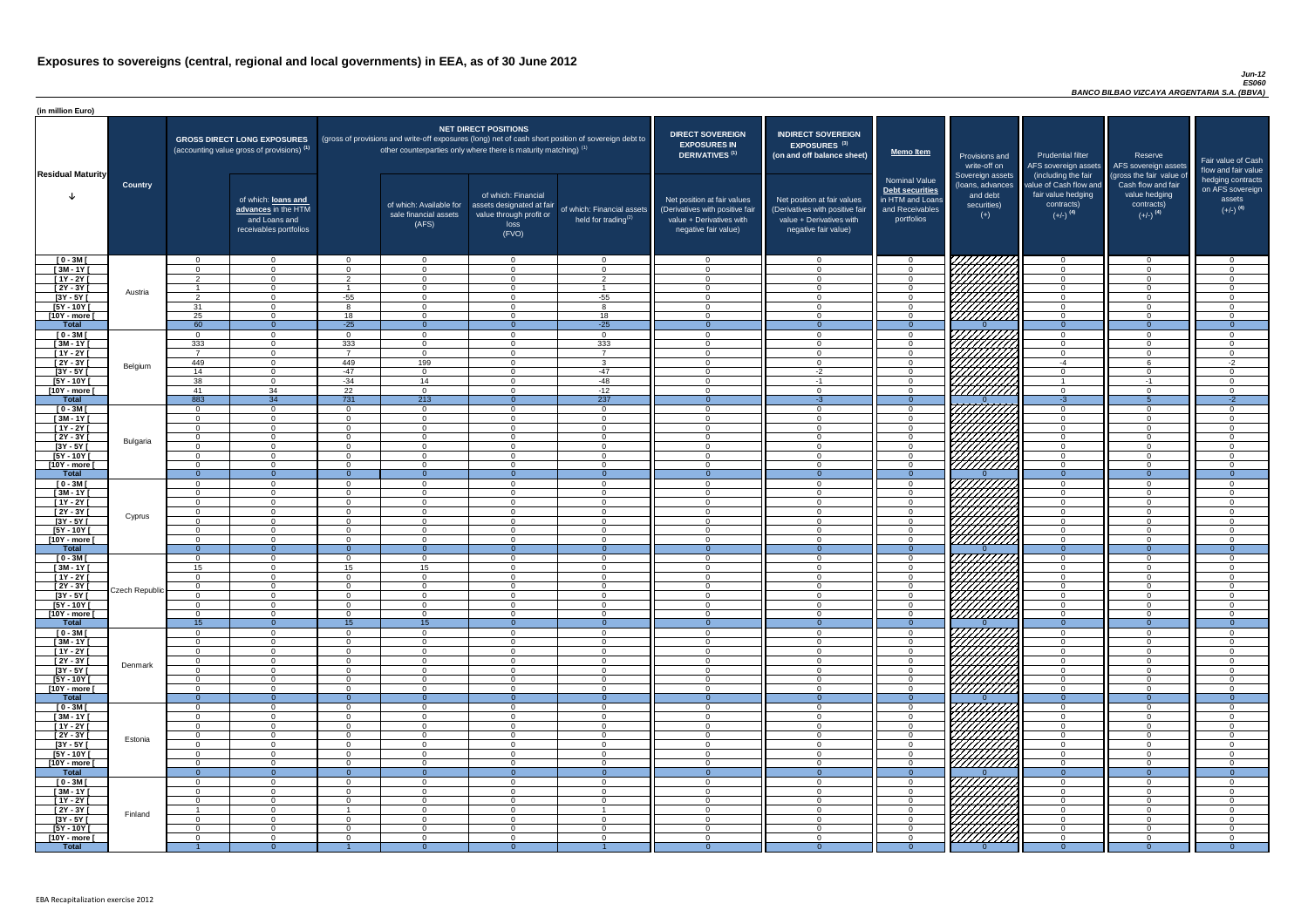#### *Jun-12 ES060 BANCO BILBAO VIZCAYA ARGENTARIA S.A. (BBVA)*

| (in million Euro)             |                       |                       |                                                                                             |                      |                                                                                                                                                                                   |                                                                                              |                                                      |                                                                                                                    |                                                                                                                    |                                                                                              |                                                                          |                                                                                      |                                                                                  |                                                                           |
|-------------------------------|-----------------------|-----------------------|---------------------------------------------------------------------------------------------|----------------------|-----------------------------------------------------------------------------------------------------------------------------------------------------------------------------------|----------------------------------------------------------------------------------------------|------------------------------------------------------|--------------------------------------------------------------------------------------------------------------------|--------------------------------------------------------------------------------------------------------------------|----------------------------------------------------------------------------------------------|--------------------------------------------------------------------------|--------------------------------------------------------------------------------------|----------------------------------------------------------------------------------|---------------------------------------------------------------------------|
| <b>Residual Maturity</b>      |                       |                       | <b>GROSS DIRECT LONG EXPOSURES</b><br>(accounting value gross of provisions) <sup>(1)</sup> |                      | (gross of provisions and write-off exposures (long) net of cash short position of sovereign debt to<br>other counterparties only where there is maturity matching) <sup>(1)</sup> | <b>NET DIRECT POSITIONS</b>                                                                  |                                                      | <b>DIRECT SOVEREIGN</b><br><b>EXPOSURES IN</b><br><b>DERIVATIVES (1)</b>                                           | <b>INDIRECT SOVEREIGN</b><br><b>EXPOSURES<sup>(3)</sup></b><br>(on and off balance sheet)                          | <b>Memo Item</b>                                                                             | Provisions and<br>write-off on                                           | <b>Prudential filter</b><br>(including the fair                                      | Reserve<br>AFS sovereign assets AFS sovereign assets<br>(gross the fair value of | Fair value of Cash<br>flow and fair value                                 |
|                               | <b>Country</b>        |                       | of which: loans and<br>advances in the HTM<br>and Loans and<br>receivables portfolios       |                      | of which: Available for<br>sale financial assets<br>(AFS)                                                                                                                         | of which: Financial<br>assets designated at fair<br>value through profit or<br>loss<br>(FVO) | of which: Financial assets<br>held for trading $(2)$ | Net position at fair values<br>(Derivatives with positive fair<br>value + Derivatives with<br>negative fair value) | Net position at fair values<br>(Derivatives with positive fair<br>value + Derivatives with<br>negative fair value) | <b>Nominal Value</b><br>Debt securities<br>in HTM and Loans<br>and Receivables<br>portfolios | Sovereign assets<br>(loans, advances<br>and debt<br>securities)<br>$(+)$ | value of Cash flow and<br>fair value hedging<br>contracts)<br>$(+/-)$ <sup>(4)</sup> | Cash flow and fair<br>value hedging<br>contracts)<br>$(+/-)$ <sup>(4)</sup>      | hedging contracts<br>on AFS sovereign<br>assets<br>$(+/-)$ <sup>(4)</sup> |
| $[0 - 3M]$                    |                       | 105                   | $\overline{0}$                                                                              | 105                  | $\overline{0}$                                                                                                                                                                    | $\Omega$                                                                                     | 105                                                  | - 0                                                                                                                | $\cap$                                                                                                             | $\overline{0}$                                                                               | 777777777                                                                | $\overline{0}$                                                                       | $\Omega$                                                                         | $\cap$                                                                    |
| $[3M - 1Y]$                   |                       | 249                   | $\overline{0}$                                                                              | 246                  | $\Omega$                                                                                                                                                                          | $\Omega$                                                                                     | 246                                                  | - 0                                                                                                                |                                                                                                                    | $\Omega$                                                                                     |                                                                          | $\overline{0}$                                                                       | $\Omega$                                                                         | $\Omega$                                                                  |
| $[1Y - 2Y]$                   |                       | 25                    | $\overline{0}$                                                                              | $-16$                | $\Omega$                                                                                                                                                                          | $\Omega$                                                                                     | $-33$                                                | $\Omega$                                                                                                           | $\Omega$                                                                                                           | 17 <sup>1</sup>                                                                              |                                                                          | $\overline{0}$                                                                       | $\Omega$                                                                         | $\Omega$                                                                  |
| $[2Y - 3Y]$<br>$[3Y - 5Y]$    | France                | - 1<br>192            | $\overline{0}$<br>$\Omega$                                                                  | $-82$<br>163         | 9<br>53                                                                                                                                                                           | $\Omega$<br>$\Omega$                                                                         | $-82$<br>98                                          | $\overline{0}$<br>$\Omega$                                                                                         | $-2$<br>$-1$                                                                                                       | $\overline{0}$<br>11                                                                         |                                                                          | $\Omega$<br>$-1$                                                                     | $\Omega$<br>$\overline{\mathbf{1}}$                                              | - 0<br>$\cap$                                                             |
| $[5Y - 10Y]$                  |                       | 222                   | $\overline{0}$                                                                              | 112                  | $\Omega$                                                                                                                                                                          | $\Omega$                                                                                     | $-109$                                               | $\cap$                                                                                                             | $\Omega$                                                                                                           | 215                                                                                          | HAHA K                                                                   | $\Omega$                                                                             | $\Omega$                                                                         | $\cap$                                                                    |
| [10Y - more [                 |                       | 41                    | $\Omega$                                                                                    | વ                    | $\Omega$                                                                                                                                                                          | $\Omega$                                                                                     | $\mathbf{3}$                                         | $\cap$                                                                                                             | $\Omega$                                                                                                           | $\Omega$                                                                                     |                                                                          | $\overline{0}$                                                                       | $\Omega$                                                                         | - വ                                                                       |
| Total                         |                       | 836                   | $\Omega$                                                                                    | 532                  | 62                                                                                                                                                                                |                                                                                              | 228                                                  | - 0                                                                                                                | -3                                                                                                                 | 243                                                                                          |                                                                          | $-1$                                                                                 |                                                                                  | $\overline{0}$                                                            |
| $[0 - 3M]$                    |                       | Б.                    | $\Omega$                                                                                    | $-7$                 | $\Omega$                                                                                                                                                                          | $\Omega$                                                                                     | $-7$                                                 | $\sqrt{ }$                                                                                                         | $\Omega$                                                                                                           | $\Omega$                                                                                     |                                                                          | $\Omega$                                                                             | $\Omega$                                                                         | $\cap$                                                                    |
| $[3M - 1Y]$                   |                       | 265                   | $\overline{0}$                                                                              | 157                  | $\overline{0}$                                                                                                                                                                    | $\Omega$                                                                                     | 157                                                  | $\overline{2}$                                                                                                     | $\cap$                                                                                                             | $\Omega$                                                                                     |                                                                          | $\overline{0}$                                                                       | $\Omega$                                                                         | - റ                                                                       |
| $[1Y - 2Y]$                   |                       | 16                    | $\overline{0}$                                                                              | $-81$                | $\overline{0}$                                                                                                                                                                    | $\Omega$                                                                                     | $-81$                                                | $\cap$                                                                                                             |                                                                                                                    | $\Omega$                                                                                     |                                                                          | $\overline{0}$                                                                       | $\Omega$                                                                         | $\Omega$                                                                  |
| $[2Y - 3Y]$<br>$[3Y - 5Y]$    | Germany               | 63<br>$\overline{96}$ | $\overline{0}$<br>$\overline{0}$                                                            | $-87$<br>20          | 6<br>$\Omega$                                                                                                                                                                     | $\Omega$<br>$\Omega$                                                                         | $-87$<br>20                                          | $\cap$<br>$-5$                                                                                                     |                                                                                                                    | $\Omega$<br>$\Omega$                                                                         |                                                                          | $\overline{0}$<br>$\overline{0}$                                                     | $\Omega$<br>$\Omega$                                                             | $\cap$<br>$\cap$                                                          |
| $[5Y - 10Y]$                  |                       | 70                    | $\Omega$                                                                                    | 18                   | $\Omega$                                                                                                                                                                          | $\Omega$                                                                                     | 18                                                   | $-14$                                                                                                              | $-1$                                                                                                               | $\Omega$                                                                                     |                                                                          | $\Omega$                                                                             |                                                                                  | $\Omega$                                                                  |
| [10Y - more [                 |                       | 43                    | $\Omega$                                                                                    | 26                   | $\Omega$                                                                                                                                                                          | $\Omega$                                                                                     | $\overline{26}$                                      |                                                                                                                    |                                                                                                                    | $\Omega$                                                                                     | 777777777                                                                | $\Omega$                                                                             | $\Omega$                                                                         | $\Omega$                                                                  |
| <b>Total</b>                  |                       | 556                   | $\Omega$                                                                                    | 45                   |                                                                                                                                                                                   | $\Omega$                                                                                     | 45                                                   |                                                                                                                    | $-1$                                                                                                               | $\Omega$                                                                                     |                                                                          | $\Omega$                                                                             | $\Omega$                                                                         | $\overline{0}$                                                            |
| $[0 - 3M]$                    |                       | $\cap$                | $\Omega$                                                                                    |                      | $\Omega$                                                                                                                                                                          | $\cap$                                                                                       | $\overline{0}$                                       | റ                                                                                                                  |                                                                                                                    | $\Omega$                                                                                     |                                                                          | $\Omega$                                                                             | $\Omega$                                                                         | $\cap$                                                                    |
| $[3M - 1Y]$                   |                       | 15                    | 15                                                                                          | 15                   | $\Omega$                                                                                                                                                                          | $\Omega$                                                                                     | $\Omega$                                             | $\cap$                                                                                                             |                                                                                                                    | $\Omega$                                                                                     |                                                                          | $\overline{0}$                                                                       | $\Omega$                                                                         | $\Omega$                                                                  |
| $[1Y - 2Y]$                   |                       | $\cap$                | $\overline{0}$                                                                              |                      | $\Omega$                                                                                                                                                                          | $\Omega$                                                                                     | $\overline{0}$                                       | $\cap$                                                                                                             |                                                                                                                    | $\Omega$                                                                                     |                                                                          | $\overline{0}$                                                                       | $\Omega$                                                                         | $\cap$                                                                    |
| $\sqrt{2Y-3Y}$                | Greece <sup>(5)</sup> | $\Omega$              | $\Omega$                                                                                    | $\cap$               | $\Omega$                                                                                                                                                                          | $\Omega$                                                                                     | $\Omega$                                             | $\cap$                                                                                                             | $\Omega$                                                                                                           | $\overline{0}$                                                                               | <i>VHHHA</i>                                                             | $\overline{0}$                                                                       | $\Omega$                                                                         | $\cap$                                                                    |
| [3Y - 5Y<br>$[5Y - 10Y]$      |                       |                       | $\Omega$                                                                                    |                      | $\Omega$                                                                                                                                                                          | $\Omega$                                                                                     | $\Omega$                                             | - 0                                                                                                                |                                                                                                                    | $\overline{0}$                                                                               | HHHH                                                                     | $\overline{0}$                                                                       |                                                                                  |                                                                           |
| [10Y - more [                 |                       | 13                    | $\Omega$                                                                                    | 13                   | $\Omega$                                                                                                                                                                          | $\Omega$                                                                                     | $\Omega$                                             | $\cap$                                                                                                             |                                                                                                                    | 50                                                                                           | 77777777777                                                              | $\overline{0}$                                                                       | $\Omega$                                                                         | $\cap$                                                                    |
| <b>Total</b>                  |                       | 28                    | 15                                                                                          | $\overline{28}$      | $\cap$                                                                                                                                                                            |                                                                                              | $\theta$                                             | $\Omega$                                                                                                           |                                                                                                                    | 50                                                                                           |                                                                          | $\Omega$                                                                             | $\Omega$                                                                         | $\Omega$                                                                  |
| $[0 - 3M]$                    |                       |                       | $\overline{0}$                                                                              | $\Omega$             | $\Omega$                                                                                                                                                                          | $\Omega$                                                                                     | $\overline{0}$                                       | $\cap$                                                                                                             |                                                                                                                    | $\Omega$                                                                                     |                                                                          | $\overline{0}$                                                                       | $\Omega$                                                                         | $\cap$                                                                    |
| $[3M - 1Y]$                   |                       |                       | $\overline{0}$                                                                              | $\Omega$             | $\Omega$                                                                                                                                                                          | $\Omega$                                                                                     | $\overline{0}$                                       | - 0                                                                                                                |                                                                                                                    | $\Omega$                                                                                     | WWWW                                                                     | $\overline{0}$                                                                       | $\Omega$                                                                         | $\cap$                                                                    |
| $[1Y - 2Y]$<br>[2Y - 3Y [     |                       | $\Omega$              | $\overline{0}$<br>$\Omega$                                                                  | $\Omega$<br>$\Omega$ | $\Omega$<br>$\Omega$                                                                                                                                                              | $\Omega$<br>$\Omega$                                                                         | $\overline{0}$<br>$\Omega$                           | - 0<br>- 0                                                                                                         |                                                                                                                    | $\Omega$<br>$\Omega$                                                                         |                                                                          | $\overline{0}$<br>$\overline{0}$                                                     | $\Omega$<br>$\Omega$                                                             | $\Omega$<br>$\Omega$                                                      |
| $[3Y - 5Y]$                   | Hungary               | - 0<br>24             | $\Omega$                                                                                    | 24                   | 24                                                                                                                                                                                | $\Omega$                                                                                     | $\Omega$                                             | $\cap$                                                                                                             | $\cap$                                                                                                             | $\Omega$                                                                                     |                                                                          | -4                                                                                   | $-2$                                                                             | $-2$                                                                      |
| [5Y - 10Y]                    |                       | 33                    | $\overline{0}$                                                                              | 33                   | 33                                                                                                                                                                                | $\Omega$                                                                                     | $\overline{0}$                                       | - 0                                                                                                                | $\Omega$                                                                                                           | $\Omega$                                                                                     |                                                                          | $\overline{7}$                                                                       | -5                                                                               | $-2$                                                                      |
| [10Y - more [                 |                       | $\Omega$              | $\Omega$                                                                                    | $\Omega$             | $\Omega$                                                                                                                                                                          | $\Omega$                                                                                     | $\overline{0}$                                       | റ                                                                                                                  | $\cap$                                                                                                             | $\Omega$                                                                                     | Millith                                                                  | $\overline{0}$                                                                       | $\Omega$                                                                         | - വ                                                                       |
| <b>Total</b>                  |                       | 57                    | $\Omega$                                                                                    | 57                   | 57                                                                                                                                                                                |                                                                                              |                                                      |                                                                                                                    |                                                                                                                    | -0                                                                                           |                                                                          | 11                                                                                   | -7                                                                               |                                                                           |
| $[0 - 3M]$                    |                       | . റ                   | $\overline{0}$                                                                              | $\Omega$             | $\Omega$                                                                                                                                                                          | $\Omega$                                                                                     | $\overline{0}$                                       | - 0                                                                                                                | $\Omega$                                                                                                           | $\Omega$                                                                                     |                                                                          | $\overline{0}$                                                                       | $\Omega$                                                                         | - 0                                                                       |
| $[3M-1Y]$<br>$[1Y - 2Y]$      |                       | $\Omega$<br>$\Omega$  | $\overline{0}$<br>$\Omega$                                                                  | $\Omega$<br>$\Omega$ | $\overline{0}$<br>$\Omega$                                                                                                                                                        | $\Omega$<br>$\Omega$                                                                         | $\overline{0}$<br>$\overline{0}$                     | $\cap$<br>$\Omega$                                                                                                 | $\Omega$<br>$\Omega$                                                                                               | $\Omega$<br>$\Omega$                                                                         |                                                                          | $\overline{0}$<br>$\overline{0}$                                                     | $\Omega$<br>$\Omega$                                                             | $\Omega$<br>$\cap$                                                        |
| $[2Y - 3Y]$                   |                       | $\Omega$              | $\overline{0}$                                                                              | $\Omega$             | $\overline{0}$                                                                                                                                                                    | $\Omega$                                                                                     | $\overline{0}$                                       | $\Omega$                                                                                                           | $\cap$                                                                                                             | $\Omega$                                                                                     |                                                                          | $\overline{0}$                                                                       | $\Omega$                                                                         | $\Omega$                                                                  |
| $[3Y - 5Y]$                   | Iceland               |                       | $\overline{0}$                                                                              | $\Omega$             | $\Omega$                                                                                                                                                                          | $\Omega$                                                                                     | $\Omega$                                             | - വ                                                                                                                |                                                                                                                    | $\Omega$                                                                                     |                                                                          | $\Omega$                                                                             | $\Omega$                                                                         | ി                                                                         |
| $[5Y - 10Y]$                  |                       |                       | $\Omega$                                                                                    | $\Omega$             | $\Omega$                                                                                                                                                                          | $\Omega$                                                                                     | $\Omega$                                             | $\cap$                                                                                                             |                                                                                                                    | $\Omega$                                                                                     |                                                                          | $\Omega$                                                                             | $\Omega$                                                                         | $\cap$                                                                    |
| [10Y - more [                 |                       | $\Omega$              | $\Omega$                                                                                    | $\Omega$             | $\Omega$                                                                                                                                                                          | $\Omega$                                                                                     | $\Omega$                                             | $\cap$                                                                                                             |                                                                                                                    | $\Omega$                                                                                     | 77777777                                                                 | $\Omega$                                                                             | $\Omega$                                                                         | $\cap$                                                                    |
| <b>Total</b>                  |                       | $\Omega$              | $\theta$                                                                                    |                      | $\Omega$                                                                                                                                                                          |                                                                                              | $\theta$                                             | $\overline{0}$                                                                                                     |                                                                                                                    | $\Omega$                                                                                     |                                                                          | $\Omega$                                                                             | $\Omega$                                                                         |                                                                           |
| $[0 - 3M]$<br>$[3M - 1Y]$     |                       | $\Omega$              | $\Omega$<br>$\Omega$                                                                        | $\Omega$<br>$\Omega$ | $\Omega$<br>$\Omega$                                                                                                                                                              | $\Omega$<br>$\Omega$                                                                         | $\Omega$<br>$\Omega$                                 | $-4$<br>$\cap$                                                                                                     |                                                                                                                    | $\Omega$<br>$\Omega$                                                                         |                                                                          | $\Omega$<br>$\overline{0}$                                                           | $\Omega$                                                                         | $\Omega$                                                                  |
| $[1Y - 2Y]$                   |                       | $\cap$                | $\Omega$                                                                                    | $\Omega$             | $\Omega$                                                                                                                                                                          | $\Omega$                                                                                     | $\Omega$                                             | $\cap$                                                                                                             |                                                                                                                    | $\Omega$                                                                                     |                                                                          | $\Omega$                                                                             | $\Omega$                                                                         | $\Omega$                                                                  |
| $[2Y - 3Y]$                   |                       | $\cap$                | $\Omega$                                                                                    | $\Omega$             | $\Omega$                                                                                                                                                                          | $\Omega$                                                                                     | $\Omega$                                             | $\cap$                                                                                                             |                                                                                                                    | $\Omega$                                                                                     | UMMI                                                                     | $\overline{0}$                                                                       | $\Omega$                                                                         | $\Omega$                                                                  |
| $[3Y - 5Y]$                   | Ireland               |                       | $\overline{0}$                                                                              | $\Omega$             | $\Omega$                                                                                                                                                                          | $\Omega$                                                                                     | $\Omega$                                             | $\cap$                                                                                                             |                                                                                                                    | $\Omega$                                                                                     |                                                                          | $\overline{0}$                                                                       | $\Omega$                                                                         | $\Omega$                                                                  |
| $[5Y - 10Y]$                  |                       | $\cap$                | $\Omega$                                                                                    | $\Omega$             | $\Omega$                                                                                                                                                                          | $\Omega$                                                                                     | $\Omega$                                             | $\cap$                                                                                                             |                                                                                                                    | $\Omega$                                                                                     | <u>UMMA</u>                                                              | $\overline{0}$                                                                       | $\Omega$                                                                         | $\Omega$                                                                  |
| [10Y - more [                 |                       | $\Omega$<br>റ         | $\Omega$<br>$\Omega$                                                                        | $\Omega$             | $\Omega$                                                                                                                                                                          | $\Omega$                                                                                     | $\Omega$                                             | $\cap$                                                                                                             |                                                                                                                    | $\Omega$<br>$\Omega$                                                                         |                                                                          | $\overline{0}$<br>$\Omega$                                                           | $\Omega$                                                                         | $\Omega$                                                                  |
| <b>Total</b><br>$[0 - 3M]$    |                       | 50                    | 22                                                                                          | $\Omega$<br>50       | $\Omega$<br>$\Omega$                                                                                                                                                              | $\Omega$                                                                                     | $\theta$<br>28                                       | -4<br>$\cap$                                                                                                       |                                                                                                                    | $\Omega$                                                                                     |                                                                          | $\Omega$                                                                             | $\Omega$<br>∩                                                                    | $\Omega$<br>$\sqrt{ }$                                                    |
| $[3M - 1Y]$                   |                       | 50                    | $\overline{7}$                                                                              | 44                   | $\Omega$                                                                                                                                                                          | $\Omega$                                                                                     | 34                                                   | $\cap$                                                                                                             |                                                                                                                    |                                                                                              |                                                                          | $\overline{0}$                                                                       | $\Omega$                                                                         | $\cap$                                                                    |
| $[1Y - 2Y]$                   |                       | 27                    | 6                                                                                           | $-29$                | $\Omega$                                                                                                                                                                          | $\Omega$                                                                                     | $-38$                                                | $\Omega$                                                                                                           |                                                                                                                    | $\mathbf{3}$                                                                                 |                                                                          | $\overline{0}$                                                                       |                                                                                  |                                                                           |
| $\overline{2Y - 3Y}$          | Italy                 | 1,532                 |                                                                                             | 1,489                |                                                                                                                                                                                   | $\Omega$                                                                                     | $\overline{7}$                                       | - 0                                                                                                                | $-10$                                                                                                              | 1,501                                                                                        | ШШ                                                                       | $\Omega$                                                                             |                                                                                  |                                                                           |
| $[3Y - 5Y]$                   |                       | 416                   |                                                                                             | 205                  | 50                                                                                                                                                                                | $\Omega$                                                                                     | $-198$                                               | - 0                                                                                                                | $-7$                                                                                                               | 375                                                                                          |                                                                          | $\mathcal{P}$                                                                        | $\Omega$                                                                         | $-2$                                                                      |
| [5Y - 10Y]                    |                       | 679<br>752            | $\overline{0}$<br>74                                                                        | 663                  | 35                                                                                                                                                                                | $\Omega$<br>$\Omega$                                                                         | 53                                                   | - 0<br>റ                                                                                                           | -1                                                                                                                 | 575                                                                                          | 777777777                                                                | -6                                                                                   | $-3$                                                                             | $-3$                                                                      |
| [10Y - more [<br><b>Total</b> |                       | 3,506                 | 117                                                                                         | 700<br>3,123         | 644<br>730                                                                                                                                                                        |                                                                                              | $-18$<br>$-132$                                      |                                                                                                                    | -3<br>$-21$                                                                                                        | $\Omega$<br>2,458                                                                            |                                                                          | 29<br>37                                                                             | $-22$<br>$-25$                                                                   | $-7$<br>$-12$                                                             |
| $[0 - 3M]$                    |                       | $\Omega$              | $\overline{0}$                                                                              | $\cap$               | $\Omega$                                                                                                                                                                          | $\Omega$                                                                                     | $\Omega$                                             | $\cap$                                                                                                             | $\cap$                                                                                                             | $\Omega$                                                                                     | 7777777777                                                               | $\overline{0}$                                                                       | $\Omega$                                                                         | $\Omega$                                                                  |
| $[3M - 1Y]$                   |                       | $\Omega$              | $\overline{0}$                                                                              | $\Omega$             | $\overline{0}$                                                                                                                                                                    | $\overline{0}$                                                                               | $\overline{0}$                                       | - 0                                                                                                                | $\Omega$                                                                                                           | $\Omega$                                                                                     |                                                                          | $\overline{0}$                                                                       | $\Omega$                                                                         | - 0                                                                       |
| $[1Y - 2Y]$                   |                       | $\Omega$              | $\overline{0}$                                                                              | $\Omega$             | $\Omega$                                                                                                                                                                          | $\overline{0}$                                                                               | $\overline{0}$                                       | $\Omega$                                                                                                           | $\Omega$                                                                                                           | $\overline{0}$                                                                               |                                                                          | $\overline{0}$                                                                       | $\Omega$                                                                         | - 0                                                                       |
| $[2Y - 3Y]$                   | Latvia                | $\overline{0}$        | $\overline{0}$                                                                              | $\overline{0}$       | $\overline{0}$                                                                                                                                                                    | $\overline{0}$                                                                               | $\overline{0}$                                       | $\overline{0}$                                                                                                     | - 0                                                                                                                | $\Omega$                                                                                     | $\frac{1}{2}$                                                            | $\overline{0}$                                                                       | $\overline{0}$                                                                   | $\overline{0}$                                                            |
| $[3Y - 5Y]$                   |                       | . റ                   | $\overline{0}$                                                                              | $\Omega$             | $\overline{0}$                                                                                                                                                                    | $\overline{0}$                                                                               | $\overline{0}$                                       | - 0                                                                                                                | ി<br>$\Omega$                                                                                                      | $\Omega$                                                                                     |                                                                          | $\overline{0}$                                                                       | $\Omega$                                                                         | - 0                                                                       |
| [5Y - 10Y [<br>[10Y - more [  |                       | $\Omega$<br>$\Omega$  | $\overline{0}$<br>$\Omega$                                                                  | $\Omega$<br>$\Omega$ | $\Omega$<br>- 0                                                                                                                                                                   | $\overline{0}$<br>$\overline{0}$                                                             | $\overline{0}$<br>$\Omega$                           | $\Omega$<br>- 0                                                                                                    | $\cap$                                                                                                             | $\Omega$<br>$\Omega$                                                                         |                                                                          | $\Omega$<br>$\Omega$                                                                 | $\Omega$<br>$\Omega$                                                             | $\Omega$<br>$\Omega$                                                      |
| <b>Total</b>                  |                       |                       | $\Omega$                                                                                    |                      |                                                                                                                                                                                   |                                                                                              |                                                      |                                                                                                                    |                                                                                                                    |                                                                                              |                                                                          | $\Omega$                                                                             |                                                                                  | $\Omega$                                                                  |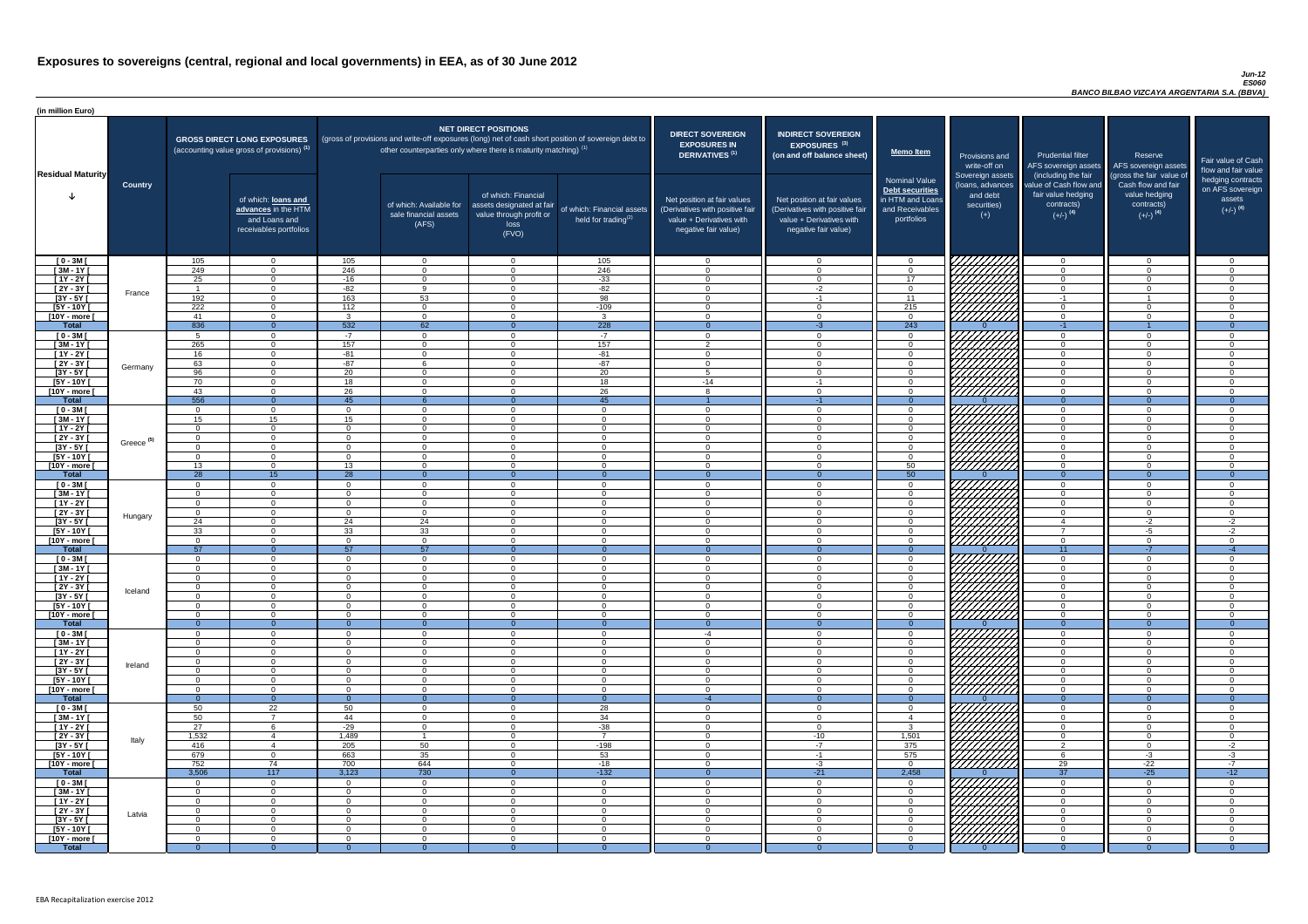#### *Jun-12 ES060 BANCO BILBAO VIZCAYA ARGENTARIA S.A. (BBVA)*

| <b>DIRECT SOVEREIGN</b><br><b>EXPOSURES IN</b><br><b>DERIVATIVES<sup>(1)</sup></b><br>Net position at fair values<br>(Derivatives with positive fair<br>value + Derivatives with<br>negative fair value) | <b>INDIRECT SOVEREIGN</b><br>EXPOSURES <sup>(3)</sup><br>(on and off balance sheet)<br>Net position at fair values<br>(Derivatives with positive fair<br>value + Derivatives with<br>negative fair value) | <b>Memo Item</b><br><b>Nominal Value</b><br>Debt securities<br>in HTM and Loans<br>and Receivables<br>portfolios | Provisions and<br>write-off on<br>Sovereign assets<br>(loans, advances<br>and debt<br>securities)<br>$(+)$ | <b>Prudential filter</b><br>AFS sovereign assets<br>(including the fair<br>value of Cash flow and<br>fair value hedging<br>contracts)<br>$(+/-)$ <sup>(4)</sup> | Reserve<br>AFS sovereign assets<br>(gross the fair value of<br>Cash flow and fair<br>value hedging<br>contracts)<br>$(+/-)$ <sup>(4)</sup> | Fair value of Cash<br>flow and fair value<br>hedging contracts<br>on AFS sovereign<br>assets<br>$(+/-)$ <sup>(4)</sup> |
|----------------------------------------------------------------------------------------------------------------------------------------------------------------------------------------------------------|-----------------------------------------------------------------------------------------------------------------------------------------------------------------------------------------------------------|------------------------------------------------------------------------------------------------------------------|------------------------------------------------------------------------------------------------------------|-----------------------------------------------------------------------------------------------------------------------------------------------------------------|--------------------------------------------------------------------------------------------------------------------------------------------|------------------------------------------------------------------------------------------------------------------------|
| $\mathbf 0$                                                                                                                                                                                              | $\overline{0}$                                                                                                                                                                                            | $\mathbf 0$                                                                                                      |                                                                                                            | $\mathbf 0$                                                                                                                                                     | $\overline{0}$                                                                                                                             | 0                                                                                                                      |
| $\mathbf 0$                                                                                                                                                                                              | $\mathbf 0$                                                                                                                                                                                               | $\mathbf 0$                                                                                                      |                                                                                                            | $\mathbf 0$                                                                                                                                                     | $\overline{0}$                                                                                                                             | $\overline{0}$                                                                                                         |
| $\pmb{0}$                                                                                                                                                                                                | $\mathbf 0$                                                                                                                                                                                               | $\mathbf 0$                                                                                                      |                                                                                                            | $\mathbf 0$                                                                                                                                                     | $\mathbf 0$                                                                                                                                | $\overline{0}$                                                                                                         |
| $\mathbf 0$                                                                                                                                                                                              | $\mathbf 0$                                                                                                                                                                                               | $\mathbf 0$                                                                                                      |                                                                                                            | $\mathbf 0$                                                                                                                                                     | $\mathbf 0$                                                                                                                                | $\overline{0}$                                                                                                         |
| $\mathbf 0$<br>$\pmb{0}$                                                                                                                                                                                 | $\mathbf 0$<br>$\pmb{0}$                                                                                                                                                                                  | $\mathbf 0$<br>$\mathbf 0$                                                                                       |                                                                                                            | $\mathbf 0$<br>$\pmb{0}$                                                                                                                                        | $\mathbf 0$<br>$\mathbf 0$                                                                                                                 | 0<br>0                                                                                                                 |
| $\mathbf 0$                                                                                                                                                                                              | $\mathbf 0$                                                                                                                                                                                               | $\mathbf 0$                                                                                                      |                                                                                                            | $\mathbf 0$                                                                                                                                                     | $\mathbf 0$                                                                                                                                | 0                                                                                                                      |
| $\overline{0}$                                                                                                                                                                                           | $\overline{0}$                                                                                                                                                                                            | $\overline{0}$                                                                                                   |                                                                                                            | $\overline{0}$                                                                                                                                                  | $\overline{0}$                                                                                                                             | $\overline{0}$                                                                                                         |
| $\mathbf 0$                                                                                                                                                                                              | $\mathbf 0$                                                                                                                                                                                               | $\mathbf 0$                                                                                                      |                                                                                                            | $\mathbf 0$                                                                                                                                                     | $\mathbf 0$                                                                                                                                | 0                                                                                                                      |
| $\mathbf 0$                                                                                                                                                                                              | $\mathbf 0$                                                                                                                                                                                               | $\overline{0}$                                                                                                   |                                                                                                            | $\mathbf 0$                                                                                                                                                     | $\mathbf 0$                                                                                                                                | 0                                                                                                                      |
| $\mathbf 0$<br>$\mathbf 0$                                                                                                                                                                               | $\mathbf 0$<br>$\mathbf 0$                                                                                                                                                                                | $\mathbf 0$<br>$\boldsymbol{0}$                                                                                  |                                                                                                            | $\mathbf 0$<br>$\mathbf 0$                                                                                                                                      | $\mathbf 0$<br>$\mathbf 0$                                                                                                                 | 0<br>0                                                                                                                 |
| $\mathbf 0$                                                                                                                                                                                              | $\mathbf 0$                                                                                                                                                                                               | $\mathbf 0$                                                                                                      |                                                                                                            | $\mathbf 0$                                                                                                                                                     | $\mathbf 0$                                                                                                                                | 0                                                                                                                      |
| $\mathbf 0$                                                                                                                                                                                              | $\mathbf 0$                                                                                                                                                                                               | $\mathbf 0$                                                                                                      |                                                                                                            | $\mathbf 0$                                                                                                                                                     | $\mathbf 0$                                                                                                                                | 0                                                                                                                      |
| $\mathbf 0$                                                                                                                                                                                              | $\mathbf 0$                                                                                                                                                                                               | $\mathbf 0$                                                                                                      |                                                                                                            | $\mathbf 0$                                                                                                                                                     | $\mathbf 0$                                                                                                                                | 0                                                                                                                      |
| $\mathbf{0}$                                                                                                                                                                                             | $\overline{0}$                                                                                                                                                                                            | $\overline{0}$                                                                                                   | $\Omega$                                                                                                   | $\overline{0}$                                                                                                                                                  | $\overline{0}$                                                                                                                             | $\overline{0}$                                                                                                         |
| $\mathbf 0$<br>$\mathbf 0$                                                                                                                                                                               | $\mathbf 0$<br>$\mathbf 0$                                                                                                                                                                                | 3<br>12                                                                                                          |                                                                                                            | $\mathbf 0$<br>$\mathbf 0$                                                                                                                                      | $\overline{0}$<br>$\mathbf 0$                                                                                                              | 0<br>0                                                                                                                 |
| $\mathbf 0$                                                                                                                                                                                              | $\mathbf 0$                                                                                                                                                                                               | $\overline{12}$                                                                                                  |                                                                                                            | $\mathbf 0$                                                                                                                                                     | $\mathbf 0$                                                                                                                                | 0                                                                                                                      |
| $\mathbf 0$                                                                                                                                                                                              | $\mathbf 0$                                                                                                                                                                                               | $\mathbf 0$                                                                                                      |                                                                                                            | $-2$                                                                                                                                                            | $\boldsymbol{2}$                                                                                                                           | 0                                                                                                                      |
| $\mathbf 0$                                                                                                                                                                                              | $\mathbf 0$                                                                                                                                                                                               | $\mathbf 0$                                                                                                      |                                                                                                            | $-7$                                                                                                                                                            | $\overline{7}$                                                                                                                             | 0                                                                                                                      |
| 0                                                                                                                                                                                                        | 0                                                                                                                                                                                                         | 0                                                                                                                | <u> HHA</u>                                                                                                | 0                                                                                                                                                               | 0                                                                                                                                          | 0                                                                                                                      |
| $\mathbf{0}$<br>$\mathbf{0}$                                                                                                                                                                             | $\mathbf{0}$<br>$\overline{0}$                                                                                                                                                                            | $\mathbf 0$<br>$\overline{27}$                                                                                   | $\mathbf{0}$                                                                                               | $\mathbf{0}$<br>$-9$                                                                                                                                            | $\Omega$<br>9 <sup>°</sup>                                                                                                                 | 0<br>$\overline{0}$                                                                                                    |
| 0                                                                                                                                                                                                        | $\boldsymbol{0}$                                                                                                                                                                                          | $\mathbf 0$                                                                                                      |                                                                                                            | $\mathbf 0$                                                                                                                                                     | $\mathbf 0$                                                                                                                                | 0                                                                                                                      |
| $\mathbf 0$                                                                                                                                                                                              | $\mathbf 0$                                                                                                                                                                                               | $\boldsymbol{0}$                                                                                                 |                                                                                                            | $\mathbf 0$                                                                                                                                                     | $\mathbf 0$                                                                                                                                | 0                                                                                                                      |
| $\mathbf 0$                                                                                                                                                                                              | $\mathbf 0$                                                                                                                                                                                               | $\mathbf 0$                                                                                                      |                                                                                                            | $\pmb{0}$                                                                                                                                                       | $\mathbf 0$                                                                                                                                | 0                                                                                                                      |
| $\mathbf 0$                                                                                                                                                                                              | $\mathbf 0$                                                                                                                                                                                               | $\mathbf 0$                                                                                                      |                                                                                                            | $\mathbf 0$                                                                                                                                                     | $\mathbf 0$                                                                                                                                | 0                                                                                                                      |
| $\mathbf 0$<br>0                                                                                                                                                                                         | $\mathbf 0$<br>$\mathbf 0$                                                                                                                                                                                | $\mathbf 0$<br>$\mathsf 0$                                                                                       |                                                                                                            | $\mathbf 0$<br>$\mathbf 0$                                                                                                                                      | $\mathbf 0$<br>$\overline{0}$                                                                                                              | 0<br>0                                                                                                                 |
| $\mathbf 0$                                                                                                                                                                                              | $\mathbf 0$                                                                                                                                                                                               | $\mathbf 0$                                                                                                      |                                                                                                            | $\mathbf 0$                                                                                                                                                     | $\mathbf 0$                                                                                                                                | 0                                                                                                                      |
| $\mathbf{0}$                                                                                                                                                                                             | $\overline{0}$                                                                                                                                                                                            | $\overline{0}$                                                                                                   | $\overline{0}$                                                                                             | $\overline{0}$                                                                                                                                                  | $\overline{0}$                                                                                                                             | $\overline{0}$                                                                                                         |
| $\mathbf 0$                                                                                                                                                                                              | $\mathbf 0$                                                                                                                                                                                               | $\mathbf 0$                                                                                                      |                                                                                                            | $\mathbf 0$                                                                                                                                                     | $\mathbf 0$                                                                                                                                | 0                                                                                                                      |
| 0                                                                                                                                                                                                        | $\mathbf 0$                                                                                                                                                                                               | $\mathbf 0$                                                                                                      |                                                                                                            | $\mathbf 0$                                                                                                                                                     | 0                                                                                                                                          | 0                                                                                                                      |
| 0                                                                                                                                                                                                        | $\mathbf 0$                                                                                                                                                                                               | $\mathbf 0$                                                                                                      |                                                                                                            | 0                                                                                                                                                               | 0                                                                                                                                          | 0<br>0                                                                                                                 |
| 0<br>$\mathbf 0$                                                                                                                                                                                         | $\mathbf 0$<br>$\mathbf 0$                                                                                                                                                                                | $\mathbf 0$<br>$\pmb{0}$                                                                                         |                                                                                                            | $\mathbf 0$<br>$\mathbf 0$                                                                                                                                      | $\mathbf 0$<br>$\mathbf 0$                                                                                                                 | 0                                                                                                                      |
| $\mathbf 0$                                                                                                                                                                                              | $\mathbf 0$                                                                                                                                                                                               | $\mathbf 0$                                                                                                      |                                                                                                            | $\mathbf 0$                                                                                                                                                     | 0                                                                                                                                          | 0                                                                                                                      |
| $\mathbf 0$                                                                                                                                                                                              | $\mathbf 0$                                                                                                                                                                                               | $\mathbf 0$                                                                                                      |                                                                                                            | $\mathbf 0$                                                                                                                                                     | 0                                                                                                                                          | 0                                                                                                                      |
| $\mathbf{0}$                                                                                                                                                                                             | $\overline{0}$                                                                                                                                                                                            | $\overline{0}$                                                                                                   | $\mathbf 0$                                                                                                | $\overline{0}$                                                                                                                                                  | $\overline{0}$                                                                                                                             | $\overline{0}$                                                                                                         |
| 0<br>0                                                                                                                                                                                                   | 0<br>$\mathbf 0$                                                                                                                                                                                          | $\mathbf 0$<br>$\mathbf 0$                                                                                       |                                                                                                            | $\mathbf 0$<br>$\mathbf 0$                                                                                                                                      | 0<br>0                                                                                                                                     | 0<br>0                                                                                                                 |
| $\mathbf 0$                                                                                                                                                                                              | $\mathbf 0$                                                                                                                                                                                               | $\mathbf 0$                                                                                                      |                                                                                                            | $\mathbf 0$                                                                                                                                                     | $\mathbf 0$                                                                                                                                | 0                                                                                                                      |
| $\mathbf 0$                                                                                                                                                                                              | $\mathbf 0$                                                                                                                                                                                               | $\mathbf 0$                                                                                                      |                                                                                                            | $\mathbf 0$                                                                                                                                                     | $\mathbf 0$                                                                                                                                | 0                                                                                                                      |
| 0                                                                                                                                                                                                        | 0                                                                                                                                                                                                         | $\mathbf 0$                                                                                                      |                                                                                                            | 0                                                                                                                                                               | $\mathbf{0}$                                                                                                                               | 0                                                                                                                      |
| 0                                                                                                                                                                                                        | 0                                                                                                                                                                                                         | $\mathbf 0$                                                                                                      |                                                                                                            | 0                                                                                                                                                               | $\Omega$                                                                                                                                   | 0                                                                                                                      |
| 0<br>$\mathbf{0}$                                                                                                                                                                                        | 0<br>$\overline{0}$                                                                                                                                                                                       | $\mathbf 0$<br>$\overline{0}$                                                                                    | $\overline{0}$                                                                                             | 0<br>$\overline{0}$                                                                                                                                             | 0<br>$\overline{0}$                                                                                                                        | 0<br>$\overline{0}$                                                                                                    |
| 0                                                                                                                                                                                                        | 0                                                                                                                                                                                                         | $\mathbf 0$                                                                                                      |                                                                                                            | 0                                                                                                                                                               | $\mathbf 0$                                                                                                                                | 0                                                                                                                      |
| $\mathbf 0$                                                                                                                                                                                              | $\mathbf 0$                                                                                                                                                                                               | $\mathbf 0$                                                                                                      |                                                                                                            | $\mathbf 0$                                                                                                                                                     | $\mathbf 0$                                                                                                                                | 0                                                                                                                      |
| $\mathbf 0$                                                                                                                                                                                              | $\mathbf 0$                                                                                                                                                                                               | $\mathbf 0$                                                                                                      |                                                                                                            | $\mathbf 0$                                                                                                                                                     | $\overline{0}$                                                                                                                             | 0                                                                                                                      |
| $\mathbf 0$                                                                                                                                                                                              | $\mathbf 0$                                                                                                                                                                                               | $\mathbf 0$                                                                                                      |                                                                                                            | $\mathbf 0$                                                                                                                                                     | $\overline{0}$                                                                                                                             | 0                                                                                                                      |
| 0<br>0                                                                                                                                                                                                   | $\mathbf 0$<br>$\mathbf 0$                                                                                                                                                                                | $\mathsf 0$<br>$\mathbf 0$                                                                                       |                                                                                                            | $\overline{2}$<br>$\overline{7}$                                                                                                                                | 3<br>5                                                                                                                                     | $-5$<br>$-12$                                                                                                          |
| $\mathbf 0$                                                                                                                                                                                              | $\pmb{0}$                                                                                                                                                                                                 | $\mathbf 0$                                                                                                      |                                                                                                            | $\overline{2}$                                                                                                                                                  | $\overline{0}$                                                                                                                             | $-2$                                                                                                                   |
| $\mathbf{0}$                                                                                                                                                                                             | $\overline{0}$                                                                                                                                                                                            | $\overline{0}$                                                                                                   | $\overline{0}$                                                                                             | $\overline{11}$                                                                                                                                                 | $\overline{8}$                                                                                                                             | $-19$                                                                                                                  |
| 0                                                                                                                                                                                                        | $\mathbf 0$                                                                                                                                                                                               | $\mathbf 0$                                                                                                      |                                                                                                            | $\mathbf 0$                                                                                                                                                     | $\mathbf 0$                                                                                                                                | 0                                                                                                                      |
| $\Omega$                                                                                                                                                                                                 | $\Omega$                                                                                                                                                                                                  | $\Omega$                                                                                                         |                                                                                                            | $\Omega$                                                                                                                                                        | $\overline{0}$                                                                                                                             | $\overline{0}$                                                                                                         |
| $\mathbf 0$                                                                                                                                                                                              | 0<br>$\overline{0}$                                                                                                                                                                                       | $\mathbf 0$<br>$\boldsymbol{0}$                                                                                  |                                                                                                            | $\mathbf 0$<br>$\overline{0}$                                                                                                                                   | $\mathbf 0$<br>$\overline{0}$                                                                                                              | 0<br>$\overline{0}$                                                                                                    |
| $\mathbf 0$<br>$\mathbf 0$                                                                                                                                                                               | $\mathbf 0$                                                                                                                                                                                               | $\overline{0}$                                                                                                   |                                                                                                            | $\mathbf 0$                                                                                                                                                     | $\mathbf 0$                                                                                                                                | $\overline{0}$                                                                                                         |
| $\mathbf 0$                                                                                                                                                                                              | $\overline{0}$                                                                                                                                                                                            | $\pmb{0}$                                                                                                        |                                                                                                            | $\mathbf 0$                                                                                                                                                     | $\overline{0}$                                                                                                                             | $\overline{0}$                                                                                                         |
| $\mathbf 0$                                                                                                                                                                                              | $\mathbf 0$                                                                                                                                                                                               | $\mathbf 0$                                                                                                      |                                                                                                            | $\overline{0}$                                                                                                                                                  | $\mathbf 0$                                                                                                                                | $\overline{0}$                                                                                                         |
| $\overline{0}$                                                                                                                                                                                           | $\overline{0}$                                                                                                                                                                                            | $\overline{0}$                                                                                                   | 0                                                                                                          | $\overline{0}$                                                                                                                                                  | $\overline{0}$                                                                                                                             | $\overline{0}$                                                                                                         |

| (in million Euro)             |                |                         |                                                                                             |                            |                                                                                                                                                                                   |                                                                                              |                                                      |                                                                                                                    |                                                                                                                    |                                                                                              |                                                                          |                                                                                                             |                                                                                                         |                                            |
|-------------------------------|----------------|-------------------------|---------------------------------------------------------------------------------------------|----------------------------|-----------------------------------------------------------------------------------------------------------------------------------------------------------------------------------|----------------------------------------------------------------------------------------------|------------------------------------------------------|--------------------------------------------------------------------------------------------------------------------|--------------------------------------------------------------------------------------------------------------------|----------------------------------------------------------------------------------------------|--------------------------------------------------------------------------|-------------------------------------------------------------------------------------------------------------|---------------------------------------------------------------------------------------------------------|--------------------------------------------|
| <b>Residual Maturity</b>      |                |                         | <b>GROSS DIRECT LONG EXPOSURES</b><br>(accounting value gross of provisions) <sup>(1)</sup> |                            | (gross of provisions and write-off exposures (long) net of cash short position of sovereign debt to<br>other counterparties only where there is maturity matching) <sup>(1)</sup> | <b>NET DIRECT POSITIONS</b>                                                                  |                                                      | <b>DIRECT SOVEREIGN</b><br><b>EXPOSURES IN</b><br>DERIVATIVES <sup>(1)</sup>                                       | <b>INDIRECT SOVEREIGN</b><br><b>EXPOSURES<sup>(3)</sup></b><br>(on and off balance sheet)                          | <b>Memo Item</b>                                                                             | Provisions and<br>write-off on                                           | <b>Prudential filter</b><br>AFS sovereign assets                                                            | Reserve<br>AFS sovereign assets                                                                         | Fair value<br>flow and fa                  |
|                               | <b>Country</b> |                         | of which: loans and<br>advances in the HTM<br>and Loans and<br>receivables portfolios       |                            | of which: Available for<br>sale financial assets<br>(AFS)                                                                                                                         | of which: Financial<br>assets designated at fair<br>value through profit or<br>loss<br>(FVO) | of which: Financial assets<br>held for trading $(2)$ | Net position at fair values<br>(Derivatives with positive fair<br>value + Derivatives with<br>negative fair value) | Net position at fair values<br>(Derivatives with positive fair<br>value + Derivatives with<br>negative fair value) | <b>Nominal Value</b><br>Debt securities<br>in HTM and Loans<br>and Receivables<br>portfolios | Sovereign assets<br>(loans, advances<br>and debt<br>securities)<br>$(+)$ | (including the fair<br>value of Cash flow and<br>fair value hedging<br>contracts)<br>$(+/-)$ <sup>(4)</sup> | (gross the fair value of<br>Cash flow and fair<br>value hedging<br>contracts)<br>$(+/-)$ <sup>(4)</sup> | hedging co<br>on AFS sc<br>asse<br>$(+/-)$ |
| $[0 - 3M]$                    |                | $\cap$                  | $\Omega$                                                                                    | $\cap$                     | $\Omega$                                                                                                                                                                          | - റ                                                                                          | $\overline{0}$                                       | $\Omega$                                                                                                           | $\Omega$                                                                                                           | $\overline{0}$                                                                               | THE REAL PROPERTY                                                        | $\cap$                                                                                                      | <u>റ</u>                                                                                                |                                            |
| $[3M - 1Y]$                   |                | $\cap$                  | $\Omega$                                                                                    | $\Omega$                   | $\Omega$<br>$\Omega$                                                                                                                                                              | $\cap$<br>$\cap$                                                                             | $\Omega$<br>$\Omega$                                 |                                                                                                                    | $\Omega$                                                                                                           | $\Omega$<br>$\Omega$                                                                         |                                                                          |                                                                                                             | $\Omega$                                                                                                |                                            |
| $[1Y - 2Y]$<br>$[2Y - 3Y]$    |                | $\cap$                  | $\Omega$<br>$\overline{0}$                                                                  | $\cap$                     | $\Omega$                                                                                                                                                                          | $\cap$                                                                                       | $\Omega$                                             |                                                                                                                    | $\Omega$<br>$\Omega$                                                                                               | $\Omega$                                                                                     |                                                                          |                                                                                                             | $\Omega$                                                                                                |                                            |
| $[3Y - 5Y]$                   | Liechtenstein  | $\Omega$                | $\Omega$                                                                                    | $\cap$                     | $\Omega$                                                                                                                                                                          | $\cap$                                                                                       | $\Omega$                                             | $\Omega$                                                                                                           | $\Omega$                                                                                                           | $\cap$                                                                                       |                                                                          | $\Omega$                                                                                                    | $\Omega$                                                                                                | $\cap$                                     |
| $[5Y - 10Y]$                  |                | $\cap$                  | $\Omega$                                                                                    | $\Omega$                   | $\Omega$                                                                                                                                                                          | $\sqrt{ }$                                                                                   | $\Omega$                                             | $\cap$                                                                                                             | $\Omega$                                                                                                           | $\Omega$                                                                                     |                                                                          | $\Omega$                                                                                                    | $\cap$                                                                                                  |                                            |
| [10Y - more [                 |                | $\cap$                  | $\Omega$                                                                                    | $\Omega$                   | $\Omega$                                                                                                                                                                          | $\cap$                                                                                       | $\Omega$                                             | $\cap$                                                                                                             | $\Omega$                                                                                                           | $\overline{0}$                                                                               |                                                                          | $\Omega$                                                                                                    | $\cap$                                                                                                  |                                            |
| <b>Total</b><br>$[0 - 3M]$    |                | $\Omega$<br>$\Omega$    | $\Omega$<br>$\Omega$                                                                        | $\cap$                     | $\Omega$<br>$\Omega$                                                                                                                                                              | $\Omega$<br>$\cap$                                                                           | $\Omega$                                             | $\Omega$<br>$\cap$                                                                                                 | $\Omega$<br>$\Omega$                                                                                               | - 0<br>$\Omega$                                                                              |                                                                          | $\Omega$                                                                                                    | $\Omega$<br>$\Omega$                                                                                    |                                            |
| $[3M - 1Y]$                   |                | $\Omega$                | $\overline{0}$                                                                              | $\cap$                     | $\Omega$                                                                                                                                                                          | $\Omega$                                                                                     | $\Omega$                                             | $\cap$                                                                                                             | $\Omega$                                                                                                           | $\overline{0}$                                                                               |                                                                          | $\Omega$                                                                                                    | $\Omega$                                                                                                |                                            |
| $[1Y - 2Y]$                   |                | $\Omega$                | $\Omega$                                                                                    | $\cap$                     | $\Omega$                                                                                                                                                                          | $\Omega$                                                                                     | $\Omega$                                             | $\Omega$                                                                                                           | $\Omega$                                                                                                           | $\overline{0}$                                                                               | WITHDA S                                                                 | $\Omega$                                                                                                    | $\Omega$                                                                                                |                                            |
| $[2Y - 3Y]$                   | Lithuania      | $\Omega$                | $\Omega$                                                                                    | $\cap$                     | $\Omega$                                                                                                                                                                          | $\bigcap$                                                                                    | $\Omega$                                             | $\Omega$                                                                                                           | $\Omega$                                                                                                           | $\Omega$                                                                                     |                                                                          | $\Omega$                                                                                                    | $\Omega$                                                                                                | $\Omega$                                   |
| $[3Y - 5Y]$<br>$[5Y - 10Y]$   |                | $\cap$                  | $\overline{0}$<br>$\overline{0}$                                                            | റ                          | $\Omega$<br>$\Omega$                                                                                                                                                              | $\cap$<br>$\cap$                                                                             | $\overline{0}$<br>$\Omega$                           | $\Omega$                                                                                                           | $\overline{0}$<br>$\Omega$                                                                                         | $\Omega$<br>$\Omega$                                                                         | HAHARA SADARA KE                                                         | $\Omega$                                                                                                    | $\Omega$                                                                                                | $\Omega$                                   |
| [10Y - more [                 |                | $\cap$                  | $\Omega$                                                                                    | $\Omega$                   | $\Omega$                                                                                                                                                                          | $\cap$                                                                                       | $\Omega$                                             |                                                                                                                    | $\Omega$                                                                                                           | $\Omega$                                                                                     |                                                                          | $\Omega$                                                                                                    | $\cap$                                                                                                  |                                            |
| <b>Total</b>                  |                | $\overline{0}$          | $\overline{0}$                                                                              | $\Omega$                   | $\Omega$                                                                                                                                                                          | - 0                                                                                          | $\Omega$                                             | $\Omega$                                                                                                           | $\Omega$                                                                                                           | $\Omega$                                                                                     |                                                                          |                                                                                                             | $\overline{0}$                                                                                          | $\Omega$                                   |
| $[0 - 3M]$                    |                |                         | $\Omega$                                                                                    | $\mathbf{R}$               | $\Omega$                                                                                                                                                                          | റ                                                                                            | $\Omega$                                             | $\Omega$                                                                                                           | $\Omega$                                                                                                           | $\overline{\mathbf{3}}$                                                                      | WATER S                                                                  | $\Omega$                                                                                                    | $\Omega$                                                                                                |                                            |
| $[3M - 1Y]$                   |                | 12<br>12                | $\Omega$                                                                                    | 12<br>12                   | $\Omega$<br>$\Omega$                                                                                                                                                              | $\cap$<br>റ                                                                                  | $\Omega$<br>$\Omega$                                 | $\cap$<br>$\Omega$                                                                                                 | $\Omega$                                                                                                           | 12<br>12                                                                                     |                                                                          | $\Omega$<br>$\cap$                                                                                          | $\Omega$<br>$\cap$                                                                                      | $\Omega$<br>$\Omega$                       |
| $[1Y - 2Y]$<br>$[2Y - 3Y]$    |                | 146                     | $\Omega$<br>$\Omega$                                                                        | 146                        | 146                                                                                                                                                                               | $\cap$                                                                                       | $\Omega$                                             | റ                                                                                                                  | $\Omega$<br>$\Omega$                                                                                               | $\Omega$                                                                                     |                                                                          | $-2$                                                                                                        | $\Omega$                                                                                                | $\Omega$                                   |
| $[3Y - 5Y]$                   | Luxembourg     | 462                     |                                                                                             | 462                        | 228                                                                                                                                                                               |                                                                                              |                                                      |                                                                                                                    |                                                                                                                    |                                                                                              |                                                                          | $-$ (                                                                                                       |                                                                                                         |                                            |
| [5Y - 10Y [                   |                | $\Omega$                | $\Omega$                                                                                    | $\cap$                     | $\Omega$                                                                                                                                                                          | റ                                                                                            | $\Omega$                                             | $\cap$                                                                                                             | $\Omega$                                                                                                           | - 0                                                                                          | Hittitler                                                                | $\Omega$                                                                                                    | $\cap$                                                                                                  |                                            |
| [10Y - more [                 |                | $\Omega$                | $\Omega$                                                                                    | $\cap$                     | $\Omega$                                                                                                                                                                          | $\cap$                                                                                       | $\Omega$                                             |                                                                                                                    | $\Omega$                                                                                                           | $\cap$                                                                                       |                                                                          | $\cap$                                                                                                      | $\cap$                                                                                                  |                                            |
| <b>Total</b><br>$[0 - 3M]$    |                | 635<br>$\Omega$         | $\Omega$<br>$\Omega$                                                                        | 635<br>$\cap$              | 374<br>$\Omega$                                                                                                                                                                   | $\cap$<br>- 0                                                                                | $\Omega$<br>$\Omega$                                 |                                                                                                                    | $\Omega$                                                                                                           | 27<br>$\Omega$                                                                               |                                                                          | $-9$<br>$\Omega$                                                                                            |                                                                                                         |                                            |
| $[3M - 1Y]$                   |                | $\cap$                  | $\Omega$                                                                                    | $\cap$                     | $\Omega$                                                                                                                                                                          | - 0                                                                                          | $\Omega$                                             |                                                                                                                    | $\Omega$                                                                                                           | $\Omega$                                                                                     | $\overline{\psi}_{\!\mathscr{H}}$                                        | $\cap$                                                                                                      | $\Omega$                                                                                                |                                            |
| $[1Y - 2Y]$                   |                | $\cap$                  | $\Omega$                                                                                    | $\cap$                     | $\Omega$                                                                                                                                                                          | $\cap$                                                                                       | $\Omega$                                             |                                                                                                                    | $\Omega$                                                                                                           | $\Omega$                                                                                     |                                                                          | $\Omega$                                                                                                    | $\Omega$                                                                                                |                                            |
| $[2Y - 3Y]$                   | Malta          |                         | - 0                                                                                         |                            | $\Omega$                                                                                                                                                                          | - 0                                                                                          | $\Omega$                                             |                                                                                                                    | $\Omega$                                                                                                           |                                                                                              |                                                                          |                                                                                                             | $\Omega$                                                                                                |                                            |
| $[3Y - 5Y]$<br>$[5Y - 10Y]$   |                | $\cap$                  | $\Omega$<br>$\Omega$                                                                        | $\cap$<br>- വ              | $\Omega$<br>$\Omega$                                                                                                                                                              | - 0<br>റ                                                                                     | $\Omega$<br>$\Omega$                                 | $\Omega$                                                                                                           | - 0<br>$\Omega$                                                                                                    | $\Omega$<br>$\Omega$                                                                         |                                                                          |                                                                                                             | $\Omega$<br>$\Omega$                                                                                    |                                            |
| [10Y - more [                 |                | $\cap$                  | $\Omega$                                                                                    | $\Omega$                   | $\Omega$                                                                                                                                                                          | $\sqrt{ }$                                                                                   | $\Omega$                                             | $\cap$                                                                                                             | $\Omega$                                                                                                           | $\Omega$                                                                                     | HAAAN<br>VAAAAN<br>HAHAN (                                               | $\cap$                                                                                                      | $\cap$                                                                                                  |                                            |
| <b>Total</b>                  |                | $\Omega$                | $\Omega$                                                                                    | $\Omega$                   | $\Omega$                                                                                                                                                                          | ി                                                                                            | $\Omega$                                             |                                                                                                                    | - 0                                                                                                                | $\Omega$                                                                                     |                                                                          |                                                                                                             | $\cap$                                                                                                  |                                            |
| $[0 - 3M]$                    |                | 21                      | $\mathbf{3}$                                                                                | 21                         | $\Omega$                                                                                                                                                                          | $\cap$                                                                                       | 21                                                   | $\Omega$                                                                                                           | $\Omega$                                                                                                           | - 0                                                                                          |                                                                          | $\Omega$                                                                                                    | <u>റ</u>                                                                                                |                                            |
| $[3M - 1Y]$<br>$[1Y - 2Y]$    |                | 74<br>$\Omega$          | $\Omega$<br>$\Omega$                                                                        | 58<br>$\Omega$             | $\Omega$<br>$\Omega$                                                                                                                                                              | $\cap$<br>$\Omega$                                                                           | 58<br>$\overline{0}$                                 | $\Omega$<br>$\Omega$                                                                                               | $\Omega$<br>$\Omega$                                                                                               | $\Omega$<br>$\Omega$                                                                         | $\not\!\!\!Z$                                                            | $\Omega$<br>$\Omega$                                                                                        | $\Omega$<br>$\Omega$                                                                                    |                                            |
| $[2Y - 3Y]$                   |                | $\overline{2}$          | $\overline{0}$                                                                              | $\overline{2}$             | $\Omega$                                                                                                                                                                          | $\Omega$                                                                                     | 2                                                    | $\Omega$                                                                                                           | $\overline{0}$                                                                                                     | $\Omega$                                                                                     | VI.                                                                      | $\Omega$                                                                                                    | $\Omega$                                                                                                |                                            |
| $[3Y - 5Y]$                   | Netherlands    | 13                      | $\Omega$                                                                                    | 13                         | $\Omega$                                                                                                                                                                          | $\cap$                                                                                       | 13                                                   |                                                                                                                    | $\Omega$                                                                                                           | $\Omega$                                                                                     |                                                                          | $\cap$                                                                                                      | $\Omega$                                                                                                |                                            |
| $[5Y - 10Y]$                  |                | 31                      | $\overline{0}$                                                                              | 31                         | $\Omega$                                                                                                                                                                          | - റ                                                                                          | 31                                                   |                                                                                                                    | $\Omega$                                                                                                           | $\Omega$                                                                                     | $1\frac{1}{2}$ .                                                         |                                                                                                             | $\Omega$                                                                                                |                                            |
| [10Y - more [<br><b>Total</b> |                | $141$                   | $\Omega$                                                                                    | $\cap$<br>$\overline{125}$ | $\Omega$                                                                                                                                                                          | $\cap$                                                                                       | $\overline{0}$<br>125                                |                                                                                                                    | $\Omega$                                                                                                           | $\Omega$<br>$\Omega$                                                                         | 77777A                                                                   |                                                                                                             | $\Omega$                                                                                                |                                            |
| $[0 - 3M]$                    |                | $\cap$                  | $\Omega$                                                                                    |                            | $\Omega$                                                                                                                                                                          | $\cap$                                                                                       | $\Omega$                                             |                                                                                                                    | $\Omega$                                                                                                           | $\cap$                                                                                       |                                                                          |                                                                                                             | $\cap$                                                                                                  |                                            |
| $\sqrt{3M-1Y}$                |                | $\cap$                  | $\overline{0}$                                                                              | $\cap$                     | $\Omega$                                                                                                                                                                          | $\Omega$                                                                                     | $\overline{0}$                                       |                                                                                                                    | - 0                                                                                                                | $\Omega$                                                                                     | HAHA<br>HAHA                                                             | $\Omega$                                                                                                    | $\Omega$                                                                                                |                                            |
| $[1Y - 2Y]$                   |                | $\cap$                  | $\Omega$                                                                                    | $\cap$                     | $\Omega$                                                                                                                                                                          | റ                                                                                            | $\Omega$                                             | റ                                                                                                                  | $\Omega$                                                                                                           | $\Omega$                                                                                     |                                                                          | $\cap$                                                                                                      | $\Omega$                                                                                                |                                            |
| $[2Y - 3Y]$<br>$[3Y - 5Y]$    | Norway         | $\cap$<br>$\cap$        | $\Omega$<br>$\overline{0}$                                                                  | റ<br>റ                     | $\Omega$<br>$\Omega$                                                                                                                                                              | $\cap$<br>$\cap$                                                                             | $\Omega$<br>$\Omega$                                 | $\cap$<br>$\cap$                                                                                                   | $\Omega$<br>$\Omega$                                                                                               | $\cap$<br>$\Omega$                                                                           |                                                                          | $\cap$<br>$\Omega$                                                                                          | $\cap$<br>$\Omega$                                                                                      |                                            |
| $[5Y - 10Y]$                  |                |                         | $\Omega$                                                                                    | $\cap$                     | $\Omega$                                                                                                                                                                          | $\cap$                                                                                       | $\Omega$                                             |                                                                                                                    | $\Omega$                                                                                                           | $\Omega$                                                                                     |                                                                          | $\Omega$                                                                                                    | $\cap$                                                                                                  |                                            |
| [10Y - more [                 |                | $\cap$                  | $\Omega$                                                                                    | $\cap$                     | $\Omega$                                                                                                                                                                          | $\cap$                                                                                       | $\Omega$                                             |                                                                                                                    | $\Omega$                                                                                                           | $\Omega$                                                                                     |                                                                          | $\Omega$                                                                                                    | $\cap$                                                                                                  |                                            |
| <b>Total</b>                  |                | $\Omega$                | -0                                                                                          | $\Omega$                   | $\Omega$                                                                                                                                                                          |                                                                                              |                                                      |                                                                                                                    |                                                                                                                    | $\Omega$                                                                                     |                                                                          |                                                                                                             |                                                                                                         |                                            |
| $[0 - 3M]$                    |                |                         | $\Omega$                                                                                    | $\cap$                     | $\Omega$<br>$\Omega$                                                                                                                                                              | $\cap$<br>$\cap$                                                                             | $\Omega$<br>$\Omega$                                 |                                                                                                                    | $\Omega$                                                                                                           | $\cap$<br>$\Omega$                                                                           |                                                                          | $\Omega$                                                                                                    |                                                                                                         |                                            |
| $[3M - 1Y]$<br>$[1Y - 2Y]$    |                | $\cap$                  | $\Omega$<br>$\Omega$                                                                        | $\Omega$                   | $\Omega$                                                                                                                                                                          | $\cap$                                                                                       | $\Omega$                                             | $\cap$                                                                                                             | $\Omega$<br>$\Omega$                                                                                               | $\Omega$                                                                                     |                                                                          | $\cap$                                                                                                      | $\Omega$                                                                                                | - 0                                        |
| $[2Y - 3Y]$                   |                | $\cap$                  | $\Omega$                                                                                    | - വ                        | $\Omega$                                                                                                                                                                          | - 0                                                                                          | $\Omega$                                             |                                                                                                                    | $\Omega$                                                                                                           | $\Omega$                                                                                     | 77771                                                                    |                                                                                                             | $\cap$                                                                                                  | $\Omega$                                   |
| $[3Y - 5Y]$                   | Poland         | 81                      | $\Omega$                                                                                    | 81                         | 81                                                                                                                                                                                | $\cap$                                                                                       | $\Omega$                                             |                                                                                                                    | - 0                                                                                                                | $\Omega$                                                                                     |                                                                          | ົ                                                                                                           |                                                                                                         | $-5$                                       |
| $[5Y - 10Y]$                  |                | 98                      | $\overline{0}$                                                                              | 98                         | 98                                                                                                                                                                                | $\cap$<br>$\cap$                                                                             | $\Omega$                                             |                                                                                                                    | $\Omega$                                                                                                           | $\Omega$                                                                                     |                                                                          | $\overline{ }$<br>റ                                                                                         |                                                                                                         | $-12$                                      |
| [10Y - more [<br><b>Total</b> |                | 184                     | $\Omega$<br>- വ                                                                             | - 5<br>184                 | Б.<br>184                                                                                                                                                                         | - 0                                                                                          | $\Omega$<br>$\Omega$                                 |                                                                                                                    | $\Omega$<br>- 0                                                                                                    | $\cap$                                                                                       | ′ <u>///////////</u>                                                     | 11 <sub>1</sub>                                                                                             | $\cap$                                                                                                  | $-2$<br>$-19$                              |
| $[0 - 3M]$                    |                | 11                      | $\Omega$                                                                                    | 11                         | $\Omega$                                                                                                                                                                          | $\cap$                                                                                       | 11                                                   |                                                                                                                    | $\Omega$                                                                                                           | $\cap$                                                                                       | 7777777771                                                               | $\Omega$                                                                                                    |                                                                                                         |                                            |
| $[3M - 1Y]$                   |                | 252                     | 202                                                                                         | 50                         | $\Omega$                                                                                                                                                                          | $\cap$                                                                                       | 36                                                   | $\Omega$                                                                                                           | $\Omega$                                                                                                           | - 0                                                                                          |                                                                          | - 0                                                                                                         | $\Omega$                                                                                                | - 0                                        |
| $[1Y - 2Y]$                   |                | $\overline{\mathbf{1}}$ | $\Omega$                                                                                    |                            | $\overline{0}$                                                                                                                                                                    | $\Omega$                                                                                     |                                                      | $\Omega$                                                                                                           | $\overline{0}$                                                                                                     | $\overline{0}$                                                                               |                                                                          | $\Omega$                                                                                                    | $\overline{0}$                                                                                          |                                            |
| $[2Y - 3Y]$<br>$[3Y - 5Y]$    | Portugal       | 52<br>$\overline{4}$    | 52<br>$\overline{4}$                                                                        | $\Omega$<br>- 0            | 14<br>$\overline{0}$                                                                                                                                                              | $\overline{0}$<br>- 0                                                                        | $\overline{0}$<br>$\overline{0}$                     | $\Omega$<br>$\Omega$                                                                                               | $\overline{0}$<br>$\Omega$                                                                                         | $\overline{0}$<br>$\Omega$                                                                   |                                                                          | $\Omega$<br>$\Omega$                                                                                        | $\overline{0}$<br>$\Omega$                                                                              | $\Omega$<br>$\Omega$                       |
| $[5Y - 10Y]$                  |                |                         | $\overline{0}$                                                                              | -1                         | $\Omega$                                                                                                                                                                          | $\Omega$                                                                                     | -1                                                   | $\cap$                                                                                                             | $\Omega$                                                                                                           | $\Omega$                                                                                     | UMAN<br>UMAN                                                             | $\cap$                                                                                                      | $\Omega$                                                                                                | $\Omega$                                   |
| [10Y - more [                 |                |                         | $\overline{0}$                                                                              | -3                         | $\Omega$                                                                                                                                                                          | - 0                                                                                          | -3                                                   |                                                                                                                    | $\Omega$                                                                                                           | $\Omega$                                                                                     |                                                                          | $\cap$                                                                                                      | $\Omega$                                                                                                | $\overline{0}$                             |
| <b>Total</b>                  |                | 327                     | 258                                                                                         | 65                         | 14                                                                                                                                                                                |                                                                                              | 51                                                   |                                                                                                                    |                                                                                                                    |                                                                                              |                                                                          |                                                                                                             |                                                                                                         | $\overline{0}$                             |